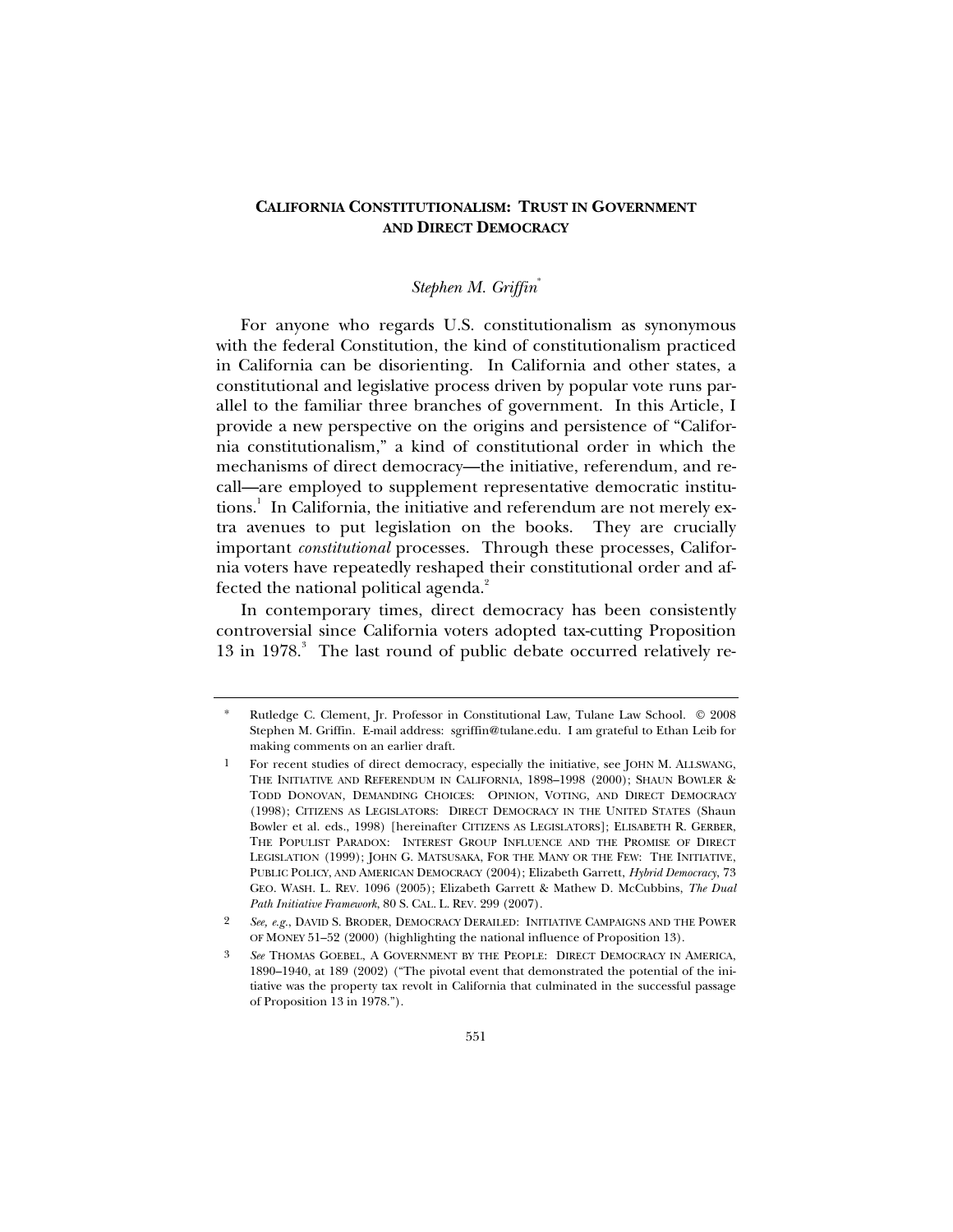cently, with critics such as David Broder and Peter Schrag decrying what they saw as its adverse consequences for governance. $^4$  Whatever the benefits and failings of direct democracy, I suggest insufficient attention has been paid to the historical and institutional question of how we got here in the first place. Sometimes overly hasty criticisms of direct democracy have substituted for a more nuanced analysis of the reality that the United States has multiple constitutional orders or regimes, originating from different periods in its history, operating within its borders.

Coming to terms with the origins of direct democracy depends on understanding constitutional orders as time-bound and contingent. I will argue that direct democracy grew out of the failure of the Framers' eighteenth-century political institutions in the context of late nineteenth-century politics. Direct democracy is thus less a deviation from the Framers' design than a creative supplement forced by fundamentally new circumstances.

My main thesis is that the origins and persistence of direct democracy has to do with the problem of trust in government.<sup>5</sup> Focusing on the problem of trust establishes a new context for understanding direct democracy. Put simply, citizens are more likely to favor direct democracy when they distrust politicians and how the government works (or appears to work). In such circumstances, the legitimacy of representative government comes into question and the alternative of direct democracy appears reasonable. Once direct democracy is adopted, it is unlikely a purely representative system can be restored without confronting the problem of trust.

In general, trust in government (or rather, the prevalence of distrust) should be regarded as an important constitutional issue. The frequent resort to direct democracy in California and other states should prompt us to rethink whether the system of representative government established by the Founding Generation is adequate to the challenges posed by contemporary politics. Direct democracy is in many respects the paradoxical consequence of the corrosive distrust produced by what scholars might regard as the ordinary and legitimate processes of representative government. Coming to terms

<sup>4</sup> *See, e.g.*, BRODER, *supra* note 2, at 51–52 (decrying the "stunted . . . growth" and "administrative nightmare" created by Proposition 13 and the subsequent growth industry devoted to "manipulation of public opinion"); PETER SCHRAG, PARADISE LOST: CALIFORNIA'S EXPERIENCE, AMERICA'S FUTURE (1998) (depicting California as a state suffering under the burden of previous ballot initiatives).

<sup>5</sup> The connection between distrust of government and direct democracy has been noted by its critics. *See* BRODER, *supra* note 2, at 1–3.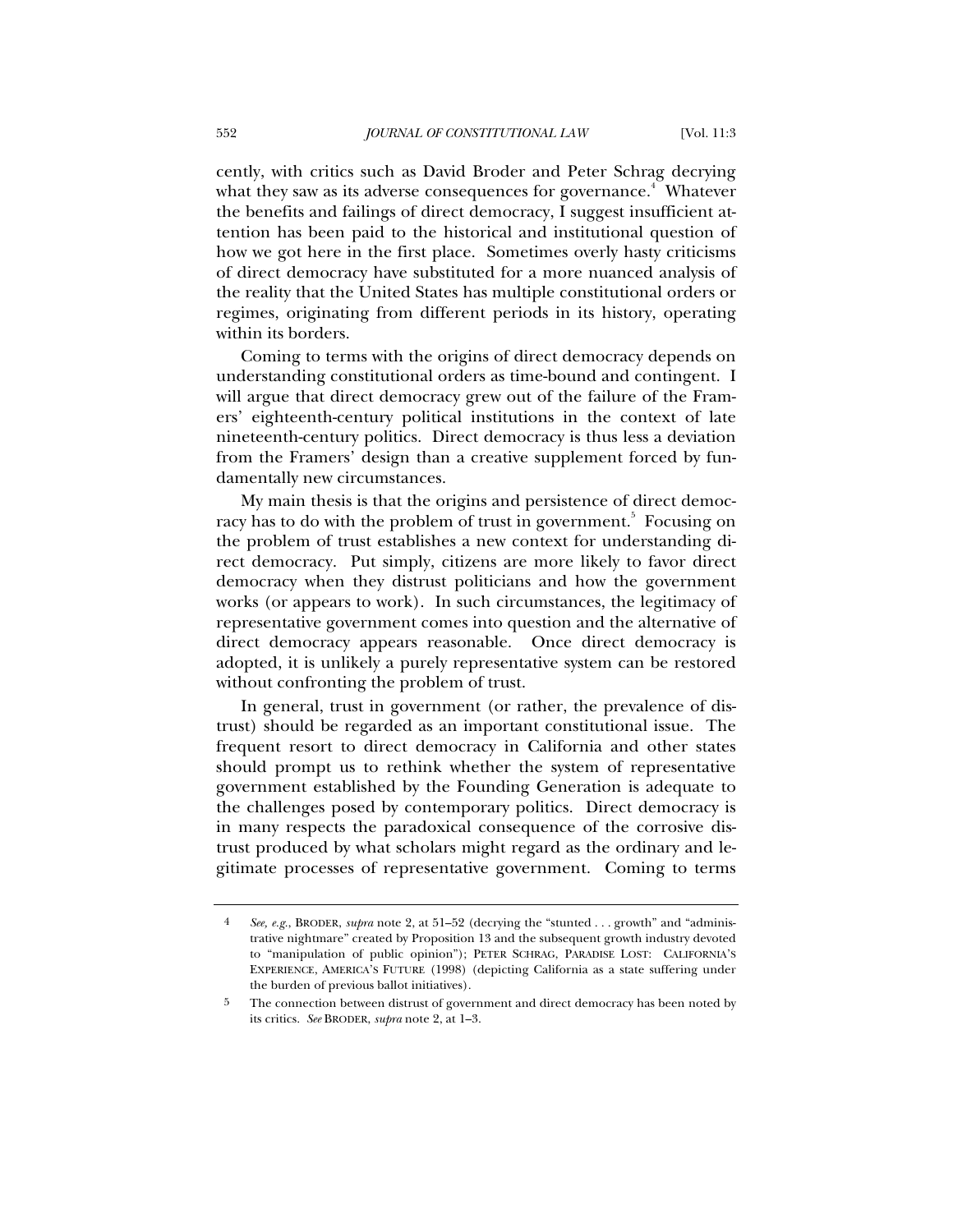with direct democracy means appreciating that its flaws, while quite real and substantial, cannot be addressed without acknowledging the serious problems citizens perceive with representative institutions. It is likely that both require fundamental reform.

Why focus on *California* constitutionalism? California is, of course, an important state $^6$  with a distinctive and interesting history that includes frequent recourse to the processes of direct democracy. In addition, California's challenges, such as funding government and coping with racial, ethnic, linguistic, and ideological diversity, tend to be national challenges.<sup>7</sup> The increased use of direct democracy by the California electorate, especially the initiative, has drawn the attention of scholars, as well as severe criticism from well-informed political observers.<sup>8</sup> But my reasons for focusing on California go beyond these points. California is worth considering as a "newmodeled" polity of the late nineteenth century. California's present constitution was adopted in 1879 and underwent a significant reordering in the progressive period. As perhaps the best known and most studied example of progressive era constitutionalism, California's experience can be usefully compared with the U.S. Constitution and the constitutional experience of the Founding Generation.

California is such a large and extensive polity $\degree$  that we can glimpse in it what the U.S. constitutional order might have looked like had it been created through a constitutional convention early in the twentieth century. In some significant ways, California's constitution tracks the structure of the contemporary constitutional order far more closely than does the U.S. Constitution. Most important, the problem of trust in government is a national problem, one not unique to California. Studying California's history can illuminate this ongoing concern with American government.

<sup>6</sup> As of the 2000 census, California was the most populous state, having 12.5% of the population of the United States. It had the fifth largest economy in the world in 2005. KEVIN STARR, CALIFORNIA: A HISTORY, at ix (2005).

<sup>7</sup> *See* MARK BALDASSARE, CALIFORNIA IN THE NEW MILLENNIUM: THE CHANGING SOCIAL AND POLITICAL LANDSCAPE 17 (2000) (describing California as "a political microcosm for the nation").

<sup>8</sup> *See* BRODER, *supra* note 2; SCHRAG, *supra* note 4 (blaming ballot initiatives in large part for California's budgetary woes); *see also* RICHARD J. ELLIS, DEMOCRATIC DELUSIONS: THE INITIATIVE PROCESS IN AMERICA (2002) (encouraging greater skepticism of ballot initiatives).

<sup>9</sup> As California journalist Peter Schrag remarked, "We are not Kansas or Iowa or even Florida. We are a nation state." Peter Schrag, *Historian Kevin Starr's Grand California Panorama*, SACRAMENTO BEE, Sept. 15, 2004, at B7.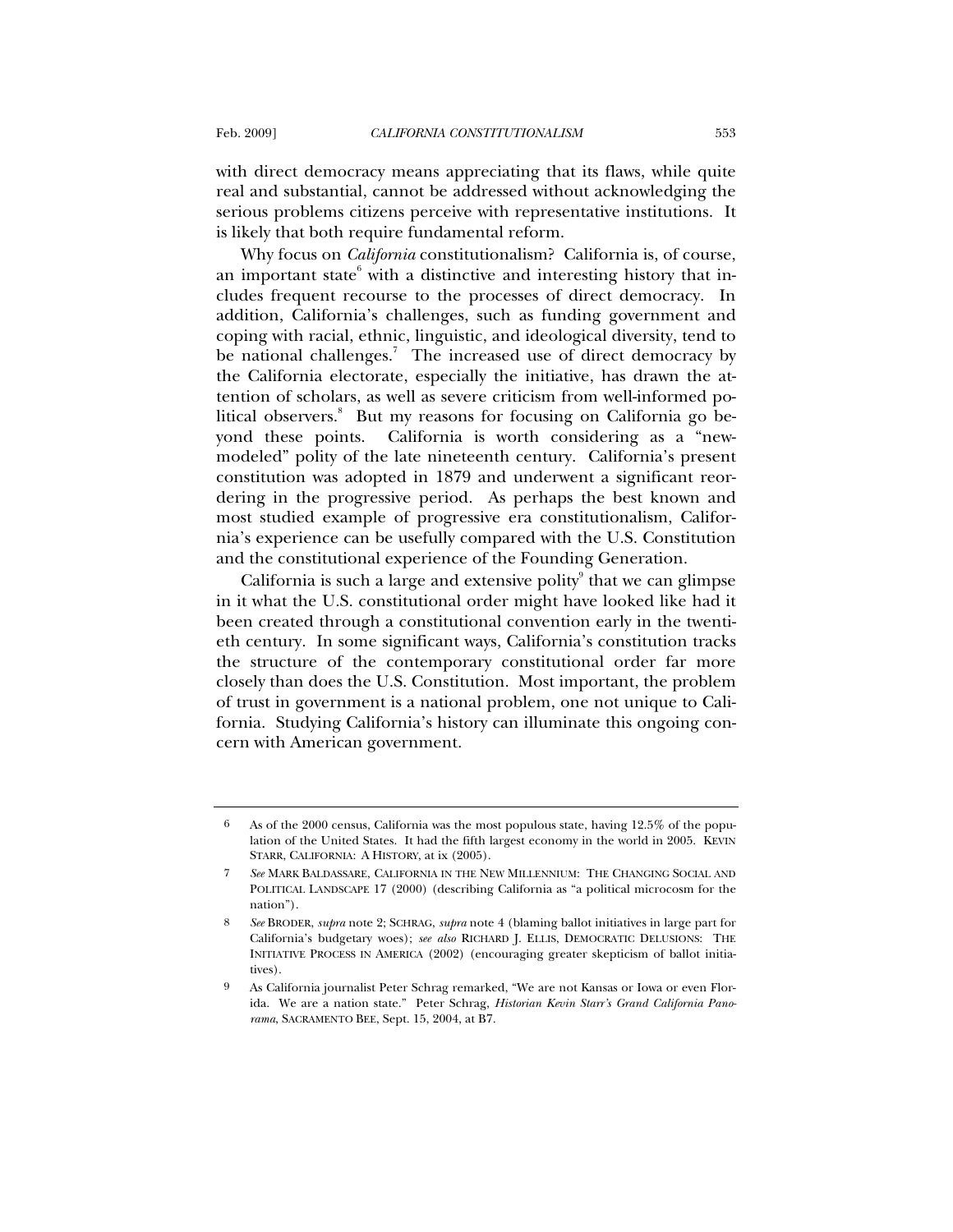This Article has three parts. In Part I, I review the history of the origins of direct democracy in California. While the story behind the adoption of the initiative, referendum, and recall is somewhat familiar, important institutional and constitutional questions have often gone unaddressed. In Part II, I first review the contemporary status of direct democracy in California in relation to the problem of trust in government. I then present a detailed explanation of the decline of trust in government in the United States by reviewing the most relevant social science evidence. I argue that the problem of trust in government is a national problem extending back to the 1960s. This suggests that the use of direct democracy will persist until the problems citizens have with representative institutions are acknowledged and addressed. Finally, in Part III, I offer some concluding reflections.

#### I. ESTABLISHING DIRECT DEMOCRACY IN CALIFORNIA

Direct democracy has been part of American government for over a century.<sup>10</sup> Despite this long history, it remains the subject of a contentious debate.<sup>11</sup> Indeed, critics often treat it as a newcomer to our constitutional system and tend to concentrate on the question of whether we should be for or against direct democracy.<sup>12</sup> However, I believe that before we can evaluate any aspect of the American constitutional order, we should have a secure understanding as to why it exists and what purpose it serves.

It is thus appropriate to begin with the original reasons direct democracy was adopted in the early twentieth century. Its adoption can be viewed as something of a puzzle. The conventional wisdom of constitutional scholars is that the system of representative government adopted by the Founding Generation has stood the test of time. If there is a policy that a clear majority of the public favors, their representatives have substantial incentives to give the people what they want. In doing so, they will earn the public's favor and probably be reelected. If this system works to generally implement public opinion, the puzzle is why direct democracy exists at all. If, as many believe, the Framers of the Constitution designed a stable and well-

<sup>10</sup> The main wave of state adoptions of the initiative came between 1902 and 1918. JOHN J. DINAN, THE AMERICAN STATE CONSTITUTIONAL TRADITION 94 (2006).

<sup>11</sup> ALLSWANG, *supra* note 1, at 4.

<sup>12</sup> *See, e.g.*, BRODER, *supra* note 2, at 1 ("The initiative process, an import now just over one hundred years old, threatens to challenge or even subvert the American system of government in the next few decades.").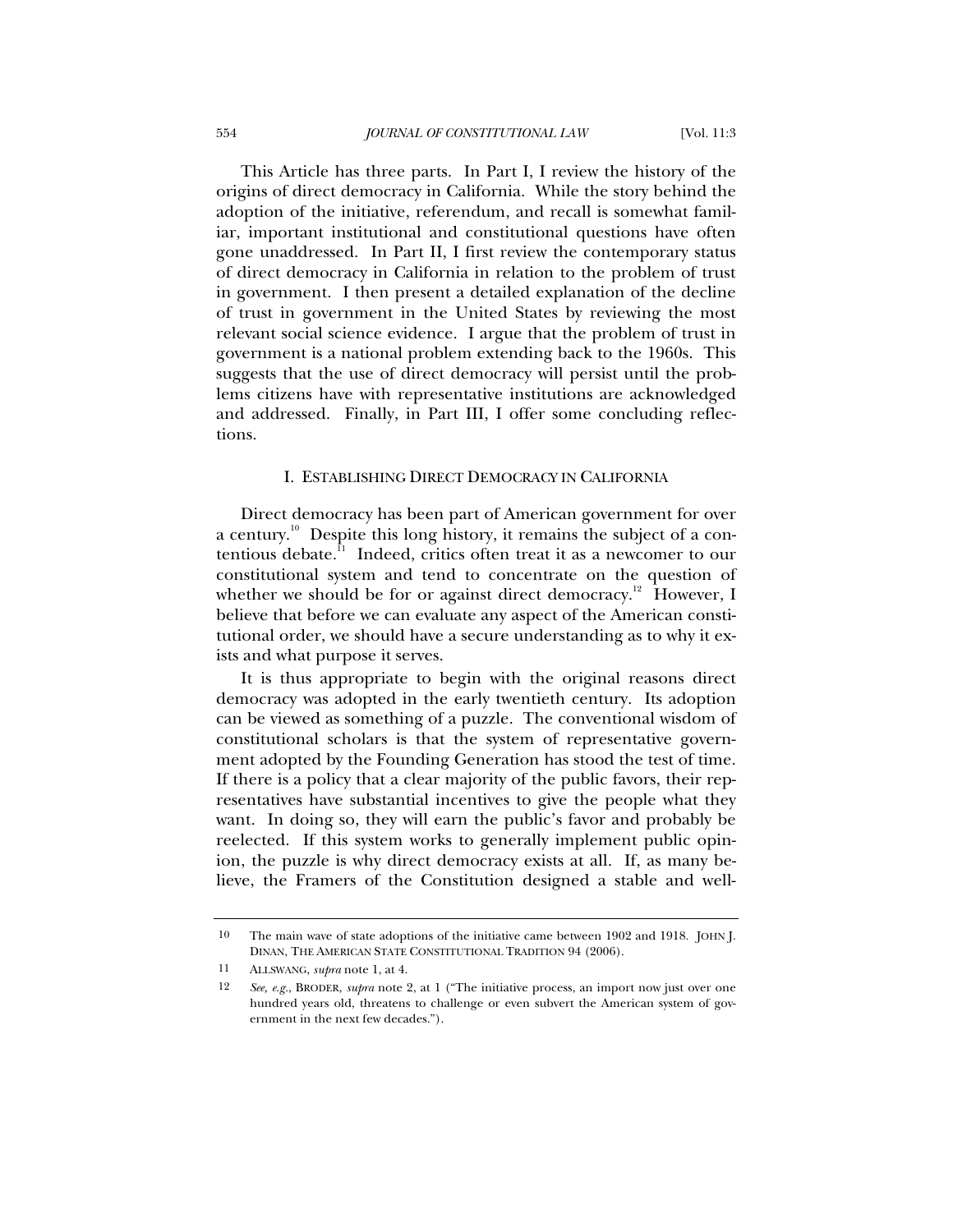ordered representative government,<sup>13</sup> how did direct democracy come about?

To answer this question, we should briefly consider the standard story of how direct democracy was adopted in California.<sup>14</sup> After the "Big Four" of Leland Stanford, Collis P. Huntington, Charles Crocker, and Mark Hopkins<sup>15</sup> created the Central Pacific and built the transcontinental railroad, its successor, the Southern Pacific, achieved a monopoly over rail transportation in California<sup>16</sup> and came to dominate its politics. The railroad sought to control the political system in much the same way as it sought to dominate the state's transportation network. It corrupted politicians, political parties, indeed the entire political system.17 Certain public-spirited citizens who did not owe their livelihood to the railroad eventually reacted against this corruption and sponsored the Lincoln-Roosevelt League, the political arm of the progressive movement in California.<sup>18</sup> They contested for power and won control of state government. Led by Governor Hiram Johnson, they enacted various reforms, including the initiative, referendum, and recall in  $1911$ .<sup>19</sup>

The standard story about the origins of direct democracy suggests strongly that the citizens of California had lost confidence in the normal workings of representative democracy. Accounts of the origins of direct democracy often say that its advocates believed their political system was corrupt.<sup>20</sup> Were they right? If they were, how did this occur and what does it tell us about the system of government bequeathed to California by our constitutional tradition?

<sup>13</sup> *See, e.g.*, Mathew D. McCubbins, *Putting the State Back into State Government: The Constitution and the Budget*, *in* CONSTITUTIONAL REFORM IN CALIFORNIA: MAKING STATE GOVERNMENT MORE EFFECTIVE AND RESPONSIVE 353, 354 (Bruce E. Cain & Roger G. Noll eds., 1995) [hereinafter CONSTITUTIONAL REFORM IN CALIFORNIA] (blaming reform initiatives starting in the Progressive Era for limiting the effectiveness of California's government).

<sup>14</sup> For a useful account, see Karl Manheim & Edward P. Howard, *A Structural Theory of the Initiative Power in California*, 31 LOY. L.A. L. REV. 1165, 1174–90 (1998). *See also* Nathaniel A. Persily, *The Peculiar Geography of Direct Democracy: Why the Initiative, Referendum and Recall Developed in the American West*, 2 MICH. L. & POL'Y REV. 11 (1997) (providing further explanations of the origin of ballot initiatives in Western states).

<sup>15</sup> On the "Big Four," see JAMES J. RAWLS & WALTON BEAN, CALIFORNIA: AN INTERPRETIVE HISTORY 171–73 (2003).

<sup>16</sup> *Id.* at 180–84.

<sup>17</sup> *See id.* at 231–40.

<sup>18</sup> *Id.* at 260–64.

<sup>19</sup> SCHRAG, *supra* note 4, at 189–90.

<sup>20</sup> *E.g.*, ALLSWANG, *supra* note 1, at 5; BRODER, *supra* note 2, at 26.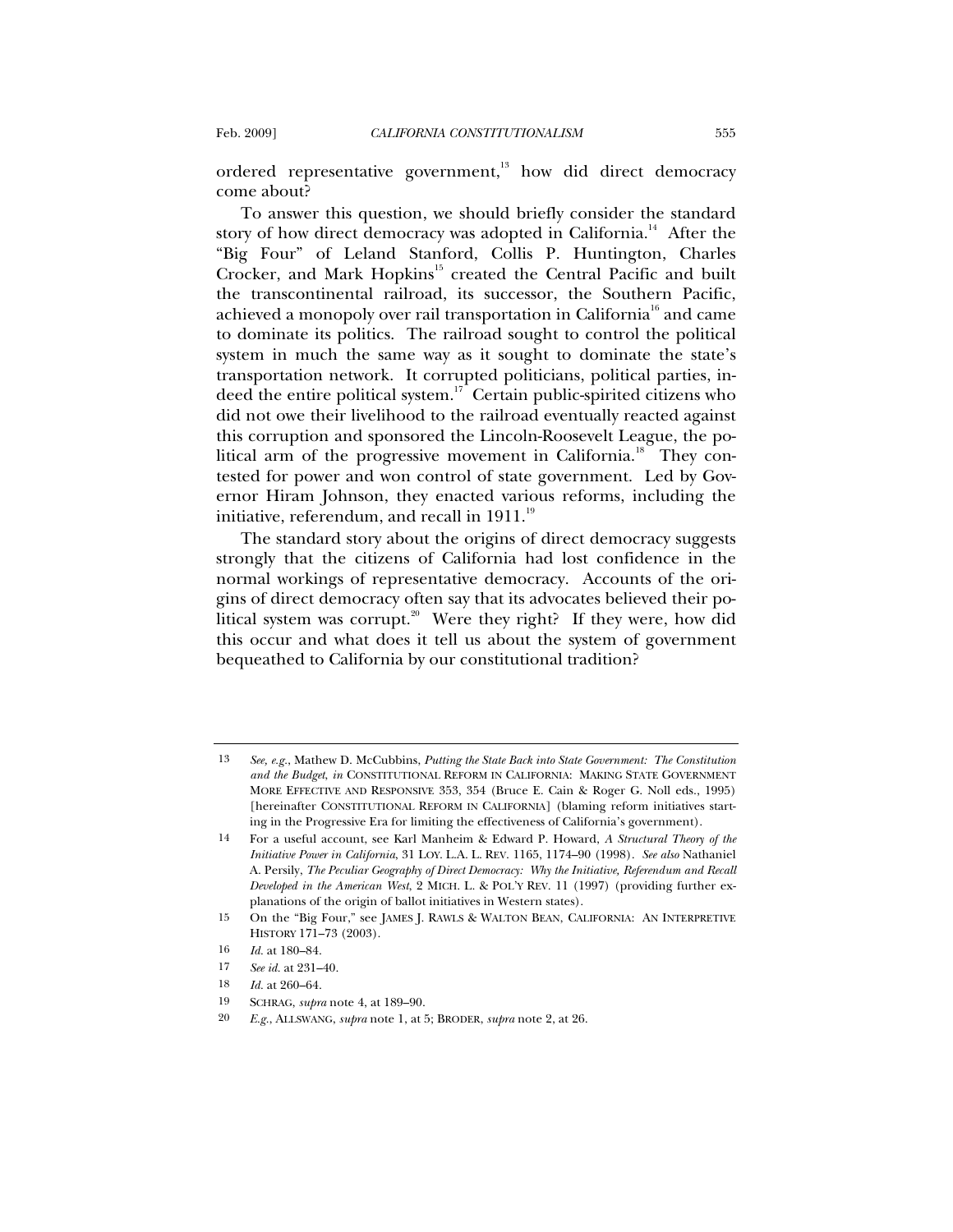In previous work, I have argued that towards the end of the nineteenth century and the beginning of the twentieth century the United States confronted the need to expand and modernize the national administrative state.<sup>21</sup> In the early stages of this adjustment, there was a fundamental mismatch between the rudimentary and nonprogrammatic institutions of government at the federal level and the rapidly developing industrial economy, the growth of large-scale business organizations, and an increasingly urbanized and ethnically pluralistic society. $2^2$  This mismatch strongly influenced the subsequent development of the national state and derived from two gaps between constitutional powers and institutional means. Specifically, the Constitution had created a relatively weak national state with uncertain powers of enforcement and a limited administrative capacity.

Increasingly, Congress had to deal with complex, ongoing regulatory issues that could not be solved through the distribution of benefits.23 However, Congress found itself unable to resolve these issues through the legislative process. Political parties and elections could not help because they were not oriented toward national policymaking. There was thus a gap between the public authority the electoral process provided and the kind of public authority the elected branches needed to deal with these new issues. Consequently, there was a move away from vesting public authority in the "democratic party-legislative process."<sup>24</sup>

The establishment of direct democracy in California is a good example of the consequences of the mismatch at the state level between governing institutions and a rapidly modernizing economy. In state constitutions adopted in 1849 and extensively revised in 1879, Californians followed the model of the U.S. Constitution and created a constitutional order with multiple and competing power centers.<sup>25</sup> However, this pluralistic constitutional arrangement was not supported by a plurality of power centers in the economy and society. In

24 *Id*.

<sup>21</sup> STEPHEN M. GRIFFIN, AMERICAN CONSTITUTIONALISM: FROM THEORY TO POLITICS 79–80 (1996) (citing STEPHEN SKOWRONEK, BUILDING A NEW AMERICAN STATE: THE EXPANSION OF NATIONAL ADMINISTRATIVE CAPACITIES, 1877–1920, at 10–18 (1982)).

<sup>22</sup> *See generally* ALAN DAWLEY, STRUGGLES FOR JUSTICE: SOCIAL RESPONSIBILITY AND THE LIBERAL STATE (1991) (approaching historical conflicts and consensus through an examination of contradictions in social order, structure, and governance).

<sup>23</sup> GRIFFIN, *supra* note 21, at 79 ("The mismatch between private power and public authority led to a kind of breakdown in the constitutional order.").

<sup>25</sup> *See* CAL. CONST. of 1849, art. III–VI (establishing a government with three separate, coequal branches). The current constitution, adopted in 1879, maintains the same general structure. *See generally* CAL. CONST. (maintaining the same structure).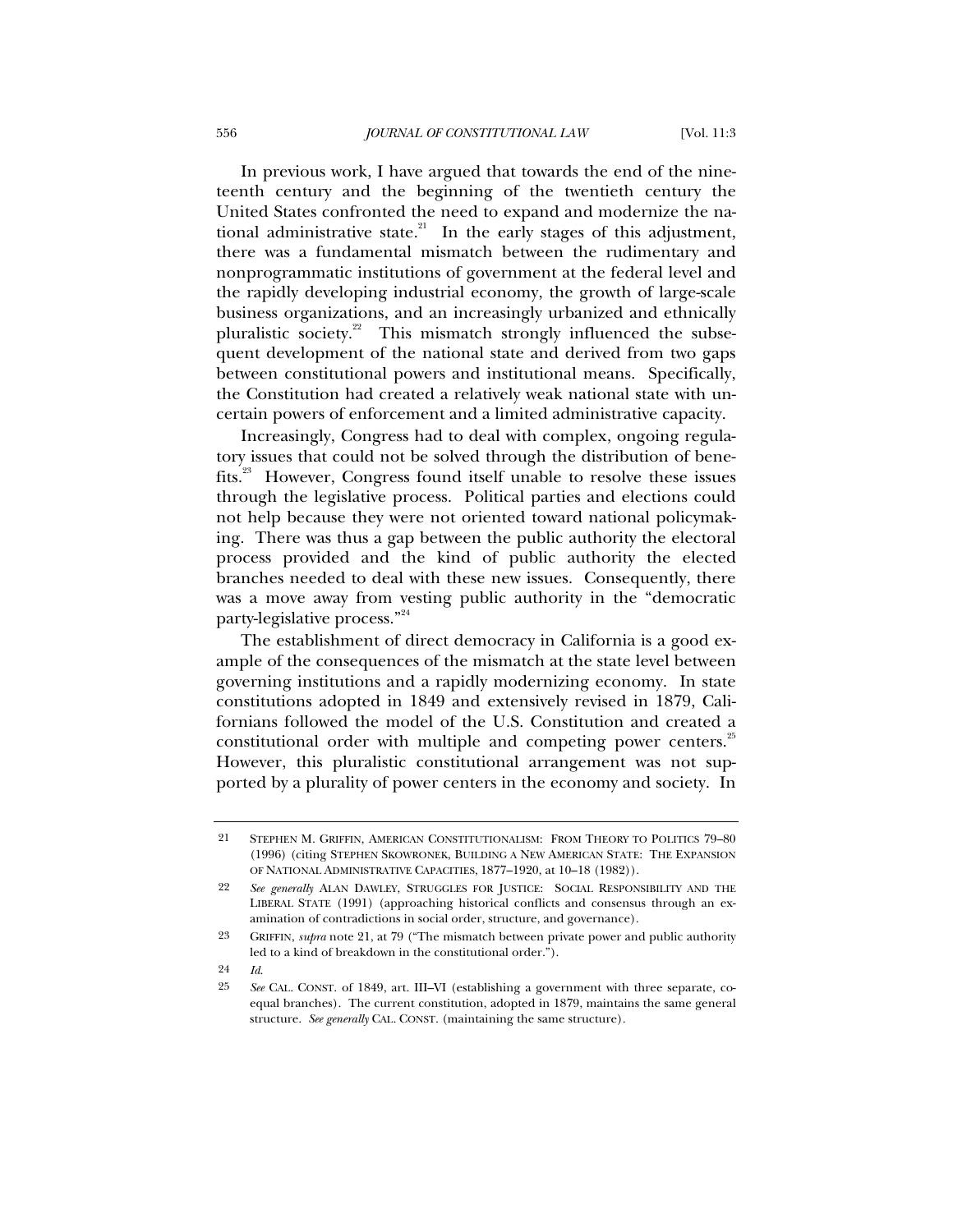the nineteenth century, California had only a few power centers, with the Southern Pacific overwhelmingly dominant.<sup>26</sup> The Southern Pacific sought predictability from the political system in order to recoup its enormous investment in the railroad. It also sought political support for its effort to expand and indeed monopolize California's transportation network.<sup>27</sup> California thus entered the Union precipitously and without the political maturity that characterized the American colonies in 1776. This observation may strike some as odd, but historians will remind us that the colonies had experienced well over a century of continuous social, economic, political, and legal development on the eve of the Revolutionary War.<sup>2</sup>

California sought admission into the Union only one year after the Gold Rush began and the Treaty of Guadalupe Hidalgo was signed, ending the war with Mexico.<sup>29</sup> Gold had been discovered at Sutter's Mill just nine days earlier, but the signers were unaware of this event.<sup>30</sup> The Treaty was ratified in May 1848 and news reached California in August. $31$  Military government continued out of necessity, as Congress could not agree on a territorial government.<sup>32</sup> As a consequence, California would skip the territorial stage of government entirely.<sup>33</sup>

Prior to the Gold Rush, California's non-Indian population was less than  $15,000$ .<sup>34</sup> The sudden massive influx caused by gold fever resulted in a population of 223,856 in 1852. For 1860 the regular census figure was 380,000, and for 1870 more than 560,000, almost all of them men.<sup>35</sup> These new immigrants did not come to California with the idea of living there permanently. As stated by historians Rawls and Bean:

<sup>26</sup> GEORGE E. MOWRY, THE CALIFORNIA PROGRESSIVES 9–22 (1951); SPENCER C. OLIN, JR., CALIFORNIA'S PRODIGAL SONS: HIRAM JOHNSON AND THE PROGRESSIVES, 1911–1917, at 1–3 (1968); KEVIN STARR, INVENTING THE DREAM: CALIFORNIA THROUGH THE PROGRESSIVE ERA 199–207 (1985).

<sup>27</sup> *See* WILLIAM DEVERELL, RAILROAD CROSSING: CALIFORNIANS AND THE RAILROAD, 1850– 1910, at 27–29 (1994) (detailing the expansionary goals of the "Big Four" railroad companies).

<sup>28</sup> For a historical overview, see generally AMERICAN LAW AND THE CONSTITUTIONAL ORDER: HISTORICAL PERSPECTIVES (Lawrence M. Friedman & Harry N. Scheiber eds., 1978).

<sup>29</sup> RAWLS & BEAN, *supra* note 15, at 95.

<sup>30</sup> *Id.*

<sup>31</sup> *Id.* at 117.

<sup>32</sup> *Id.*

<sup>33</sup> *Id.* at 117–18.

<sup>34</sup> *Id.* at 111.

<sup>35</sup> *Id.*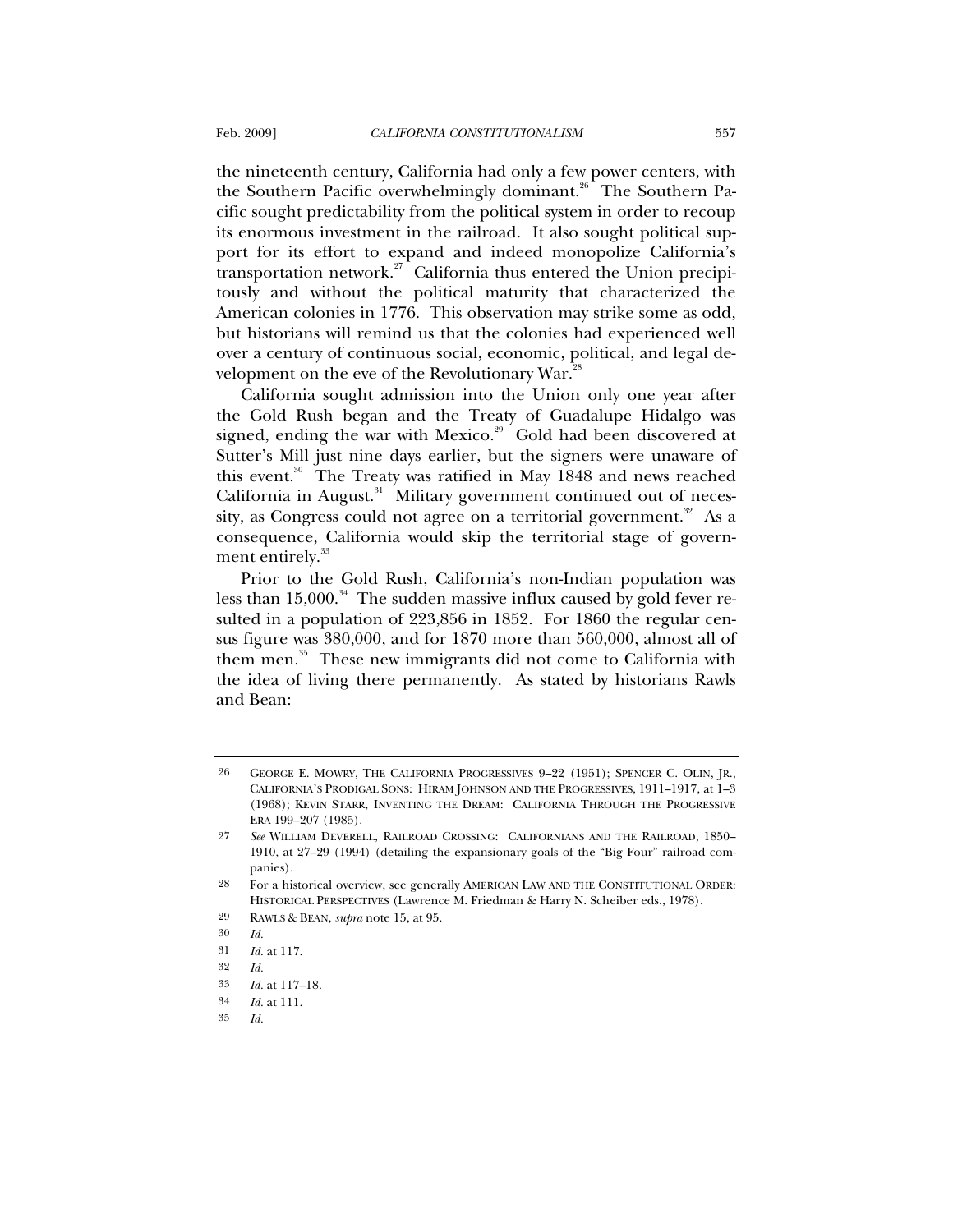The great majority of them came in the hope that they could quickly plunder California of its treasure and return to their homes. . . . Most of those who remained in California did so because they failed to accumulate even enough to get them back home. On the whole they were unsuccessful, disillusioned, embittered men.<sup>3</sup>

As historian John Burns remarks, "most gold seekers did not view California as a permanent destination and had little interest in civic affairs."<sup>37</sup>

California's first constitutional convention occurred in September 1849. Most of the new constitution was not original, as the delegates followed the examples of Iowa and New York.<sup>38</sup> The deliberations of the convention showed how difficult it was to maintain the distinction between fundamental principles, which properly belong in a constitution, and legislative matters.<sup>39</sup> California was then admitted into the Union as part of the Compromise of 1850, in which it was recognized as a free state, but the territories of Utah and New Mexico could be organized without any ban against slavery.<sup>40</sup>

What sort of "state" was it? As Burns states, "It was a lightly occupied, vast area that gained worldwide attention with unprecedented speed. . . . Public and governmental operations were virtually nonexistent."<sup>41</sup> The state's political authorities, such as they were, struggled to provide a legal order for a small and transitory population.<sup>42</sup> Nineteenth-century American government has been described as a state of "courts and parties," $3<sup>43</sup>$  but in California, even these institutions did not exist at this early stage.

One of the most important legacies of the Constitution of 1849 that is relevant to the establishment of direct democracy was its limitation on the number of representatives in both houses of the state legislature. As modified by the 1879 Constitution, the California Assembly may have no more than eighty members and the California

<sup>36</sup> *Id.* at 112.

<sup>37</sup> John F. Burns, *Taming the Elephant: An Introduction to California's Statehood and Constitutional Era*, *in* TAMING THE ELEPHANT: POLITICS, GOVERNMENT, AND LAW IN PIONEER CALIFORNIA 1, 5 (John F. Burns & Richard J. Orsi eds., 2003) [hereinafter TAMING THE ELEPHANT].

<sup>38</sup> *See* RAWLS & BEAN, *supra* note 15, at 121.

<sup>39</sup> *See* Gordon Morris Bakken, *The Courts, the Legal Profession, and the Development of Law in Early California*, *in* TAMING THE ELEPHANT, *supra* note 37, at 74, 77 (relating various statements by the delegates concerning both immediate and abstract concerns associated with the formation of a government).

<sup>40</sup> RAWLS & BEAN, *supra* note 15, at 122–23.

<sup>41</sup> Burns, *supra* note 37, at 4.

<sup>42</sup> *Id.* at 4–6.

<sup>43</sup> SKOWRONEK, *supra* note 21, at 24.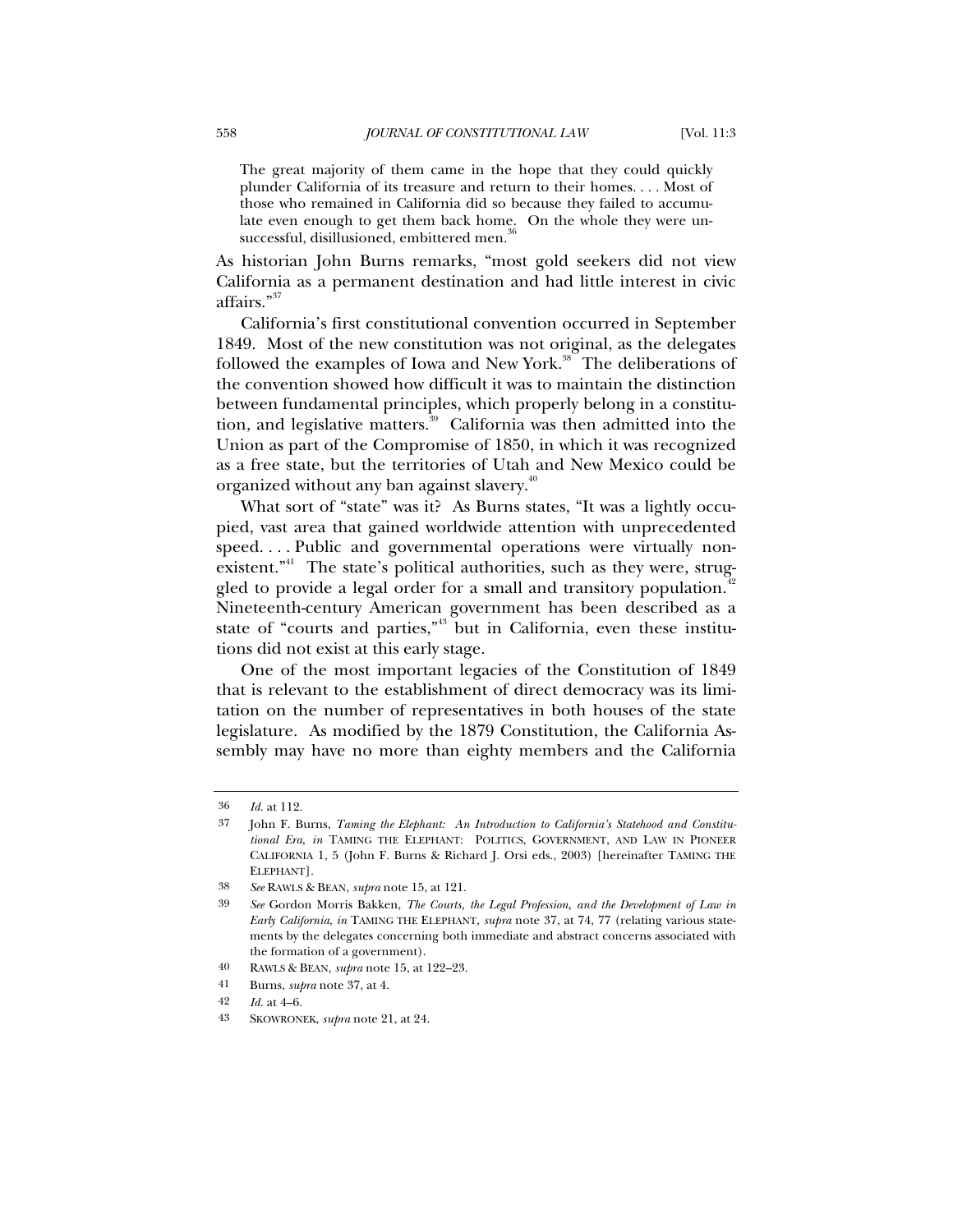Senate no more than forty.<sup>44</sup> The consequence today is that the most populous state has enormously large legislative districts, in all likelihood making it more difficult for members of the legislature to represent their constituents effectively. As Peter Schrag noted in 1998, "California's senate districts, each with a population of some 800,000 residents, are larger than its fifty-two congressional districts, making it unlikely that many voters will have any direct contact with their representatives."<sup>45</sup>

Focusing on the adequacy of the system of representation is important, because it is precisely this aspect of the California constitutional order that was targeted as inadequate by the advocates of direct democracy. Californians had acquired a poor opinion of their state legislature by the 1870s. $46$  As Judson Grenier notes, "[c]onflict of interest' was not a commonplace concept"<sup>47</sup> in the legislature. He continues, "That first political factions and then special business interests compromised the integrity of the state legislature was recognized by most nineteenth-century historians and contributed to the public disaffection that led to the second constitutional convention."<sup>48</sup>

The 1879 convention was dominated by a split between the Workingmen's party led by Dennis Kearney and everyone else, both Republicans and Democrats.<sup>49</sup> In the judgment of historians Rawls and Bean the constitution was not a success: "In place of an imitative, short, and concise document, it produced one that was much more original, extraordinarily long, and extremely detailed. Yet California's second constitutional convention achieved remarkably little net improvement over the first, and virtually every hope of effective reform was ultimately disappointed." $50$ 

Why was the new constitution so much longer than the old? Historian Carl Swisher pointed to the low opinion in which the state legislature was held by delegates. "[T]he delegates looked upon themselves as more truly the representatives of 'the people' than any subsequently chosen legislators, and thought it their duty to include a large amount of important legislation in the constitution, where it

<sup>44</sup> Burns, *supra* note 37, at 10.

<sup>45</sup> SCHRAG, *supra* note 4, at 201.

<sup>46</sup> *See* Judson A. Grenier, "*Officialdom": California State Government, 1849–1879*, *in* TAMING THE ELEPHANT, *supra* note 37, at 137 (explaining that Californians were disillusioned by the excesses of government officials for years prior to the 1879 convention).

<sup>47</sup> *Id.* at 145.

<sup>48</sup> *Id.* at 147.

<sup>49</sup> *See* RAWLS & BEAN, *supra* note 15, at 196.

<sup>50</sup> *Id.* at 197.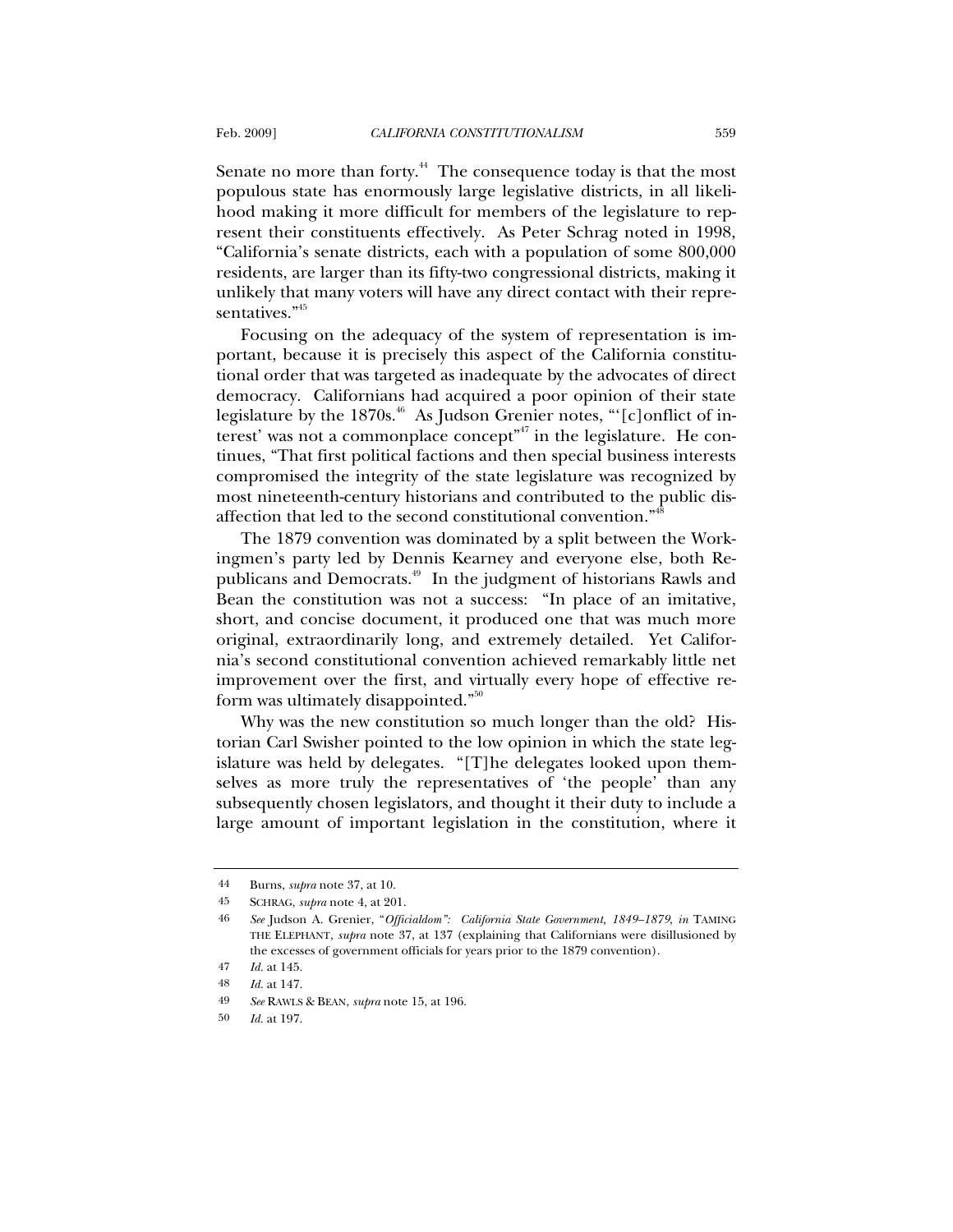would not be easily subject to change."<sup>51</sup> The "delegates regarded the legislature as a necessary evil, and an expensive one at that.<sup> $52$ </sup> He comments: "If the delegates had come to the convention determined to cinch capital, tax mortgages, and expel the Chinese, they were also determined to put the legislature in its place. Session after session charges of incompetence and corruption had been made against the legislature, not always without reason."<sup>53</sup>

At the same time, at least in Swisher's judgment, delegates did not free themselves from the sort of motives that drove state legislators.<sup>54</sup> The sorry record of the convention indicates that the delegates did not have a good understanding of the problems facing the state or sound ideas about possible solutions. One of the reasons the 1787 Federal Convention was successful was that the delegates had extensive experience with American state and national government. They also had thought about possible solutions and discussed those before the convention began. By contrast, prior to the California convention, "there was little intelligent consideration given to the question of what might be legitimately expected to be achieved by revision of the fundamental law of the state."55 Swisher concludes with respect to the convention's impact:

The constitution was intended to be a piece of fundamental legislation which would of itself immediately reorganize and redirect the political life of the state. Instead, in the light of a retrospect of fifty years, it seems to have been only one skirmish in a series of battles that have raged during and since the decade of the seventies.

The Constitution of 1879 failed to achieve any of its goals. It did not result in effective railroad regulation, tax relief for farmers, help for workers, or (thankfully) exclusion of the Chinese.<sup>57</sup> However, it remains California's foundational law.<sup>58</sup>

<sup>51</sup> CARL BRENT SWISHER, MOTIVATION AND POLITICAL TECHNIQUE IN THE CALIFORNIA CONSTITUTIONAL CONVENTION, 1878–79, at 65 (Da Capo Press 1969) (1930).

<sup>52</sup> *Id.* at 96.

<sup>53</sup> *Id.*

<sup>54</sup> *See id.* at 85 ("Throughout the discussion of all the diverse provisions of taxation it was strikingly evident that the delegates were not seeking to discover or to apply any fundamental principles of public finance. They were concerned primarily with shifting from themselves and their constituents as much as possible of the burden of taxation. The motive, throughout, was economic self interest . . . .").

<sup>55</sup> *Id.* at 18.

<sup>56</sup> *Id.* at 114.

<sup>57</sup> *See* Burns, *supra* note 37, at 13 (noting that "the new constitution did little" to advance the drafters' initial interests).

<sup>58</sup> *See id.* at 16 (explaining how, in spite of numerous amendments, the 1879 Constitution affects modern California).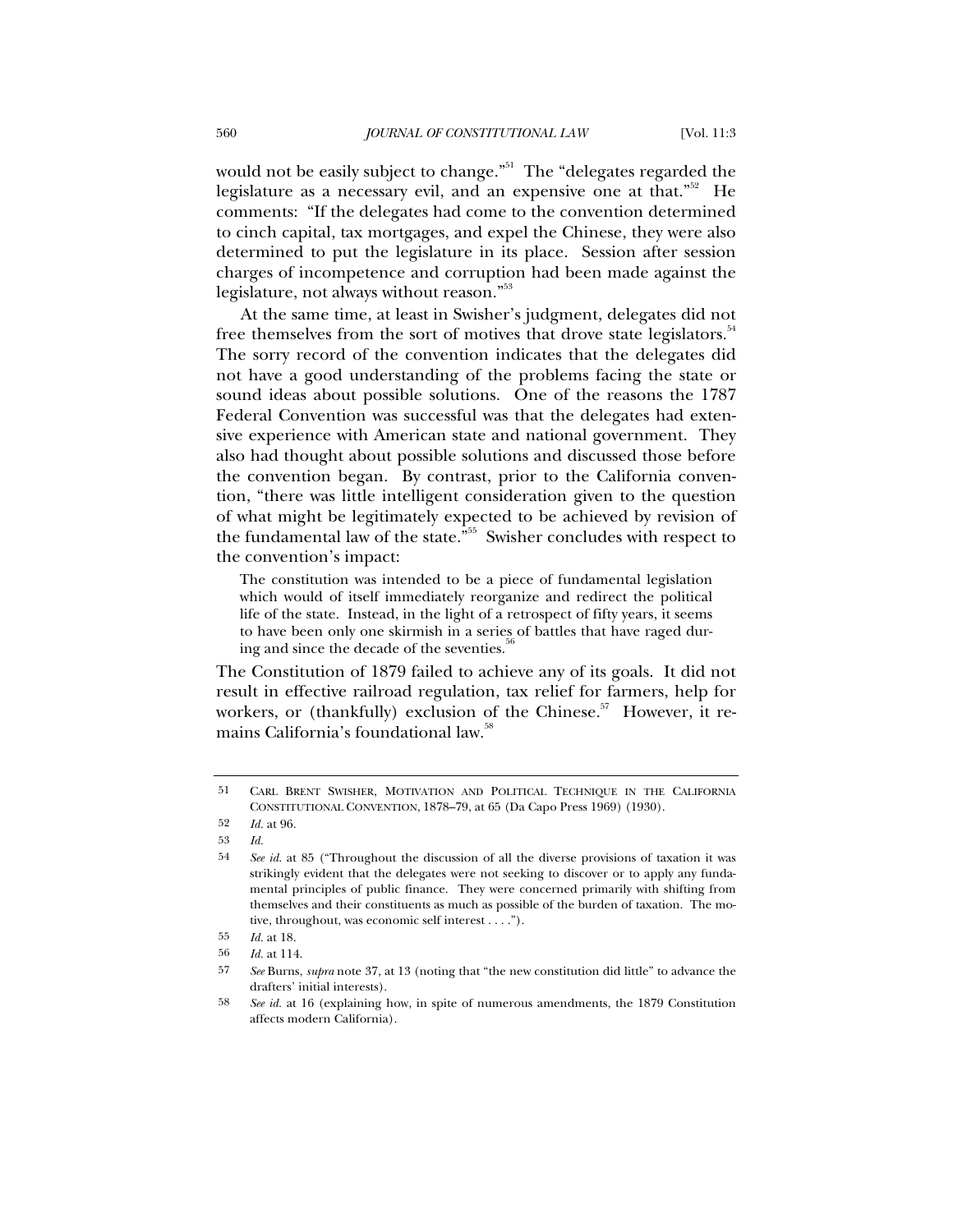Most important for our story, the new constitution did not improve the reputation of the state legislature. By the 1880s, criticism of the legislature for abuse of the patronage system and the use of special legislation that benefited particular lobbyists and businessmen was common.<sup>59</sup> State legislators were not well paid and this made them easy prey for well financed lobbyists.

Members of the Founding Generation might have been able to diagnose what was wrong with the Californian political system. By traditional republican standards, California lacked the kind of political economy necessary to support representative government. Civic republicans such as Thomas Jefferson believed that good government flowed from the ready availability of land.<sup>60</sup> Widespread freehold ownership would guarantee the existence of a republican political order. Yet in California, land ownership was concentrated and citizens complained of a land monopoly. $61$  A middle class of yeoman farmers never developed. From an eighteenth century point of view, the prospects were never good that republican government would function as well on the Pacific coast as it did on the Atlantic. $62$ 

The operations of the Southern Pacific made the attainment of republican government even more difficult. Historian Kevin Starr writes that the railroad "offered the most obvious instance of what was grossly wrong with California: a very few of the super-rich virtually owned the state—its land, its economy, its government—and were running it as a private preserve."<sup>63</sup> In 1883, hundreds of letters between Collis Huntington and associate David Colton dating from 1874 to 1878 were made public in the course of a lawsuit. "The bulk of these letters dealt with the delicate matter of bribing Washington

<sup>59</sup> *See* DONALD J. PISANI, FROM THE FAMILY FARM TO AGRIBUSINESS: THE IRRIGATION CRUSADE IN CALIFORNIA AND THE WEST, 1850–1931, at 21–24 (1984) (listing examples of patronage positions and press denunciations of the patronage system).

<sup>60</sup> *See* GREGORY S. ALEXANDER, COMMODITY & PROPRIETY: COMPETING VISIONS OF PROPERTY IN AMERICAN LEGAL THOUGHT, 1776–1970, at 30–34 (1997) (describing property rights as a foundational aspect of Jeffersonian civic republicanism); DREW R. MCCOY, THE ELUSIVE REPUBLIC: POLITICAL ECONOMY IN JEFFERSONIAN AMERICA 186 (1980) (listing "an unobstructed access to an ample supply of open land" as central to Jefferson's conception of a sustainable political economy).

<sup>61</sup> PISANI, *supra* note 59, at 11–15; *see also* OLIN, *supra* note 26, at 27–28 (illustrating the vehement public outcry over land monopoly).

<sup>62</sup> In his important historical study, Thomas Goebel argues that "[t]he vision that inspired many direct democracy reformers was a distinctly economic one, that of a republic of small independent producers freely competing in an unfettered marketplace." GOEBEL, *supra* note 3, at 5.

<sup>63</sup> STARR, *supra* note 26, at 199.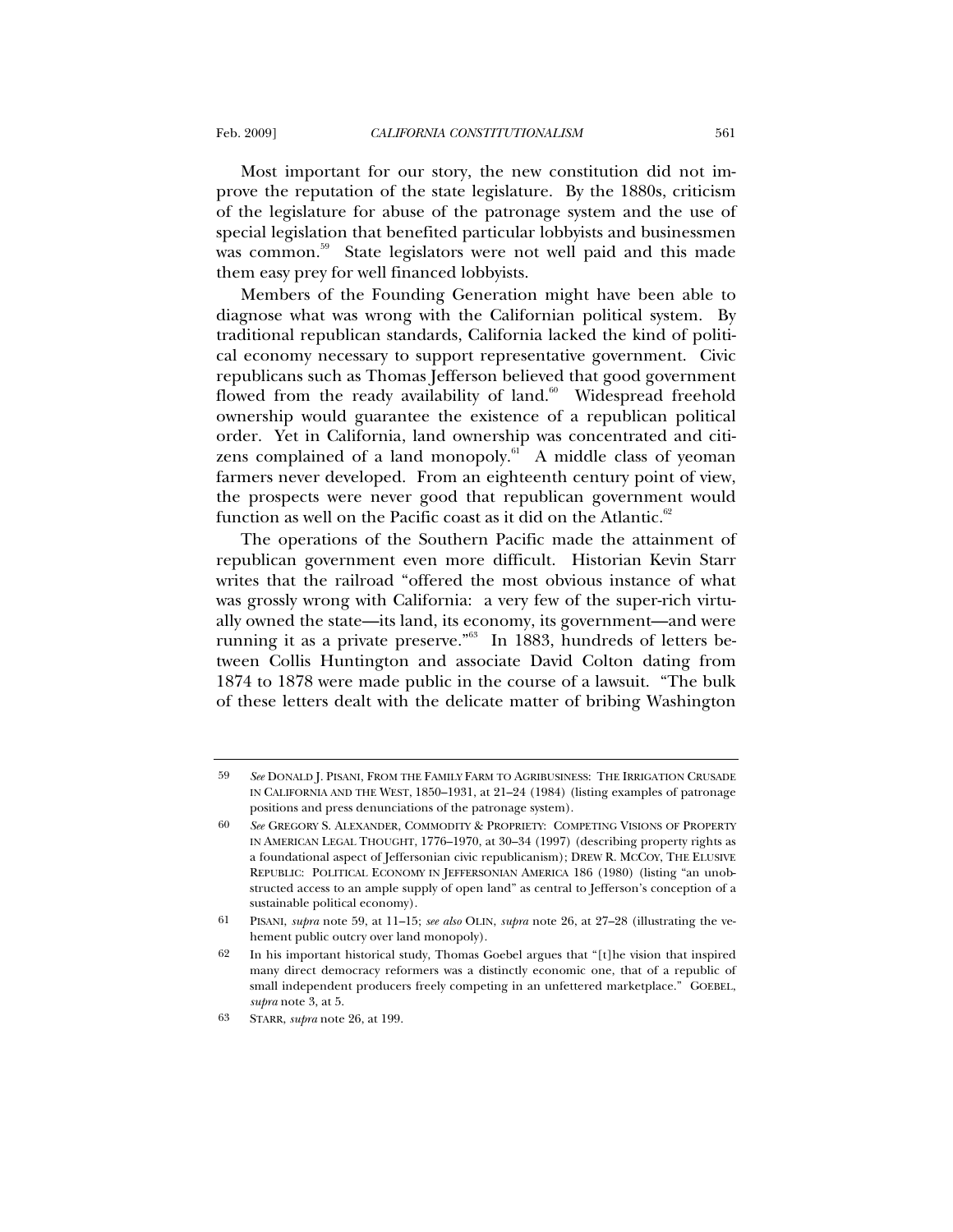congressmen and Sacramento legislators to favor pro-railroad legislation."<sup>64</sup>

During the legislative session that began in January 1907, the citizens of the state were informed by the press that "no important action was taken in either house without the sanction of [the] three top members of the Southern Pacific's legislative directorate."<sup>65</sup> Kevin Starr comments, "[t]he last four years of the [Southern Pacific]'s control over California were the most flagrant. Certainly the legislature of 1907 set new records for influence-peddling and outright bribery."66 The progressive editor of the Fresno *Republican* concluded that "[t]he state had lost . . . the things for which the Revolutionary and Civil wars were fought. Unless California arose and overthrew corrupt corporation government as Wisconsin had done, then its peoples were not fit for self-government."<sup>67</sup> California was ready for  $change.^{68}$ 

The elite group of progressives that met after this sorry legislative performance to form the Lincoln-Roosevelt League were in favor of many specific reforms such as "the direct primary, the initiative, referendum, and recall, the regulation of utility rates, conservation of forests, the outlawing of race-track gambling, a workmen's compensation law, woman suffrage, a blue-sky law, and a minimum-wage law for women."69 But the first plank in their platform was to emancipate "the Republican Party in California from domination by the Political Bureau of the Southern Pacific Railroad Company."<sup>70</sup> From the perspective of the progressives, the entire political system was the captive of a particularly powerful special interest, and on this point they were indisputably correct.

Californians thus had good reason to believe that something had gone terribly wrong with representative government. But does this indicate a problem with the representative principle itself? Defenders of representative democracy would surely say not. We should keep in mind, however, that the Founding Generation believed that the maintenance of a republican constitutional order rested on a cer-

<sup>64</sup> *Id.* at 202.

<sup>65</sup> MOWRY, *supra* note 26, at 63; *see also* STARR, *supra* note 26, at 205 (discussing the high level of Southern Pacific's control over California).

<sup>66</sup> STARR, *supra* note 26, at 205.

<sup>67</sup> MOWRY, *supra* note 26, at 65.

<sup>68</sup> *See* DEVERELL, *supra* note 27, at 150 (discussing the origins of the California progressive movement).

<sup>69</sup> MOWRY, *supra* note 26, at 70.

<sup>70</sup> *Id*.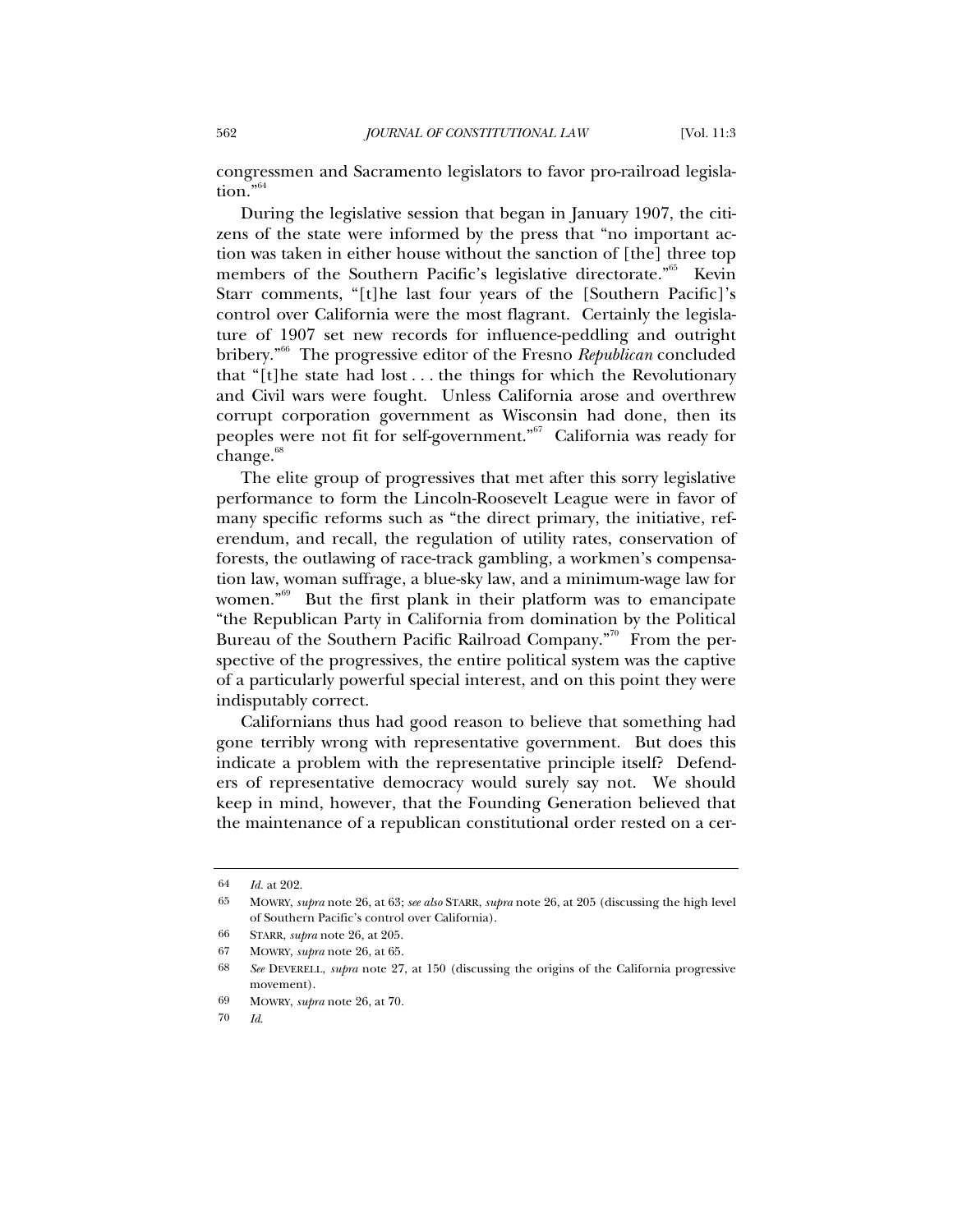tain form of political economy. If those economic conditions did not obtain, the existence of republican government was threatened. Applying this eighteenth-century logic to California, we can infer that constitutionalism in the Golden State was under siege from the beginning. By this logic there was too little available farmland and an urban area (San Francisco) that was far too large.<sup>71</sup> This analysis can be pushed further. Eighteenth-century republican theory could not take the measure of corporate power. According to Eldon Eisenach, leading progressive social thinkers did not (and could not) turn to the American constitutional tradition for help.<sup>72</sup> The eighteenthcentury inheritance was too meager to be of much use in new circumstances.

Whether judged by the standards of the eighteenth or early twentieth century, then, the California constitutional system came up short. In California, the conditions for republican government did not obtain. Further, the giant corporation had intruded into the constitutional sphere. There was no obvious way to "check and balance" the power of the Southern Pacific by using the theories of the Founding Generation. California progressives thus had to find their own way.

It should be appreciated that the conclusions reached by progressives in California were shared by their counterparts in other states. $73$ As recounted by historian Thomas Goebel, there was increasing skepticism during the nineteenth century concerning the competence of state legislatures: "Americans severely weakened state legislatures, adopted the popular ratification of new state constitutions and amendments, and increasingly resorted to popular referenda to decide crucial issues."74 Direct democracy was the next logical step as corporate influence persisted over the legislative process.<sup>75</sup> Historian

<sup>71</sup> San Francisco had 23% of the total population of the state in 1890. *See* DEP'T OF THE INTERIOR, TWELFTH CENSUS OF THE UNITED STATES, TAKEN IN THE YEAR 1900, at 2, 432, *available at* http://www2.census.gov/prod2/decennial/documents/33405927v1\_TOC.pdf (reporting California's population as 1,485,053 and San Francisco's as 342,782).

<sup>72</sup> *See* ELDON J. EISENACH, THE LOST PROMISE OF PROGRESSIVISM 106–07 (1994) ("Constitutional law and the leading lights of American legal scholarship were treated by Progressive intellectuals with studied neglect as a kind of fossilized and symbiotic complement to the party system, which, in turn, they treated with studied contempt.").

<sup>73</sup> For a careful review of the states that adopted direct democracy in the late nineteenth and early twentieth centuries, see STEVEN L. PIOTT, GIVING VOTERS A VOICE: THE ORIGINS OF THE INITIATIVE AND REFERENDUM IN AMERICA (2003).

<sup>74</sup> GOEBEL, *supra* note 3, at 14.

<sup>75</sup> *Id.* at 115.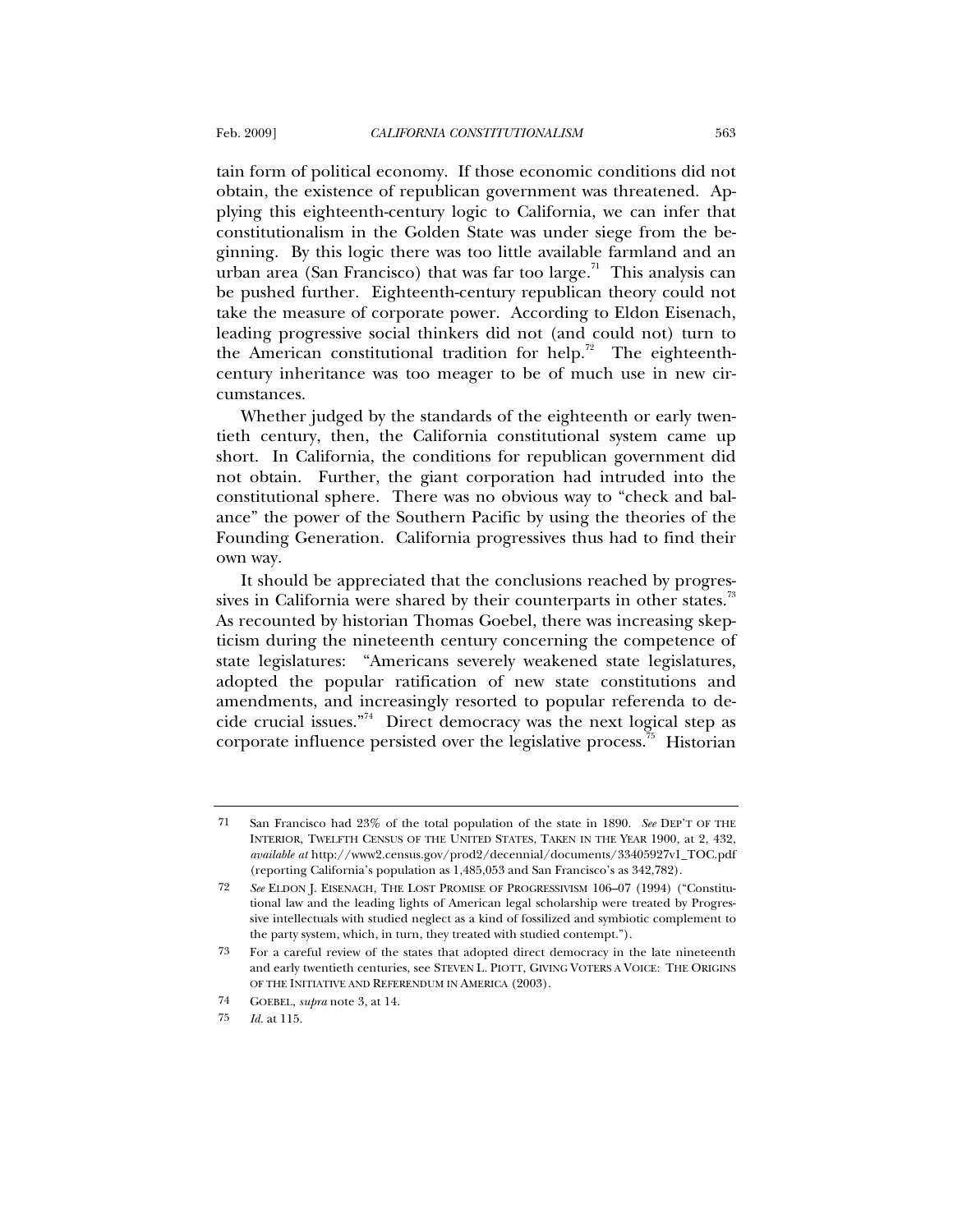Steven Piott noted the existence of a "sense of overwhelming frustration"76 with the existing political system:

Convinced that their elected representatives had failed to respond to changes that affected their lives as taxpayers, citizens, workers, or farmers, and that they had allowed a disproportionate share of political power to be held by special interests, voters concluded that the nature of political participation would have to be redefined.<sup>7</sup>

However, advocates of direct democracy generally did not reject representative government. They made clear that the devices of the popular initiative and referendum were supplements to representative democracy, not replacements.<sup>78</sup>

John Dinan has examined the general reasons behind the adoption of direct democracy in his comprehensive review of state constitutional conventions. His discussion shows that delegates believed they had good reason to reject the reliance of Madison and the other Founders on representative institutions. "State constitution makers concluded, in the first place, that Madison was too sanguine about the capacity of representative institutions to combat the problem of minority faction."<sup>79</sup> That is, state legislatures could too easily be dominated by interest groups. Second, the structure of a representative system meant that it was too easy for office holders to feather their own nests at public expense through patronage and the like.<sup>80</sup> Third, legislatures were refusing to address long-standing issues of public importance.<sup>81</sup> Dinan concludes: "[T]he adoption of direct democratic institutions at the state level was not the result of instinctive and undeliberative acts, but rather was the product of longstanding concerns about deficiencies in representative institutions and a belief that existing institutional arrangements were incapable of remedying these problems."<sup>82</sup>

This account of the origins of direct democracy in California shows that it was far from an ill-considered deviation from the constitutional tradition of representative government. It was rather a rational response forced by the repeated failure of representative government over a period of decades. This does not establish that direct democracy was the best solution to the problems of representative

<sup>76</sup> PIOTT, *supra* note 73, at 255.

<sup>77</sup> *Id.* at 251.

<sup>78</sup> GOEBEL, *supra* note 3, at 55.

<sup>79</sup> DINAN, *supra* note 10, at 95.

<sup>80</sup> *Id*.

<sup>81</sup> *Id.* at 95–96.

<sup>82</sup> *Id.* at 96.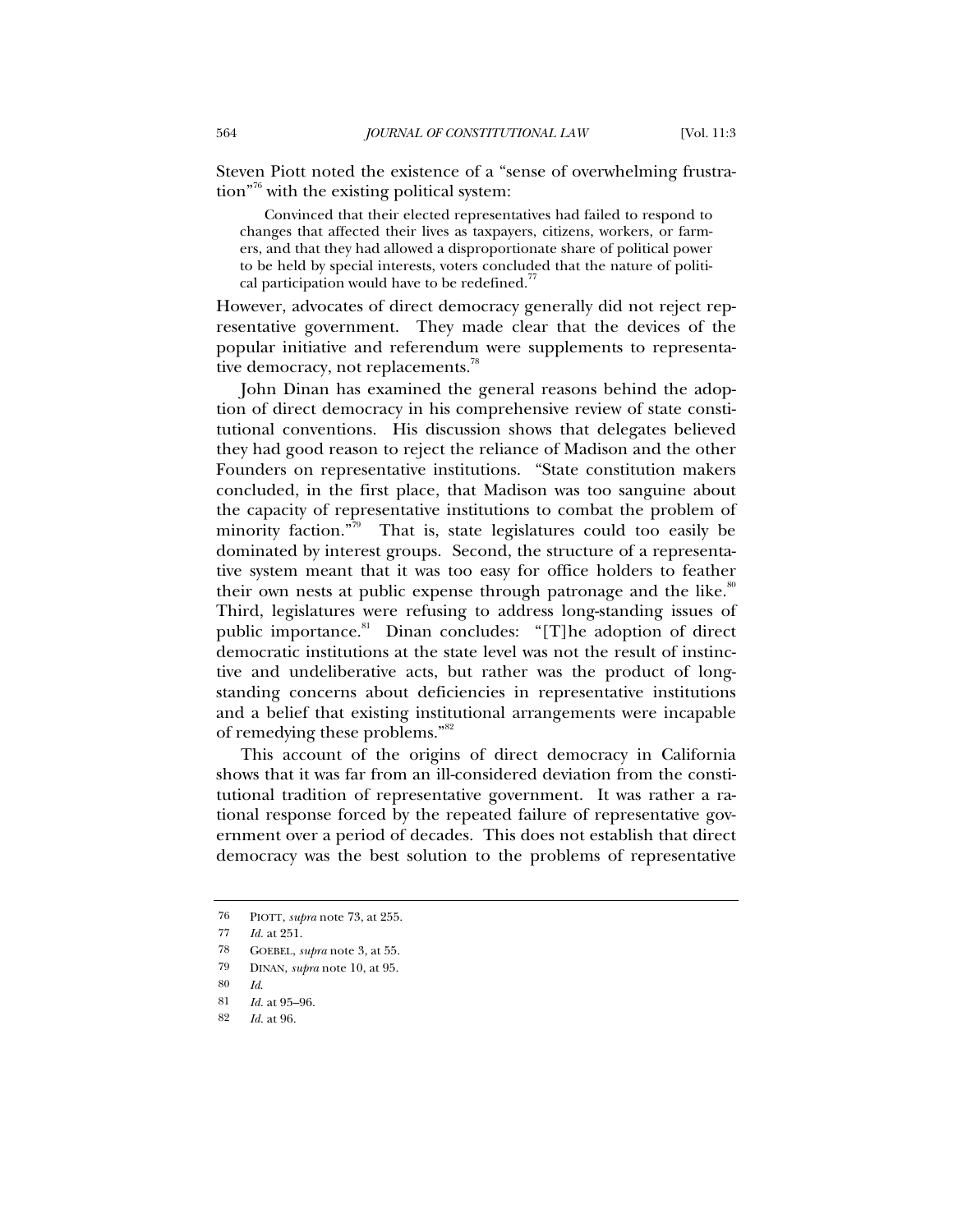government. But it does show we need to take direct democracy seriously as a meaningful response to the breakdown of the Founders' system of governance.

### II. DIRECT DEMOCRACY AND THE PROBLEM OF TRUST IN GOVERNMENT

In *A Theory of Justice*, the great political philosopher John Rawls defined the idea of a well-ordered society as one that generates its own psychological and moral support.<sup>83</sup> Such a society is said by Rawls to be stable when it is able to generate a sense of justice that is able to counter tendencies toward injustice. $84$  Extending Rawls's concept to the political sphere, we could say that a system of representation is stable when it is able to generate its own support over time. That is, citizens believe the system taken on balance tends to satisfy widely accepted norms of how legislators should behave and how the legislature and executive should make policy.

The history of the origins of direct democracy recounted in Part I supports the conclusion that California's system of representation failed the test of stability after only a few decades. Ultimately, the state legislature was unable to satisfy public expectations and so generate support for the system of representation. In response, California evolved a robust alternative system of governance or constitutional order. The evolution of direct democracy in California (and most likely elsewhere) therefore cannot be understood properly without taking into consideration the failure of representative institutions to accomplish one of their most basic tasks.

Direct democracy may well be seriously flawed on both theoretical and practical grounds. Yet so long as the public views the representative process as equally flawed, there is little likelihood that its popularity will diminish. This suggests that instead of devoting attention solely to the problems with direct democracy, we should inquire into the reasons why its de facto partner, the system of electoral representation, has proven to be so unsatisfactory. That is the focus of this part of the Article.

<sup>83</sup> JOHN RAWLS, A THEORY OF JUSTICE 397–98 (rev. ed. 1999).

<sup>84</sup> *See id.* at 398 ("Now a well-ordered society is also regulated by its public conception of justice.").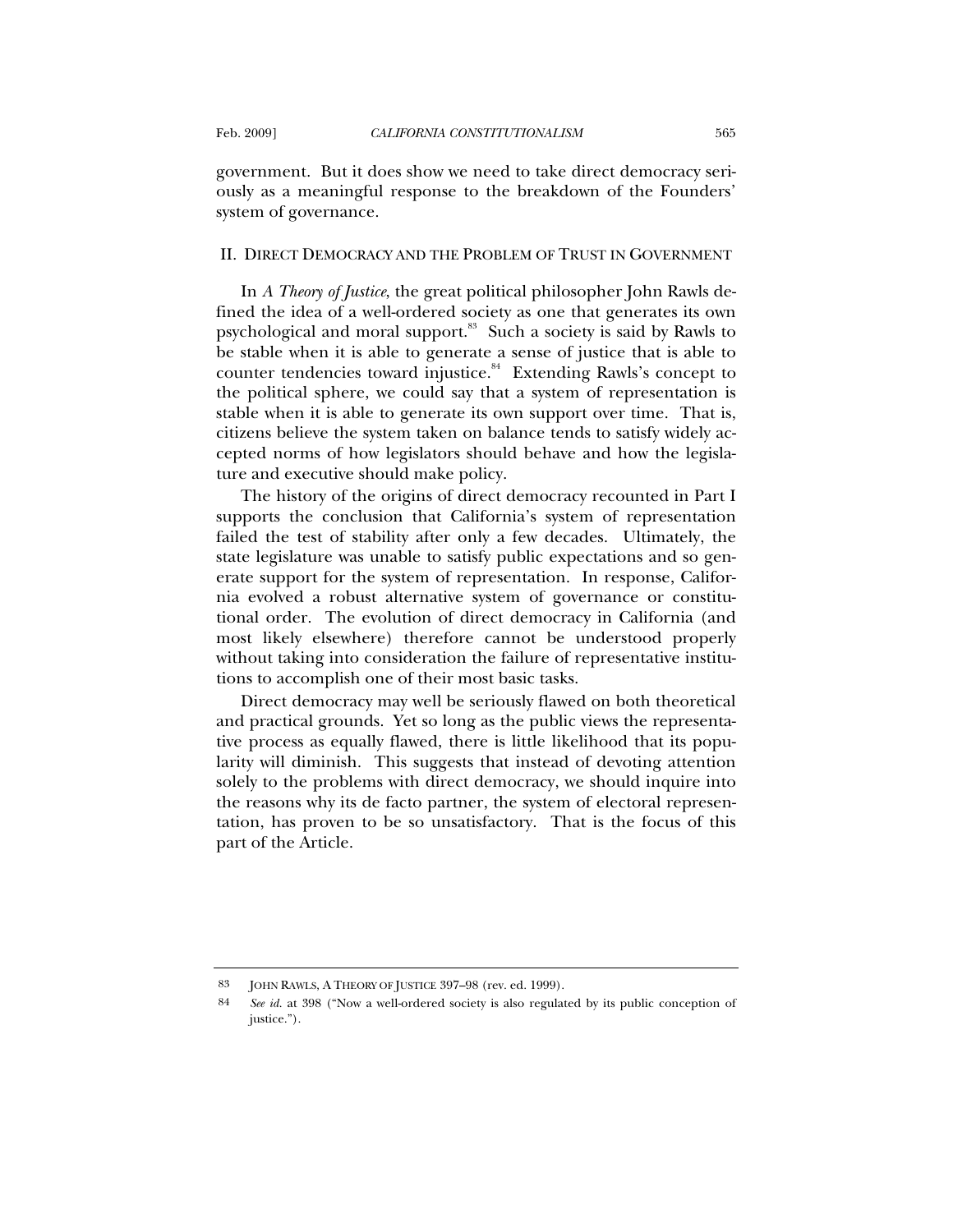#### *A. Direct Democracy in Contemporary California*

Interest in initiatives has waxed and waned in California politics, although it has never disappeared entirely. Thomas Goebel records:

Direct democracy . . . immediately became a widely popular and extensively used part of state government. . . . During the 1910s, 30 initiatives qualified for the ballot, 35 during the 1920s, and 36 in the 1930s. After 1940, the number of initiatives dropped sharply, to 20 in the 1940s, 12 in the 1950s, and an all-time low of 9 in the 1960s, before the rise of new social movements launched a sharp rise after 1970.<sup>85</sup>

He notes that the initiative did not seem to lead to the adoption of radical laws.<sup>86</sup> Rather, it became an additional instrument of interest group politics.<sup>87</sup> Interestingly, Goebel concludes: "Because the existence of direct democracy offered pressure groups and citizens additional means to shape the political agenda, California voters were directly confronted with options and policy alternatives not present in many other states."<sup>88</sup>

Experienced observers of California politics have recognized that the persistent use of the initiative is linked to the public's low opinion of representative government.<sup>89</sup> As California journalist Peter Schrag puts it, "During the two decades since the passage of [Proposition] 13, California has been in nearly constant revolt against representative government."<sup>90</sup> Proposition 13, the most famous initiative in U.S. history, $91$  was the property tax-cutting measure that passed in 1978 by a margin of 65%-to-35%. It was preceded by a decline in public confidence in government<sup>92</sup> and "set the stage for the Reagan era, and became both fact and symbol of a radical shift in governmental priorities, public attitudes, and social relationships that is as nearly fundamental in American politics as the changes brought by the New Deal."<sup>93</sup>

<sup>85</sup> GOEBEL, *supra* note 3, at 141.

<sup>86</sup> *Id.* at 148.

*Id.* at 153.

<sup>88</sup> *Id.* at 171.

<sup>89</sup> For a study that links the initiative to ongoing political distrust, see BALDASSARE, *supra* note 7, at 12–13, 46–53.

<sup>90</sup> SCHRAG, *supra* note 4, at 9–10.

<sup>91</sup> *See* Todd Donovan & Shaun Bowler, *Responsive or Responsible Government?*, *in* CITIZENS AS LEGISLATORS, *supra* note 1, 249, 254.

<sup>92</sup> *See* MARK BALDASSARE, A CALIFORNIA STATE OF MIND: THE CONFLICTED VOTER IN A CHANGING WORLD 45–46 (2002) ("We believe that the main factor in explaining the tax revolt is distrust in government.").

<sup>93</sup> SCHRAG, *supra* note 4, at 132.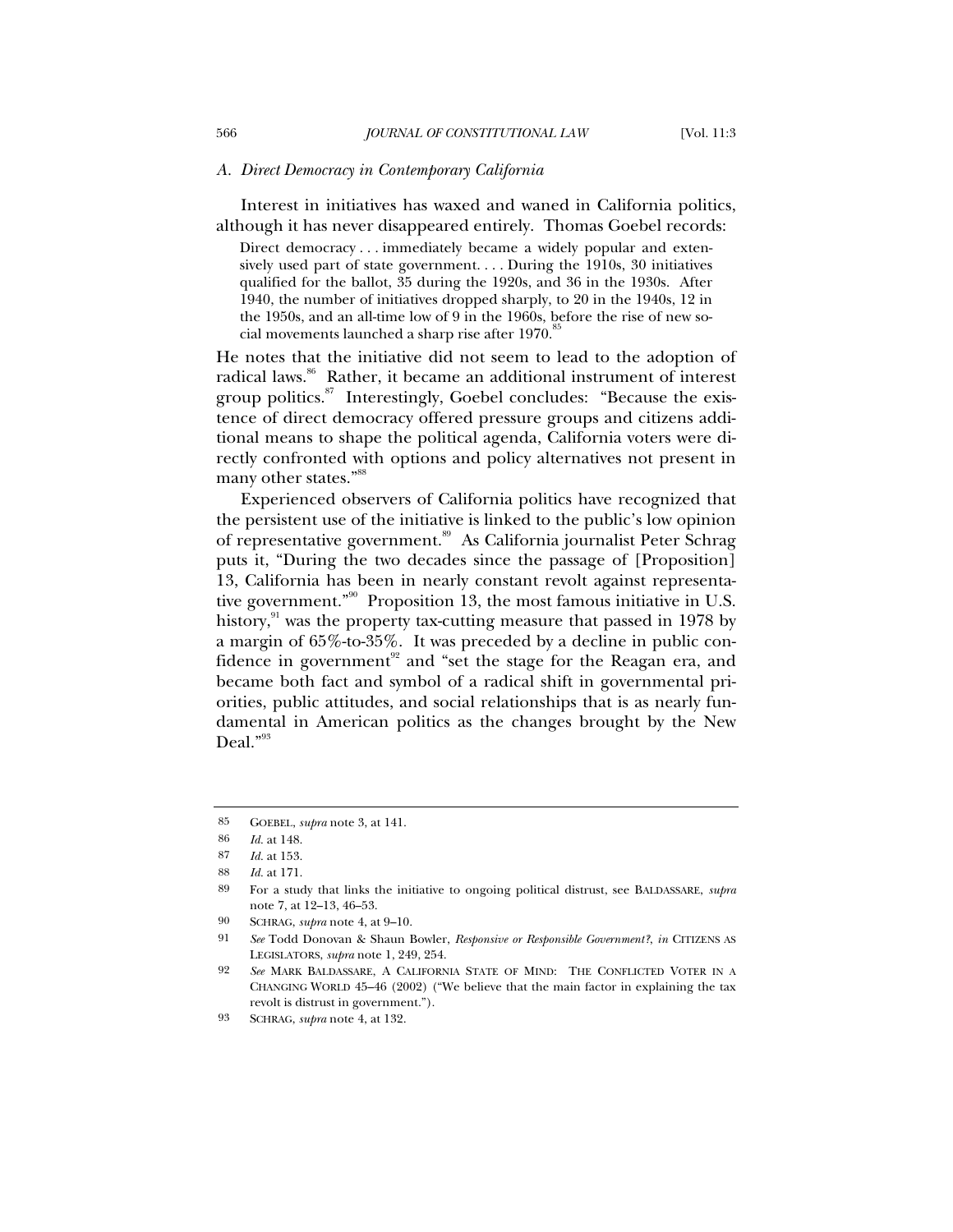High property taxes had been a political issue in California for roughly a decade prior to the passage of Proposition  $13.^{94}$  There was therefore no question of a sudden new issue for state legislators. In the end, the state legislature and political leaders proved unresponsive on an issue critical to voters.<sup>95</sup> This "reinforced the public's scorn for the legislature and government in general and created a vacuum that made the passage of Proposition 13 possible, even likely. $^{996}$  Despite years of controversy over the effects of Proposition 13, it continues to be popular and resonates with voters as a valuable limit on government.

The passage of Proposition 13 created a new era for direct democracy in California. Other ballot propositions that restricted the ability of state government to tax and spend followed quickly.<sup>98</sup> According to Elisabeth Gerber, "Between 1974 and 1990, California voters considered 73 statewide initiatives, of which 32 passed. These initiatives covered policy areas as diverse as taxation, insurance regulation, government reform, gambling, environmental policy, criminal law, and school funding."<sup>99</sup> Not all initiatives led in the direction of less government. Environmental initiatives were popular in the 1970s, such as the much noted Coastal Zone Protection Act, a temporary measure that was later replaced by legislation.<sup>100</sup> Here again, the perception was that the state legislature had proved incapable of addressing an important policy problem.<sup>101</sup>

<sup>94</sup> *See* ALLSWANG, *supra* note 1, at 102–09 (detailing the history of tax-reform initiatives and propositions in the years immediately prior to the passage of Proposition 13).

<sup>95</sup> *See* SCHRAG, *supra* note 4, at 142–45 (describing the legislative inertia on tax reform in the face of popular political pressure).

<sup>96</sup> ALLSWANG, *supra* note 1, at 109.

<sup>97</sup> *See* BALDASSARE, *supra* note 7, at 88–91 (showing that "only one in four Californians" feel that Proposition 13 negatively affected government services).

<sup>98</sup> *See* ALLSWANG, *supra* note 1, at 109–19 (detailing efforts by anti-tax activists in the wake of Proposition 13); Bruce E. Cain et al., *Constitutional Change: Is It Too Easy to Amend Our State Constitution?*, *in* CONSTITUTIONAL REFORM IN CALIFORNIA, *supra* note 13, at 265, 287 (linking the success of Proposition 13 with the success of subsequent tax-reform initiatives).

<sup>99</sup> Elisabeth R. Gerber, *Reforming the California Initiative Process: A Proposal to Increase Flexibility and Legislative Accountability*, *in* CONSTITUTIONAL REFORM IN CALIFORNIA, *supra* note 13, at 291 (footnote omitted).

<sup>100</sup> *See* ALLSWANG, *supra* note 1, at 136–37 (explaining the origins of the Coastal Zone Protection Act).

<sup>101</sup> *See id.* at 136 (linking the Coastal Zone Protection Act's origin to legislative failures in the early 1970s).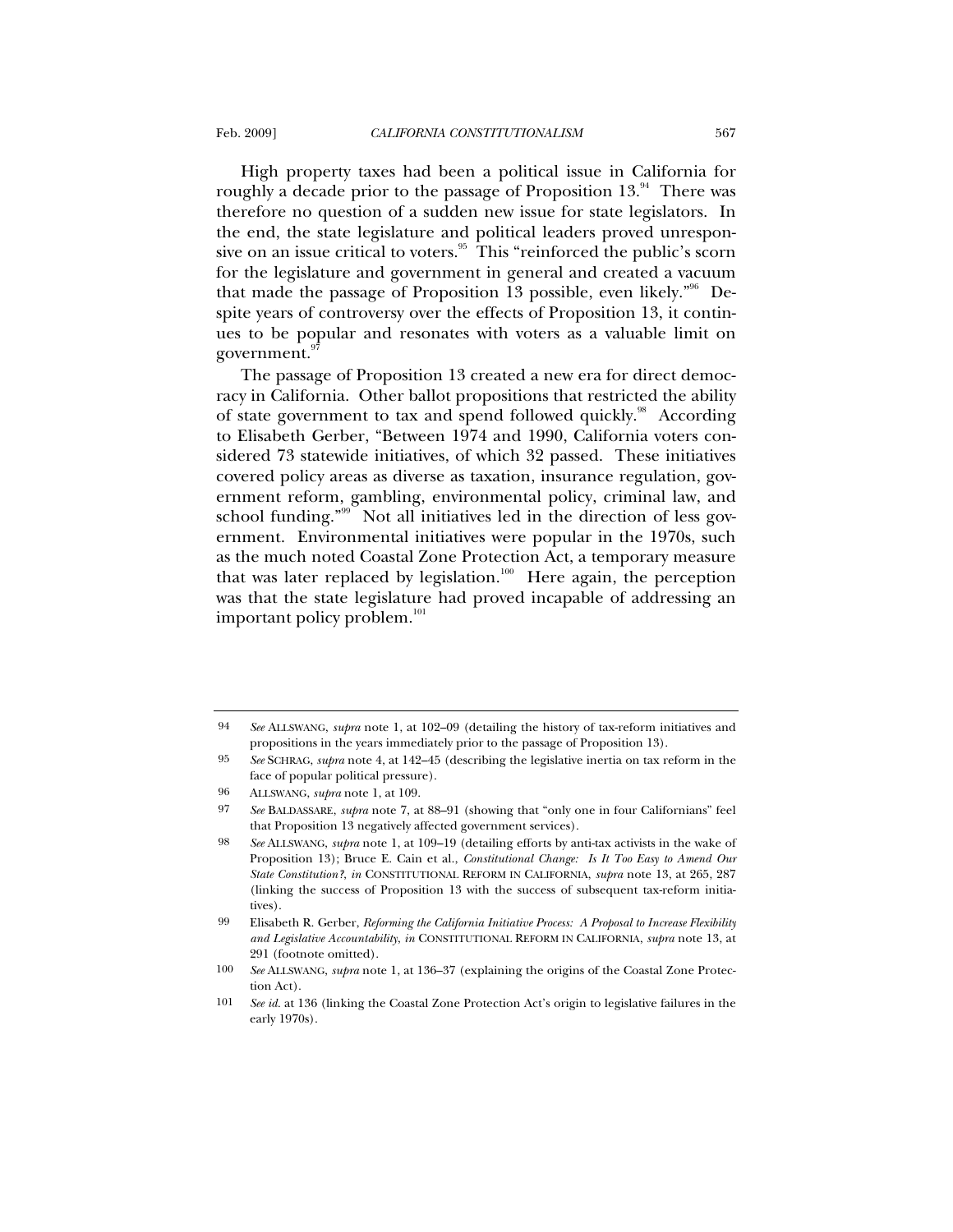Another ballot measure that indicated dissatisfaction with the legislature was Proposition 140 in 1990, which established term limits for legislators. "The support for Proposition 140 was a measure of widespread voter dissatisfaction with the workings of state government. Many Californians had become convinced that the state legislature was dominated by powerful special interests and was hopelessly out of touch with the concerns of average citizens." $102$  Californians continued to have a low opinion of the state legislature in the  $1990s$ .<sup>103</sup> A number of initiatives that drew attention were the result of legislative inaction. Reform of bilingual education was blocked in the legislature by politicians responsive to the Latino community and teachers' unions. $104$ 

As ballot propositions became common, politicians realized they could use them as part of their overall strategy. Governor Pete Wilson used the initiative process to build wedge issues that would help him get reelected (Proposition 187 on illegal immigration) and further his presidential ambitions (Proposition 209 on affirmative action).<sup>105</sup> Perhaps to Wilson's surprise, Proposition 187 caused a backlash among Latinos, spurring many to register to vote and waking the "sleeping giant" of their political power. $106$ 

What of the continued use of the initiative process in the present? What survey research shows is that like citizens in the rest of the United States, Californians do not trust their legislature and continue to approve of the mechanisms of direct democracy.<sup>107</sup> According to political scientist Mark Baldassare, "Voters often prefer to turn to citizens' initiatives to make public policies because of their impatience with the speed of the legislative process and their distrust of the decisions that politicians make."<sup>108</sup>

<sup>102</sup> RAWLS & BEAN, *supra* note 15, at 468.

<sup>103</sup> *Id.* at 471.

<sup>104</sup> *See* BRODER, *supra* note 2, at 169–70 ("[T]he Democrats who controlled the assembly and state senate responded to two pressures—leaders of the Latino community . . . and the teachers' unions . . . .").

<sup>105</sup> RAWLS & BEAN, *supra* note 15, at 470–71.

<sup>106</sup> *Id.* at 550.

<sup>107</sup> BALDASSARE, *supra* note 92, at 121.

<sup>108</sup> *Id.* (citation omitted). A 1998 survey showed that "Californians by a 3-to-1 margin chose initiatives over reliance on the governor and the state legislature to pass laws." BALDASSARE, *supra* note 7, at 84–85.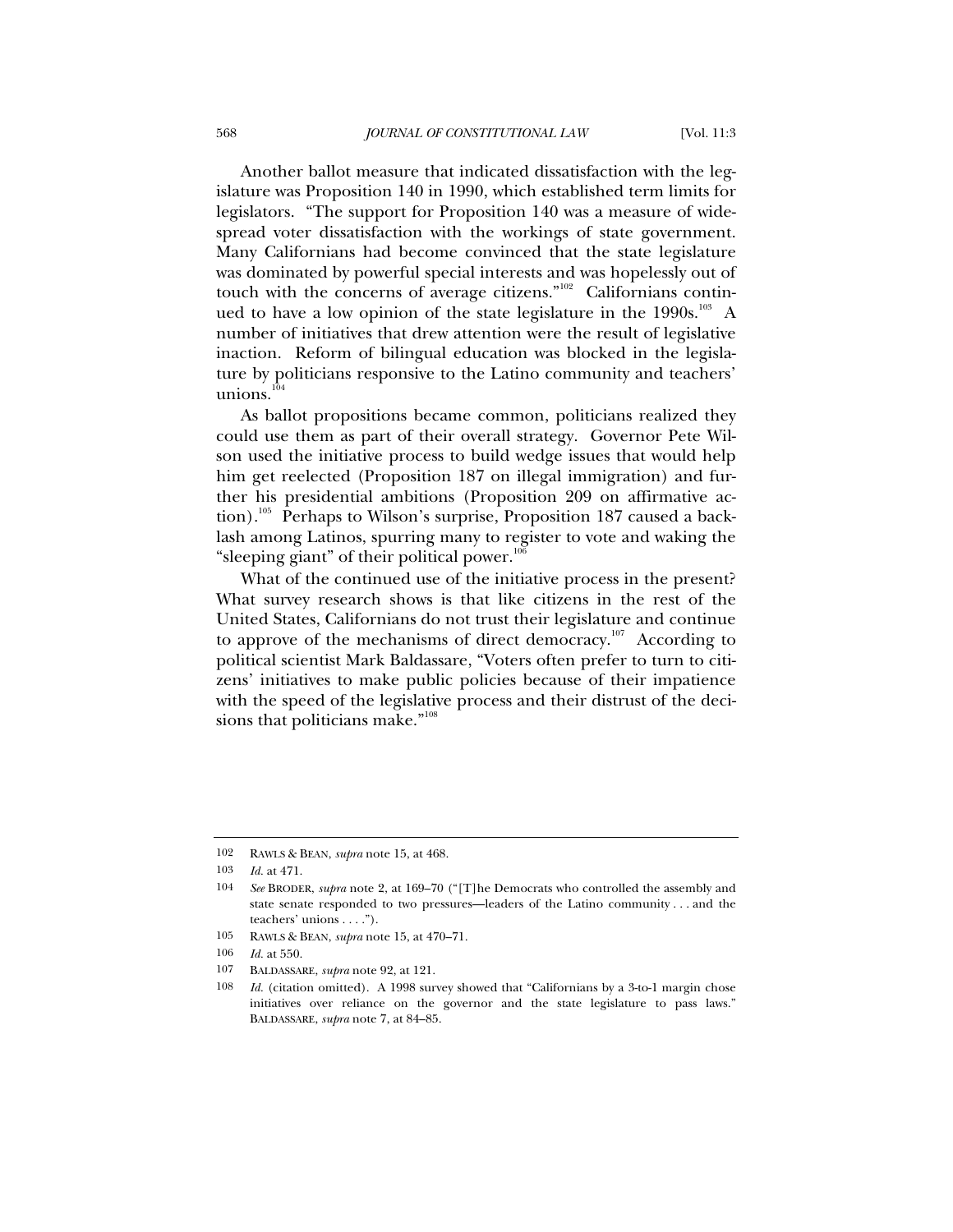To be sure, there has been real frustration and severe criticism directed against the use of the initiative in California.<sup>109</sup> Tellingly, Baldassare remarks that "many elected officials and political observers would like to see the initiative process just go away."<sup>110</sup> This is unlikely because the initiative remains popular. $\frac{111}{11}$  A detailed 1997 poll showed continued support for the initiative, as "72 percent of respondents said that they were a good thing for the state."<sup>112</sup> It should be noted that even critics of the initiative admit that the state legislature has not always acted responsibly. $113$ 

The use of direct democracy continues unabated. In 2005, Governor Arnold Schwarzenegger, himself the product of an unprecedented recall election,<sup>114</sup> ordered a special election to allow California voters to remake their constitutional order through the initiative process.<sup>115</sup> Some observers have announced the advent of "hybrid democracy"116 in which citizens, political parties, and politicians in the legislative and executive branches all use both the legislative process and the tools of direct democracy to achieve their ends. Baldassare concludes:

The roots of this political change are found in four trends evident in recent California politics—the public's support for a populist approach to policy making and their basic distrust of government, along with widespread concerns about the influence of partisanship and special interests on decisions made by their elected representatives.<sup>1</sup>

By this point, these factors should strike us as familiar.

- 110 BALDASSARE, *supra* note 92, at 252.
- 111 *See* BRODER, *supra* note 2, at 208 (providing polling numbers illustrative of the popularity of the initiative process).
- 112 ALLSWANG, *supra* note 1, at 236.
- 113 *See* SCHRAG, *supra* note 4, at 13, 201–06.
- 114 For discussion of the recall of Governor Gray Davis and election of Governor Schwarzenegger, see MARK BALDASSARE & CHERYL KATZ, THE COMING AGE OF DIRECT DEMOCRACY: CALIFORNIA'S RECALL AND BEYOND (2008). For a discussion of Schwarzenegger's strategic use of the initiative, see Elizabeth Garrett, *The Promise and Perils of Hybrid Democracy*, 59 OKLA. L. REV. 227 (2006).
- 115 Jordan Rau, *Governor Puts Agenda on the Ballot*, L.A. TIMES, June 14, 2005, at 1.
- 116 BALDASSARE & KATZ, *supra* note 114, at 211; *see also* Garrett, *supra* note 1.
- 117 BALDASSARE & KATZ, *supra* note 114, at 219.

<sup>109</sup> *See* ALLSWANG, *supra* note 1, at 245–49 ("Most initiative measures are ultimately decided by a small and unrepresentative body of voters. . . . [whose] laws . . . are often badly drawn, extreme, and subject to judicial revocation."). *See generally* SCHRAG, *supra* note 4 (describing inadequacies and deficiencies present in California's initiative system). For a recent example of criticism from political science, see Thad Kousser & Mathew D. McCubbins, *Social Choice, Crypto-Initiatives, and Policymaking by Direct Democracy*, 78 S. CAL. L. REV. 949 (2005).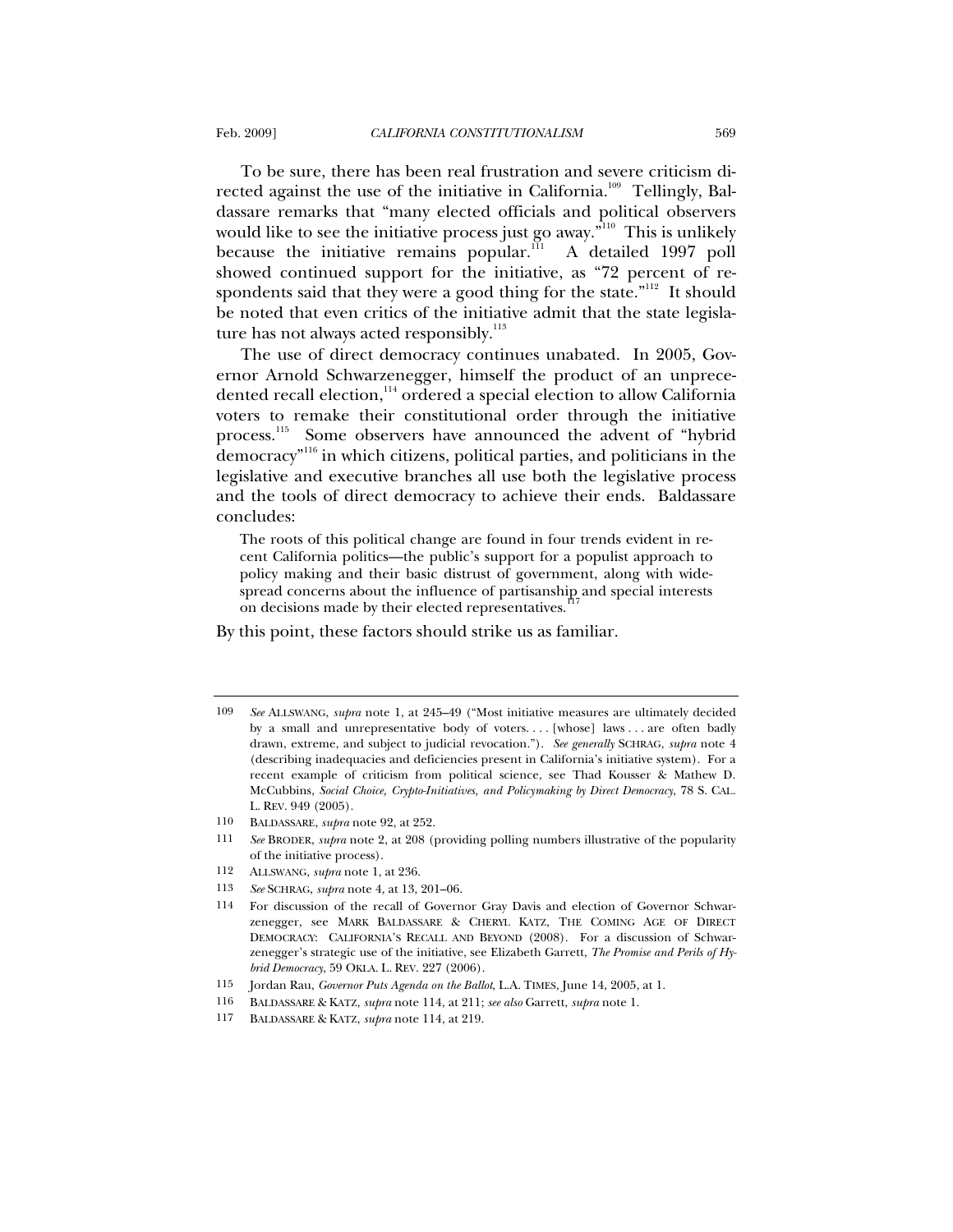It is thus reasonable to ask how representative government in California got so badly off the track. Table 1 in the Appendix lists illustrative California initiatives that were approved between 1978 and 1998. What this chart suggests is that there were some extraordinarily popular policy measures that were never taken up or acted upon by the state legislature. How could this happen in a representative system? Some initiatives, such as one proposing to designate English as the official language, might have related to an unusual split between mass and elite opinion—leaders of both parties opposed this proposition, yet it was approved by an overwhelming majority.<sup>118</sup> Still others, such as those addressing term limits, had to do with governance questions on which politicians are unlikely to vote against what they perceive as their own interests.

But the overall record cautions those who take an uncritical stance toward representative democracy. These California initiatives show that representative government fails to represent the popular will on some issues. This suggests that the popularity of direct democracy, particularly the constitutional initiative in California, is as much a story of legislative failure as it is a story of populist uprisings and interest group struggles. The largely hidden dimension of the story of direct democracy in California is that of a state legislature chronically unable to satisfy public expectations. That failure should concern us just as much as the problems of direct democracy, and we should inquire into its sources.

Whatever the precise mix of reasons, it is apparent that the ongoing popularity of direct democracy in California has to do with the failure of the state's political institutions to "re-present" popular opinion. There are obvious similarities in this respect between California and the national government in Washington. Both do not enjoy high levels of public trust and trust tends to be lowest for the legislature the institution of government that the Framers thought was the most representative. In what follows, I provide a detailed review of the social science evidence relevant to the decline of trust in the national government. It turns out there is evidence that the decline is linked to the performance of democratic institutions, especially legislatures. This will help illuminate the debate over direct democracy.

118 ALLSWANG, *supra* note 1, at 182.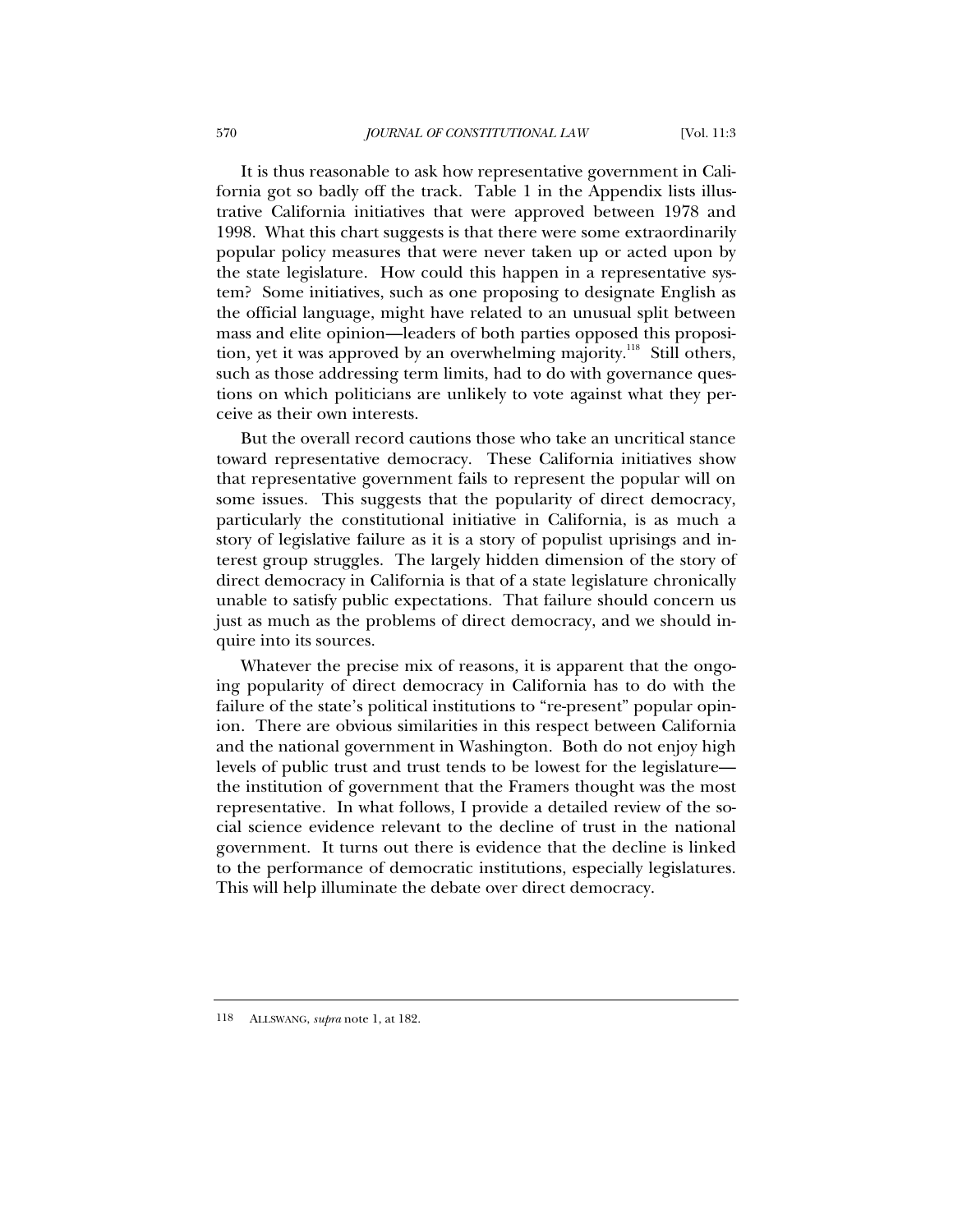#### *B. The Decline of Trust in Government*

The California experience suggests strongly that there is a link between use of direct democracy and decreased trust in government. As Bruce Cain and Roger Noll argue, "the overriding problem in contemporary American government, whether at the local, state, or federal level, is the perception that government is unresponsive to citizens. The extensive use of the initiative in California reflects this frustration."<sup>119</sup> *Bowling Alone*, 120 Robert Putnam's well-known study of civic engagement and social capital, provides a general introduction to the decline of political trust.<sup>121</sup> "Americans in the mid-1960s were strikingly confident in the benevolence and responsiveness of their political institutions."122 But in contemporary times, the situation is reversed. "In the 1990s roughly three in four Americans *didn't* trust the government to do what is right most of the time."<sup>123</sup> As Putnam describes:

In April 1966, with the Vietnam War raging and race riots in Cleveland, Chicago, and Atlanta, 66 percent of Americans *rejected* the view that the people running the country don't really care what happens to you. In December 1997, in the midst of the longest period of peace and prosperity in more than two generations, 57 percent of Americans *endorsed* that same view.

Gary Orren observes that changes in political leadership have not made a difference.<sup>125</sup> "For three decades, administrations have come and gone, and polling charts have bounced up and down in response to this leader or that policy, yet public trust has tumbled ever downward, regardless of which party has been in power."<sup>126</sup> A cynicism that has lasted this long must be "fueled by a deeper set of accumulated grievances with political authority, institutions, and processes in general."<sup>127</sup> Using evidence from the National Election Studies ("NES"),

<sup>119</sup> Bruce E. Cain & Roger G. Noll, *Introduction* to CONSTITUTIONAL REFORM IN CALIFORNIA, *supra* note 13, at 2.

<sup>120</sup> ROBERT D. PUTNAM, BOWLING ALONE: THE COLLAPSE AND REVIVAL OF AMERICAN COMMUNITY (2000).

<sup>121</sup> Putnam's chief concern is social trust, the trust we have in other people, not trust in government. *Id.* at 137. He notes that trust in government is not the same thing as social trust. *Id.*

<sup>122</sup> *Id.* at 47.

<sup>123</sup> *Id.*

<sup>124</sup> *Id.* (internal quotation marks omitted).

<sup>125</sup> Gary Orren, *Fall from Grace: The Public's Loss of Faith in Government*, *in* WHY PEOPLE DON'T TRUST GOVERNMENT 77, 81 (Joseph S. Nye, Jr. et al. eds., 1997) [hereinafter WHY PEOPLE DON'T TRUST GOVERNMENT].

<sup>126</sup> *Id.* at 78.

<sup>127</sup> *Id.* at 79.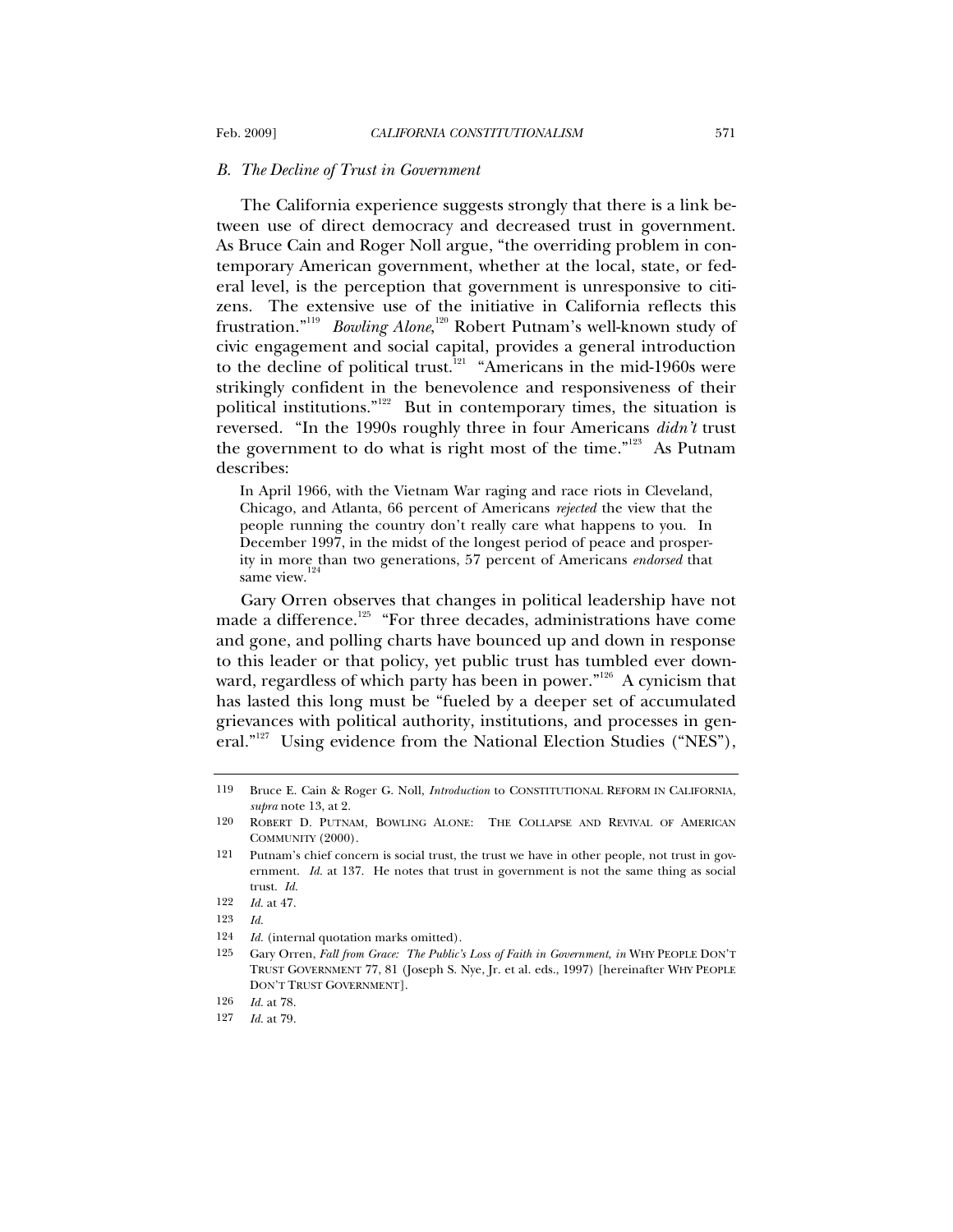Orren shows that trust in government was above 70% in the late 1950s and early 1960s.<sup>128</sup> "Trust fell by a full 15 percentage points" from 1964 to 1968, years of intense racial turbulence and turmoil over Vietnam during Lyndon Johnson's administration, and then another 8 percent in the first two years of Richard Nixon's presidency."<sup>129</sup> Orren wonders how this could be the case given that this period was one of great national and legislative accomplishment.<sup>130</sup>

"Public satisfaction [with government] has improved only twice since  $1964 \ldots$ ."<sup>131</sup> Once was during President Reagan's first term when he began delivering on his economic promises.<sup>132</sup> The second occurred in 1996, as President Clinton concluded his first term.<sup>133</sup> The economy was doing well, the deficit was reduced, and crime rates dropped.<sup>134</sup> The administration pursued a policy of centrism, which sat well with moderate voters.<sup>135</sup>

Russell Dalton agrees with Putnam and Orren in his review of the evidence.<sup>356</sup> NES surveys showed high levels of support up until the mid-1960s, when there was a break and a precipitous decline.<sup>137</sup> He attributes this to the divisive political issues of the time such as civil rights, Vietnam, and Watergate.<sup>138</sup> The Reagan presidency temporarily reversed these trends and trust went up in 1984.<sup>139</sup> But further declines occurred and by 1994, the NES surveys recorded historically low levels of trust. At that point, "[o]nly 22 per cent of the American public felt one could trust the government to do the right thing most of the time, only 20 per cent believed the government is run for the benefit of all, and only 48 per cent thought most government officials were honest."<sup>140</sup>

140 *Id.*

<sup>128</sup> *Id.* at 80.

<sup>129</sup> *Id.*

<sup>130</sup> *Id.* at 90.

<sup>131</sup> *Id*. at 105.

<sup>132</sup> *Id*.

<sup>133</sup> *Id*.

<sup>134</sup> *Id*. at 105–06.

<sup>135</sup> *Id.* at 106.

<sup>136</sup> *See* Russell J. Dalton, *Political Support in Advanced Industrial Democracies*, *in* CRITICAL CITIZENS: GLOBAL SUPPORT FOR DEMOCRATIC GOVERNMENT 57 (Pippa Norris ed., 1999).

<sup>137</sup> *Id.* at 62.

<sup>138</sup> *Id.*

<sup>139</sup> *Id.*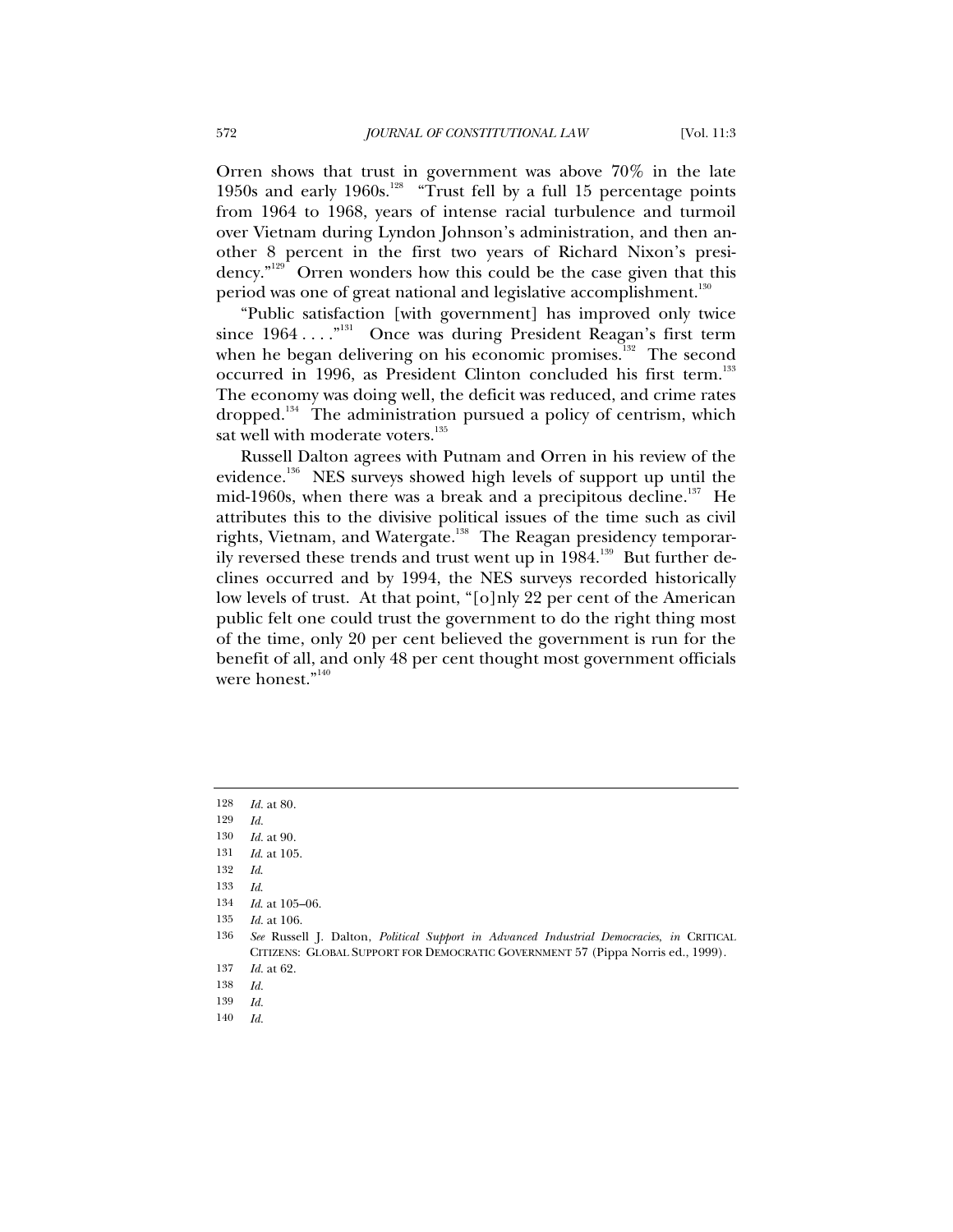Because so many social scientists rely on them, the NES questions are worth a closer look. The "trust battery" in the NES is composed of four questions:  $141$ 

*Trust*. How much of the time do you think you can trust the government in Washington to do what is right—just about always, most of the time, or only some of the time?

*Waste*. Do you think that people in government waste a lot of the money we pay in taxes, waste some of it, or don't waste very much of it?

*Interest*. Would you say the government is pretty much run by a few big interests looking out for themselves or that it is run for the benefit of all the people?

*Crooked*. Do you think that quite a few of the people running the government are crooked, not very many are, or do you think hardly any of them are crooked?<sup>1</sup>

From a republican and constitutionalist perspective, the two most relevant questions are those dealing with trust and interest. Whether the federal government is best regarded as activist or limited, it will be difficult for it to accomplish any goal, no matter how worthy, without a modicum of trust. In addition, ideally we want a republican and democratic government to be run for the benefit of all the people, not simply a small self-interested elite.

The NES trust battery was first posed (with some very slight variation in the phrasing of the interest and crooked questions) in the 1958 post-congressional election survey.<sup>143</sup> The trust and interest questions reappeared in the 1964 survey and have been asked in nearly every survey since (the trust question has been asked in every survey since  $1964$ ).<sup>144</sup> John Alford thus argues that the key measure in the NES is the trust question.<sup>145</sup> The NES trust question data show that people saying they trust government in Washington most or all of the time increased from 1958 to 1964, then decreased from nearly  $80\%$  in 1964 to just below  $70\%$  in 1966.<sup>146</sup> There was a further steady drop to around 55% in 1970, a leveling off in 1972, then a steep drop

<sup>141</sup> I borrow this way of listing the questions from Marc Hetherington. *See* MARC J. HETHERINGTON, WHY TRUST MATTERS: DECLINING POLITICAL TRUST AND THE DEMISE OF AMERICAN LIBERALISM 14 (2005).

<sup>142</sup> *Id.*

<sup>143</sup> The survey is available at the NES website, ftp://ftp.electionstudies.org/ftp/ nes/studypages/1958post/pstq1958.pdf (last visited Feb. 15, 2009).

<sup>144</sup> *See* John R. Alford, *We're All in this Together: The Decline of Trust in Government, 1958–1996*, *in* WHAT IS IT ABOUT GOVERNMENT THAT AMERICANS DISLIKE? 28, 29–30 (John R. Hibbing & Elizabeth Theiss-Morse eds., 2001) [hereinafter AMERICANS DISLIKE?].

<sup>145</sup> *Id*.

<sup>146</sup> *Id.* at 31.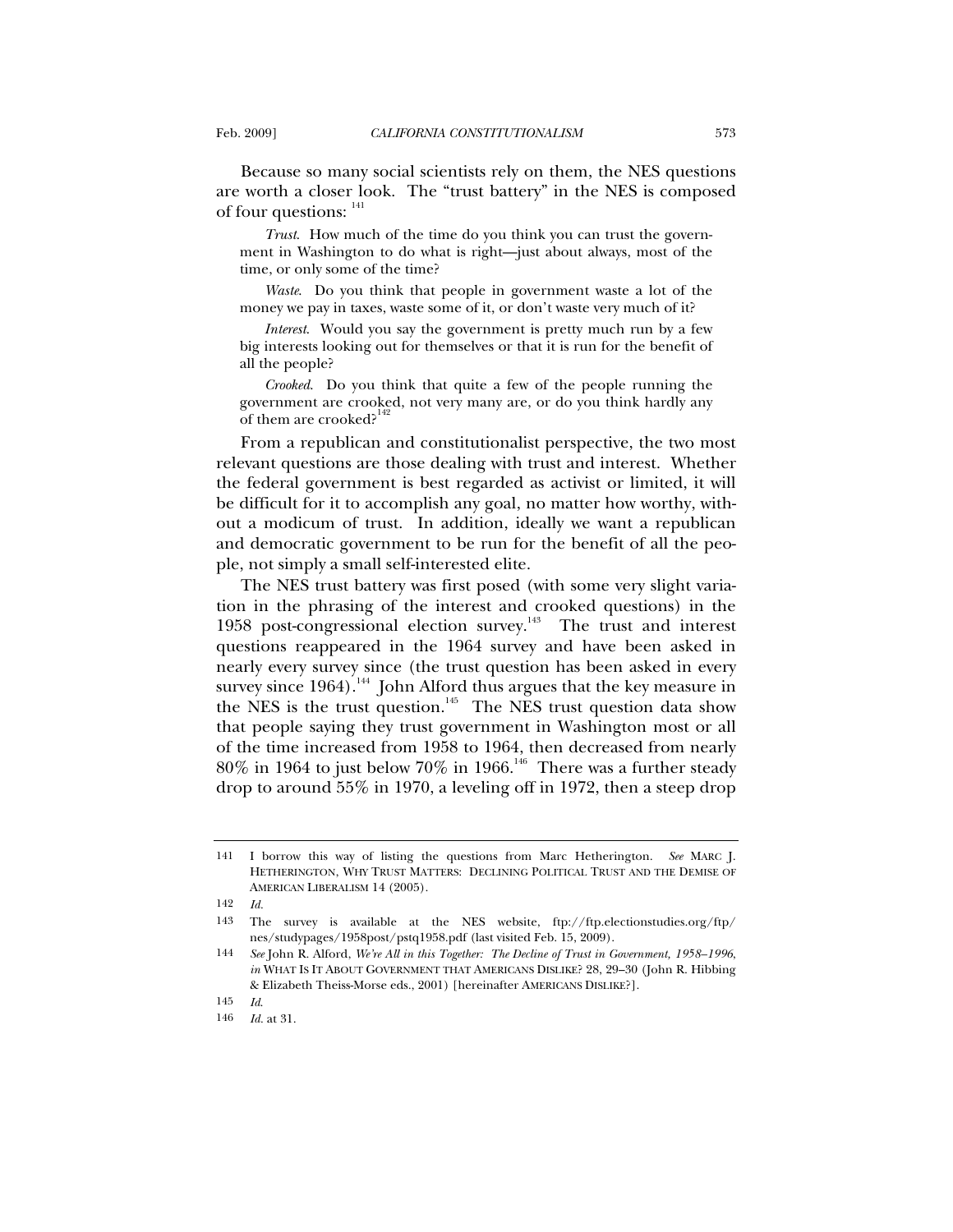to less than  $40\%$  in 1974.<sup>147</sup> The most or all of the time score bottomed out in 1980 at less than  $30\%$ .<sup>148</sup> Trust then rose, peaking at over 40% in 1984 and leveling off.<sup>149</sup> But there was a further drop to less than 30% in 1990 and a new low of near 20% in 1994, before a small increase to over  $30\%$  in 1996.<sup>150</sup>

The shocking terrorist attacks of September 11, 2001 did not lead to a permanent reversal of this decades-long decline in trust. As Marc Hetherington explains, trust in government went up after 9/11, but it also eroded quickly.<sup>151</sup> "In June 2002, with the September 11 attacks nine months in the past, trust in government dropped to the same level recorded in the 2000 NES."<sup>152</sup> After  $9/11$  trust in government increased, but only to Clinton-era levels.<sup>153</sup> Not exactly a return to the 1960s.

Social scientists have analyzed and debated the reasons for the decline and subsequent minor recovery in levels of trust. What they have not done very often is ask why the trust Americans had in the federal government has *never* returned to the levels enjoyed in the early and mid-1960s. In addition, they have not focused with sufficient precision on the decline that occurred from 1964 to 1966. The NES shows trust actually increased from 1958 to 1964. Why did the decline begin after 1964, a well-known period of great executivelegislative partnership and accomplishment?

The high tide of President Lyndon Johnson's Great Society was the passage of the Voting Rights Act in August 1965. Yet this appears to be the point at which Americans began to lose confidence in the performance of the federal government. Further, Americans apparently feel that no matter what the government has done since, no matter who is in charge, no matter what policies are enacted, nothing has merited a fundamental change in their lack of trust in government. Is the record of government since 1965 really this bad? Are we looking at forty years of unremitting failure?

Perhaps there are reasons for so thinking. But such a permanent decline in a key indicator is arguably a clue about the nature of the constitutional order that took hold in the 1960s and continues today. It has been argued persuasively that the decline of trust does not im-

<sup>147</sup> *Id.*

<sup>148</sup> *Id.*

<sup>149</sup> *Id.*

<sup>150</sup> *Id.*

<sup>151</sup> *See* HETHERINGTON, *supra* note 141, at 30–33.

<sup>152</sup> *Id.* at 32.

<sup>153</sup> *Id.* at 35.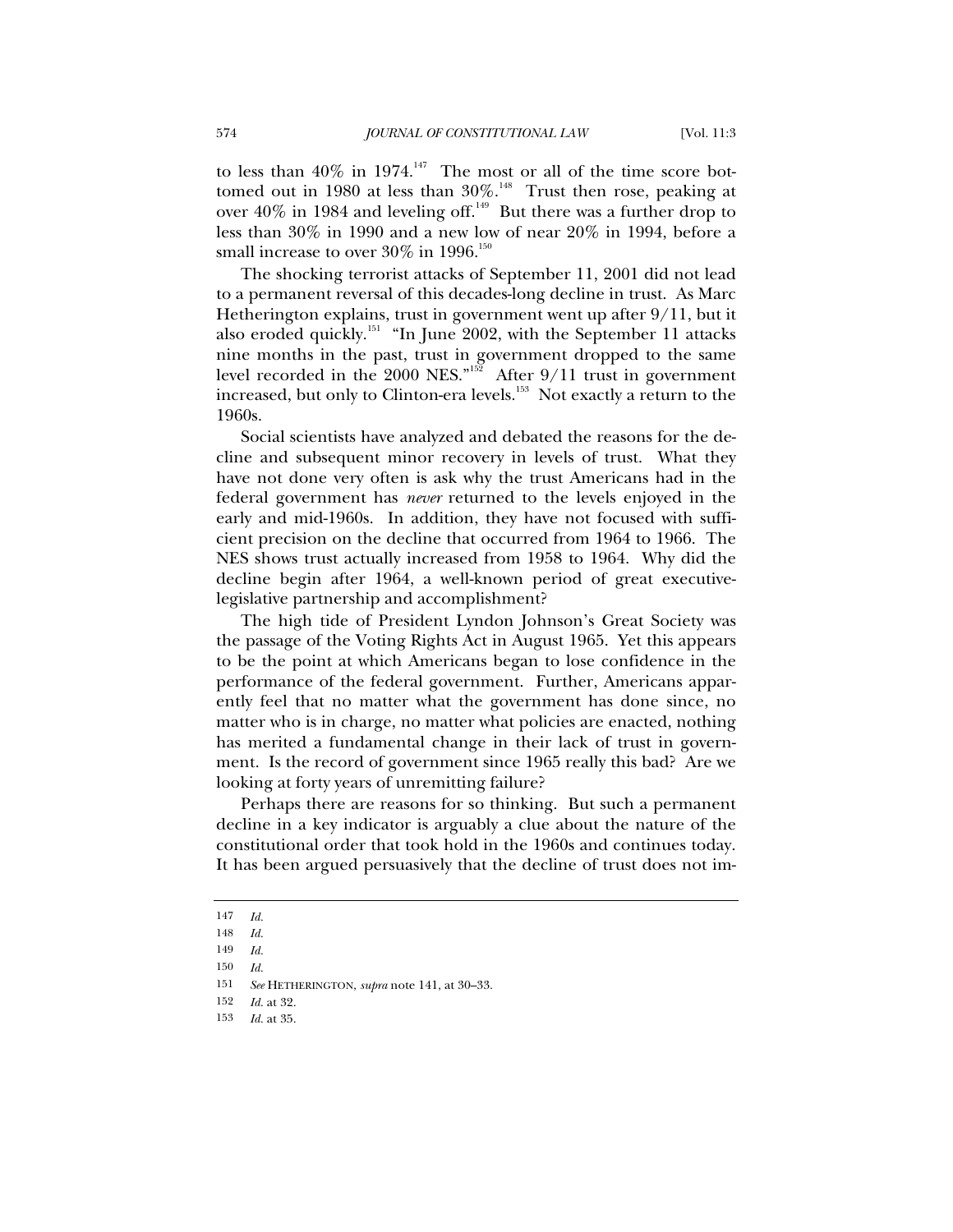plicate the legitimacy of fundamental constitutional institutions.<sup>154</sup> There is no evidence that the public disapproves of the Constitution, important constitutional concepts such as the separation of powers, or wishes any constitutional institution abolished or changed significantly. However, a persistent lack of trust can still be regarded as significant from a constitutional perspective. The public may still believe in the Constitution, but relentless distrust puts government, in effect, on a starvation diet in terms of the public authority it needs to operate effectively.<sup>155</sup>

We therefore need to examine the kind of constitutional order that existed in the early 1960s and ask whether existing explanations for the initial decline in trust are adequate. If they are not, we should go further and inquire whether an explanation might be developed that would fit the circumstances of the decline more closely.

#### *C. The 1960s and the Permanent Decline of Political Trust*

A number of scholars cite Vietnam as the explanation for the initial decline in trust shown in the 1966 NES. In their helpful review of the literature, Margaret Levi and Laura Stoker comment that "the decline in trust from the 1960s to the 1970s was fueled by citizens' reactions to the war in Vietnam, Watergate, and civil rights initiatives."<sup>156</sup> Joseph Nye argues that it is unlikely that the initial decline of trust in the 1960s was related to poor economic performance. During this period, economic growth was generally strong.<sup>157</sup> Vietnam and Watergate, he says, help explain how the decline began, but not why it is still going on.<sup>158</sup> Of course, these are general observations. Watergate did not occupy the attention of the American public until 1973. Vietnam and civil rights fit the timeline more precisely, but there are some problems, as I will discuss below.

<sup>154</sup> *See id.* at 14–15; *see also* Joseph S. Nye, Jr. & Philip D. Zelikow, *Conclusion: Reflections, Conjectures, and Puzzles*, *in* WHY PEOPLE DON'T TRUST GOVERNMENT, *supra* note 125, at 253, 277.

<sup>155</sup> *See* JOHN R. HIBBING & ELIZABETH THEISS-MORSE, STEALTH DEMOCRACY: AMERICANS' BELIEFS ABOUT HOW GOVERNMENT SHOULD WORK 210-11 (2002).

<sup>156</sup> Margaret Levi & Laura Stoker, *Political Trust and Trustworthiness*, 3 ANN. REV. POL. SCI. 475, 480–81 (2000).

<sup>157</sup> Joseph S. Nye, Jr., *Introduction: The Decline of Confidence in Government* to WHY PEOPLE DON'T TRUST GOVERNMENT, *supra* note 125, at 1, 10–11.

<sup>158</sup> *Id.* at 15.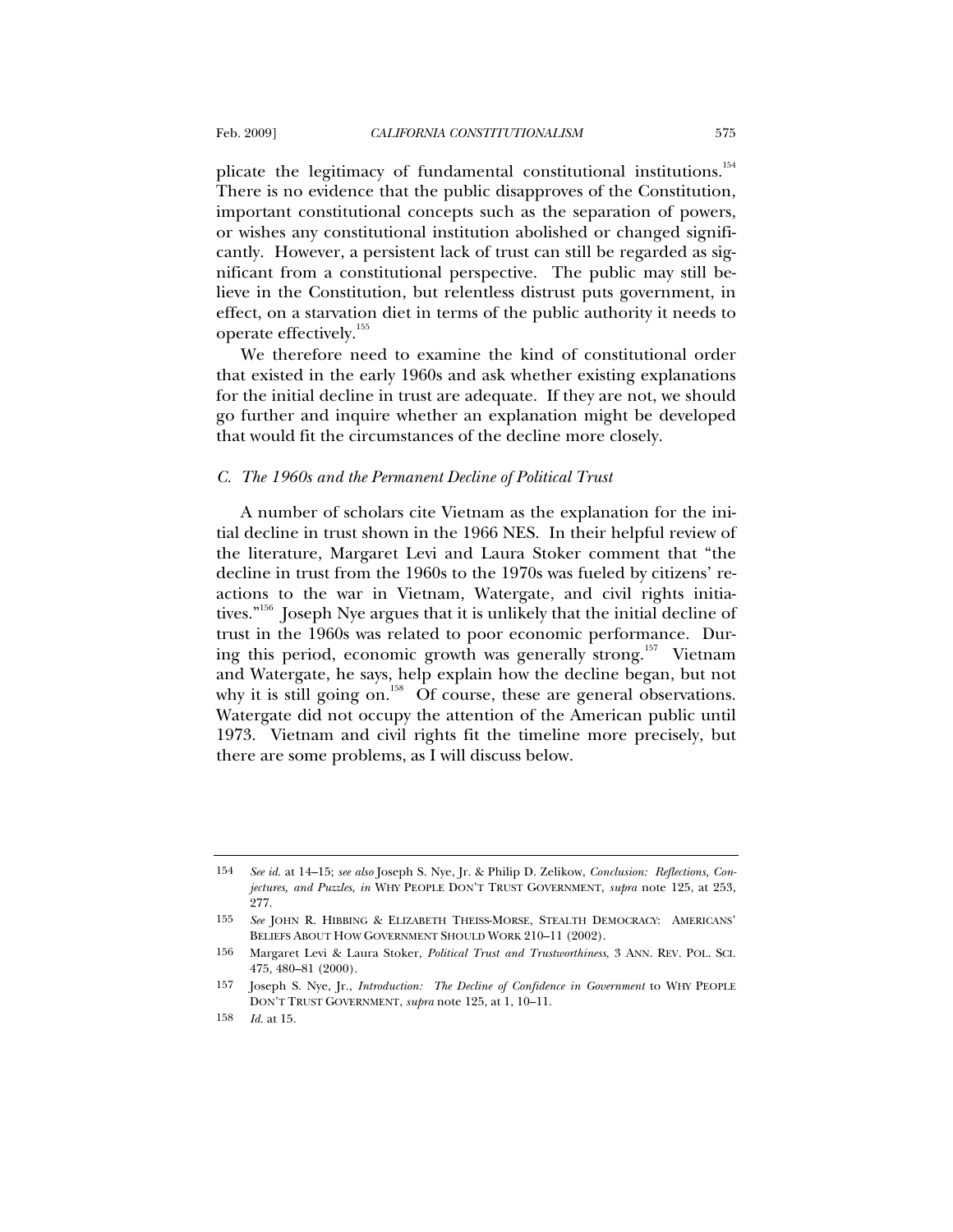Nye and Philip Zelikow have made some valuable observations about the nature of the explanation that has to be provided for the decline of trust in government.<sup>159</sup> The explanation has to fit the timing and onset of the decline. They believe that Vietnam and Watergate work quite well explaining the onset of the decline.<sup>160</sup> But Nye and Zelikow are somewhat careless here. As we have seen, there is a significant decline in trust from 1964 to 1966. But this is prior to the period in which Vietnam becomes a nationally contentious issue.

Although Vietnam and Watergate were precipitating events,<sup>161</sup> Nye and Zelikow argue that there were deeper causes. One was a transformation in the nature of the economy, which they summarize as the "Third Industrial Revolution."162 There was a developing sense of the dangers of globalization and a loss of control over the economy as a whole.<sup>163</sup> The second was a change in social-cultural attitudes, stemming from government intervention in social relations, such as civil rights and gender relations.<sup>164</sup> There were also negative effects from media reporting about government.<sup>165</sup> They summarize:

The short form of this story is that historical events in the 1960s and early 1970s (Vietnam and Watergate) precipitated a drop in confidence in the U.S. government, but the effects (as well as the cross-national analogues) have been broader and long-lasting because of (1) long-term secular changes in sociocultural attitudes toward authority and traditional social order that came to a head in the 1960s; (2) profound economic changes caused by the information revolution and globalization; (3) changes in the political process that increased the distance between the political activists and the public; and (4) a more consistently negative approach by the press to government and other institutions. Together, these changes have reinforced a popular culture of bad government.<sup>1</sup>

In an insightful article, John Alford has argued that we need better explanations why the decline in trust occurred.<sup>167</sup> The decline occurred across all political institutions and all lines of party, ideology, race, income, and region.<sup>168</sup> Institution-specific and policy-specific explanations are inadequate to explain the decline.<sup>169</sup> He comments:

169 *Id.*

<sup>159</sup> *See* Nye & Zelikow, *supra* note 154, at 253.

<sup>160</sup> *Id.* at 264.

<sup>161</sup> *Id.* at 270.

<sup>162</sup> *Id.*

<sup>163</sup> *Id.*

<sup>164</sup> *Id.*

<sup>165</sup> *Id.* at 275.

<sup>166</sup> *Id.* at 275–76.

<sup>167</sup> Alford, *supra* note 144, at 42.

<sup>168</sup> *Id.*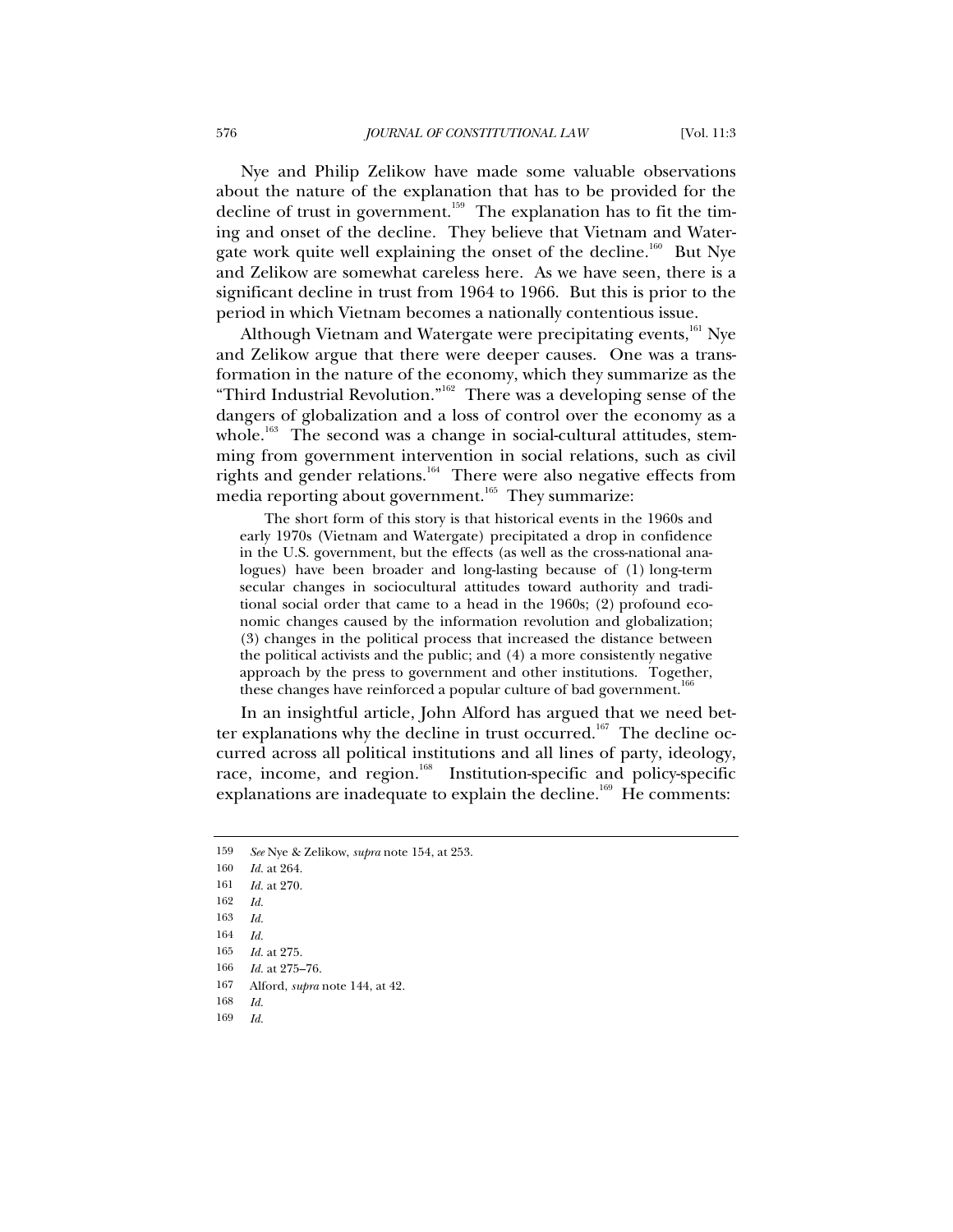[M]y argument here is that it is time to take the details of the actual trends in trust seriously and to stop asserting that we all know why trust in government declined in the sixties and seventies when in fact we have no explanation that is compatible with the details of what we know about the decline itself.<sup>170</sup>

Alford notes that there was no rise in general cynicism in the period in question.<sup>171</sup> Perhaps distrust of government is the public's "natural state."<sup>172</sup> This hypothesis would shift the focus to asking why trust in government increased, presumably during the 1950s or perhaps earlier. Alford answers by posing a broad historical explanation. An external threat to the country could cause citizens to rally around the government. $173$  He notes that:

In 1960 over 60% of the respondents cite foreign policy or defense as the number one problem [facing the nation]. By 1974 this has fallen into single digits and remains there through 1978. Likewise, trust in government takes its dramatic plunge over this same period.<sup>1</sup>

The 1950s and early 1960s, the height of the Cold War, could plausibly be characterized as a period in which Americans perceived an external threat from the Soviet Union and China. Perhaps this was an unusual period during which foreign policy and defense matters took precedence over the normal dominance of domestic issues. But why would a return to domestic issues lead to a decline in trust?

These observations are helpful, if somewhat preliminary. But even these astute scholars do not focus with sufficient care on the 1964–66 period. Why does the decline in trust start here? Vietnam will not work as an explanation. There is no evidence of general public opposition to the war during 1966, the key year in question.<sup>175</sup> The Gulf of Tonkin Resolution (arguably) authorizing the Vietnam War occurred in August 1964 and President Johnson's fateful decision to escalate the war into a major commitment did not come until July 1965.176 The famous hearings held by Senator William Fulbright criticizing the premises of the war were held in January 1966, but did not presage any fundamental shift in public opinion.<sup>177</sup> There was a nega-

<sup>170</sup> *Id.* at 42–43.

<sup>171</sup> *Id.* at 44.

<sup>172</sup> *Id.*

<sup>173</sup> *Id.* at 45.

<sup>174</sup> *Id.*

<sup>175</sup> JAMES T. PATTERSON, GRAND EXPECTATIONS: THE UNITED STATES, 1945–1974, at 598, 629 (1996).

<sup>176</sup> *See id.* at 602–03, 613–14 (detailing America's escalating involvement in Vietnam during Johnson's presidency). On the July 1965 decisions, see GEORGE C. HERRING, AMERICA'S LONGEST WAR: THE UNITED STATES AND VIETNAM, 1950–1975, at 152–57 (1996).

<sup>177</sup> PATTERSON, *supra* note 175, at 598.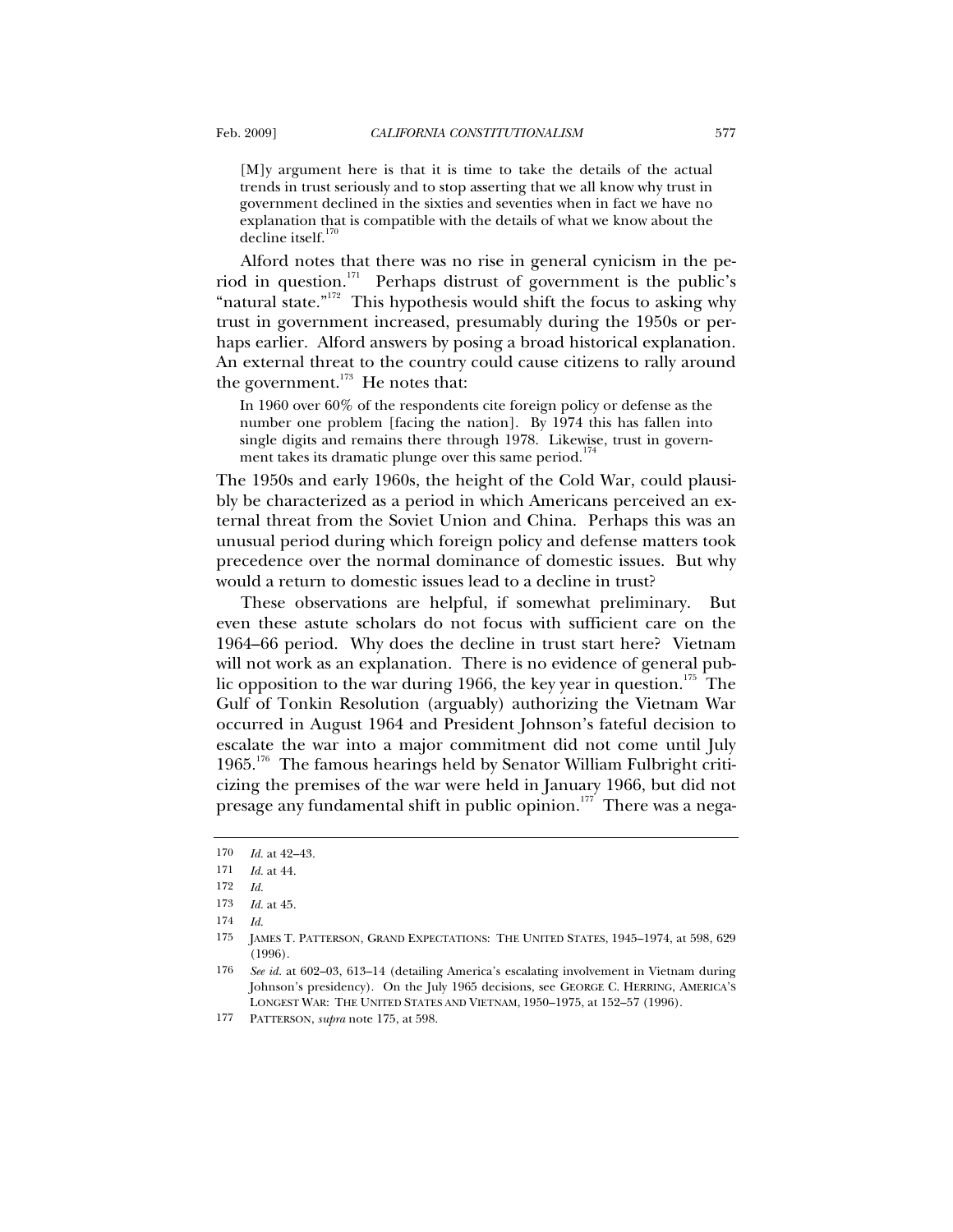tive shift in public opinion in 1967, $178$  but as late as mid-1967, a majority of the public still supported the war.<sup>17</sup>

Was this period one in which the government was perceived as doing nothing about important national problems? Of course the opposite is the case. The period in question begins with LBJ's overwhelming electoral victory over Republican candidate Senator Barry Goldwater. Johnson had already swung into action during the summer of 1964 by winning passage of a tax cut, the war on poverty, and the Civil Rights Act.<sup>180</sup> Johnson followed up his electoral victory with one of the most productive sessions of Congress in history, winning passage of federal aid to education, Medicare and Medicaid, immigration reform, and the Voting Rights Act, as well as various pollution control and natural resources measures.<sup>181</sup>

Perhaps LBJ and the Democratic Congress were wrong to think that all this liberal activism was what the public wanted. Yet with one important exception, there is no evidence that these measures were unpopular. Certainly they were not repealed in forthcoming decades and, indeed, the scope of many of these policy initiatives was extended. The exception is civil rights legislation. If we cast around for a group that was dissatisfied with the course of national policy in this period, it appears Southern whites might qualify. They were the group, after all, whose preferences concerning racial policy were consistently defeated. Marc Hetherington notes: "From 1964 to 1970, when the reach of civil rights legislation was largely confined to the South, southerners were less trustful of the federal government than nonsoutherners, although the gap had begun to close by 1968."<sup>182</sup> Perhaps the initial decline in trust was led by whites uncomfortable with the speed at which the United States was moving into a new era of race relations.

There is historical evidence to support the idea of a white backlash that began during the 1964–66 period. As President Johnson and Congress busied themselves passing the Civil Rights Act of 1964, Alabama Governor George Wallace was shocking liberals with his apparent appeal to voters in such northern states as Wisconsin.<sup>183</sup> Wallace won particular approval among northern whites for his attacks

<sup>178</sup> HERRING, *supra* note 176, at 190–91.

<sup>179</sup> PATTERSON, *supra* note 175, at 633.

<sup>180</sup> *Id.* at 532–47.

<sup>181</sup> *Id.* at 569.

<sup>182</sup> HETHERINGTON, *supra* note 141, at 21.

<sup>183</sup> PATTERSON, *supra* note 175, at 547–48.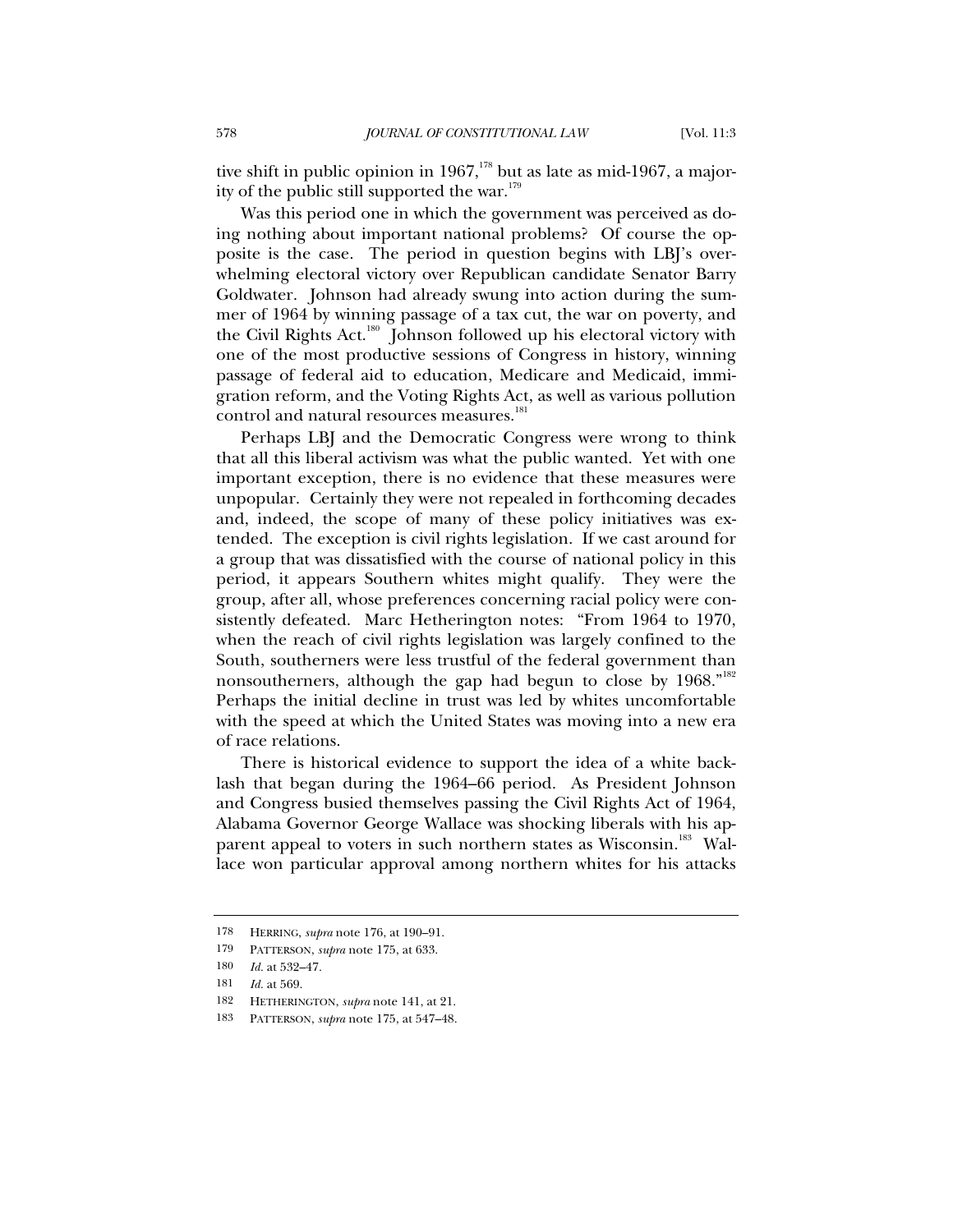on open housing legislation.<sup>184</sup> In this same period, California voters passed Proposition 14, repealing the Rumford Fair Housing Act.<sup>185</sup> Liberals could not explain the passage of Proposition 14 any more than they could explain Wallace's popularity.<sup>186</sup> It appears relatively clear in hindsight, however, that at least some whites thought antidiscrimination laws were moving too far, too fast. They saw government as taking an aggressive position favoring the rights of blacks over whites, rather than establishing equal justice for all. Whites might also have viewed the August 1965 Watts Riot in Los Angeles as evidence that government was failing in its basic responsibility to maintain order.

So it is likely that not everyone was happy with the course of national policymaking from 1964 to 1966. Some whites might have begun to express less trust toward the national government because of the change in racial policy. But while these reactionary views may help explain the initial decline in trust in government, they do not explain its long duration. Both racial policies and views have evolved since the mid-1960s, yet trust in government remains low. What is required is an account that would help explain both why trust declined in the initial 1964–66 period, and also why it did not recover the substantial ground lost during the 1964–80 period. We need to maintain a dual focus on both the key initial period of 1964–66 and the subsequent fact that trust never returned to the levels enjoyed in the early 1960s.

In developing such an explanation, I believe Alford is right to frame the inquiry in historical terms. The NES data suggest that the nation moved from a high-trust to a low-trust era within a short span of time. Further, the initial decline in trust and subsequent duration of the decline cannot be explained through an appeal to discrete factors such as unpopular wars or political scandals. Something else shifted in the background of American politics that created the conditions for a long-term decline in political trust. I suggest that atten-

<sup>184</sup> DAN T. CARTER, THE POLITICS OF RAGE: GEORGE WALLACE, THE ORIGINS OF THE NEW CONSERVATISM, AND THE TRANSFORMATION OF AMERICAN POLITICS 207 (1995).

<sup>185</sup> *See* MATTHEW DALLEK, THE RIGHT MOMENT: RONALD REAGAN'S FIRST VICTORY AND THE DECISIVE TURNING POINT IN AMERICAN POLITICS 46–61 (2000) (narrating the account of passage of Rumford law and subsequent repeal by Proposition 14). Proposition 14 was overturned by the Supreme Court in *Reitman v. Mulkey*, 387 U.S. 369 (1967).

<sup>186</sup> *See* DALLEK, *supra* note 185, at 60.

<sup>187</sup> *See* PATTERSON, *supra* note 175, at 448–49 (giving several examples of the social unrest in the 1960s, including the Watts riot).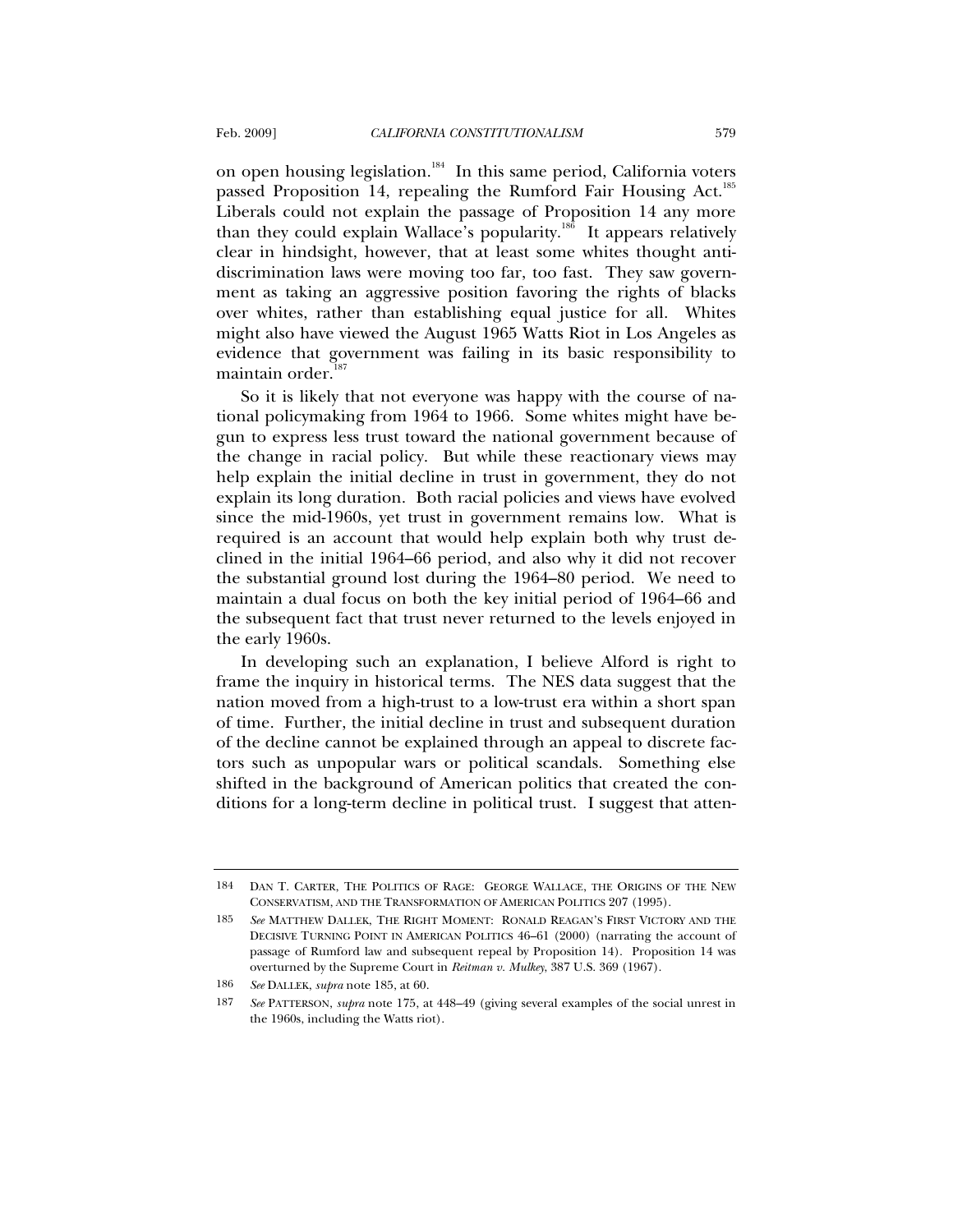tion should be paid to shifts in the nature of the political and constitutional order.

#### *D. The Constitutional Order and the Decline of Political Trust*

My argument is that the decline of political trust is in part the result of a mismatch between public expectations rooted in the Constitution itself and what the political system can provide. Trust in government was likely high during the 1940s (although empirical evidence is slim) and 1950s, but this period of strong civic belief was in a sense artificial. It was being produced by the consensus behind World War II and the Cold War. Once the Cold War began to ebb after 1963, conditions were ripe for a return to "normal" politics. Unfortunately, this return occurred in a period of extraordinary domestic political conflict. Because the American public does not favor a politics ridden with conflict, $188$  trust in government began to decline. Further, trust stayed low, relative to the levels attained in the 1950s and early 1960s, because it became apparent that conflict was the normal condition of domestic politics.<sup>189</sup>

It may be the case that a lack of trust in government is the "natural" condition of the American polity and that the period of high trust and confidence in government in the middle of the twentieth century was therefore anomalous. While I think there is some truth in this, the crucial point, the *constitutional* point, is that low trust can lead to instability in a constitutional order characterized by activist government. To put the point another way, low trust is nonfunctional for an activist constitutional order. In such an order, low trust does not lead to a restoration of limited government. It leads rather to bad government and poor policy.

There are some similarities between this argument and a recent thesis about the decline of liberalism made by historian H.W. Brands.<sup>190</sup> By "liberalism," Brands means, roughly, the belief that big government can solve social problems. Brands argues that "the liberalism that characterized the period from 1945 until the early 1970s was anomalous by the standards of American history. Moreover, this anomaly was chiefly the consequence of the predominant feature of

<sup>188</sup> See the discussion in ALAN WOLFE, ONE NATION, AFTER ALL: WHAT MIDDLE-CLASS AMERICANS REALLY THINK ABOUT: GOD, COUNTRY, FAMILY, RACISM, WELFARE, IMMIGRATION, HOMOSEXUALITY, WORK, THE RIGHT, THE LEFT, AND EACH OTHER 285–86 (1998).

<sup>189</sup> I sketched an argument similar to this one in GRIFFIN, *supra* note 21, at 194–201.

<sup>190</sup> H.W. BRANDS, THE STRANGE DEATH OF AMERICAN LIBERALISM (2001).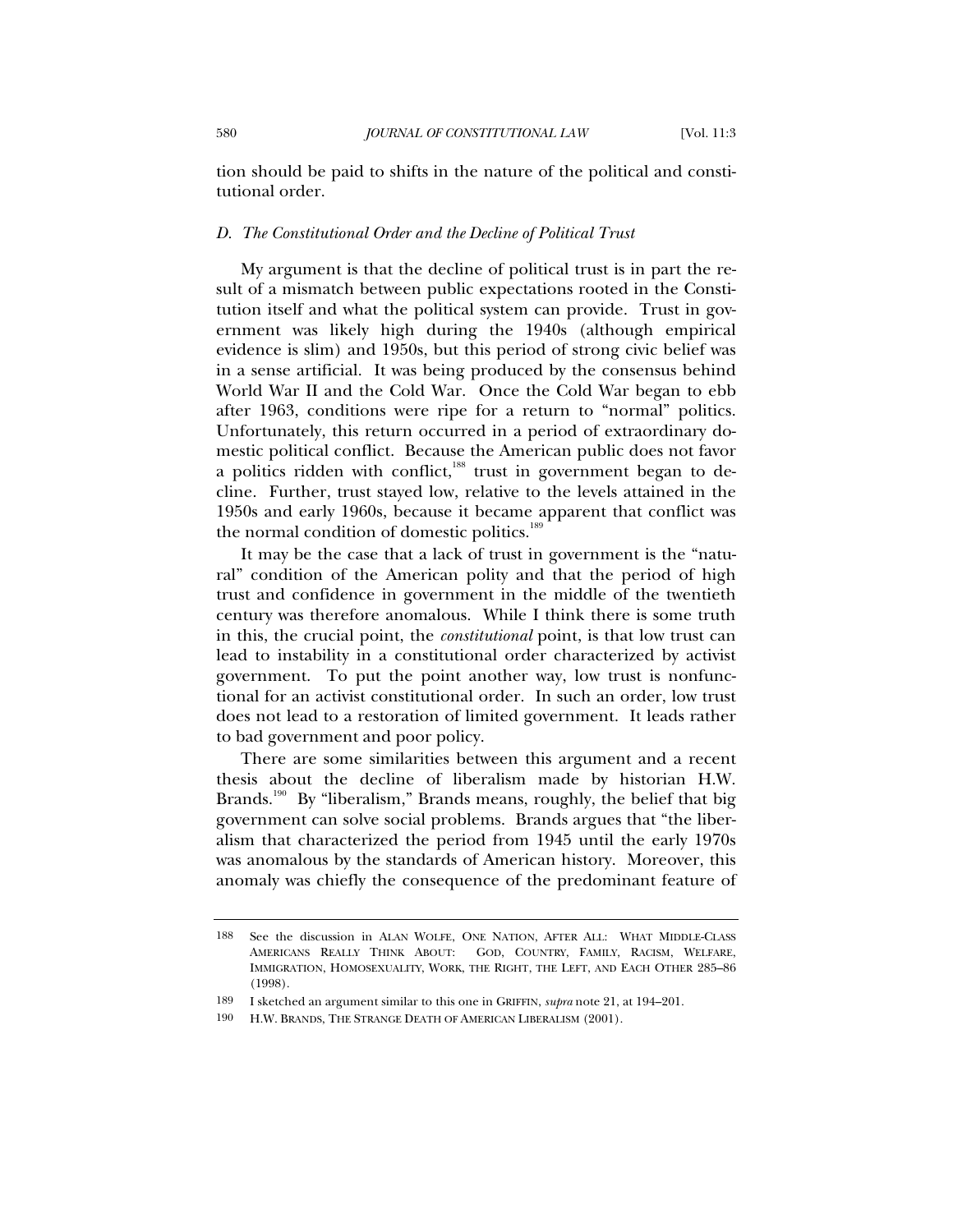global politics at the time—the Cold War."191 During World War II and the Cold War, Americans put their traditional distrust of government to one side.<sup>192</sup> The Cold War, especially in its first decade, was perceived as a real war, and in wartime, the American people rally around the national government.<sup>193</sup> From Brands's perspective, the decline in trust was triggered by Vietnam. High levels of trust in government were an artifact of the Cold War and "when the Cold War cracked up in Vietnam, it shattered the consensus, ravaged popular faith in government, and scorched the earth from which the liberal agenda had sprung."<sup>194</sup>

Brands's account is valuable in emphasizing the role of World War II and the Cold War in creating the conditions that led to increased trust in government. A number of scholars agree that World War II sparked high levels of trust in government. Robert Putnam points to the special nature of the national experience during World War II.<sup>195</sup> There was an "extraordinary burst of civic activity" during and after the war because it involved "shared adversity and a shared enemy."196 Richard Neustadt contends that trust was high during World War II and in the postwar years.<sup>197</sup>

While I do not agree that Vietnam was the key event that triggered the loss of trust in government,<sup>198</sup> Brands does provide a clue about the crucial transition period of 1964–66. He notes that the Cold War reached a new pitch of intensity with the 1962 Cuban missile crisis.<sup>199</sup> After the crisis, both sides took steps to defuse tensions and this led to a perception, among liberals at least, that the Cold War had changed and that domestic issues could assume a new priority.<sup>200</sup> It is likely, then, that as the initial period of decline began after 1964, the Cold

<sup>191</sup> *Id.* at x.

<sup>192</sup> *Id.* at x–xi, 47.

<sup>193</sup> *See id.* at 65–66 (noting the general acceptance of a big federal bureaucracy during the Cold War).

<sup>194</sup> *Id.* at 125.

<sup>195</sup> PUTNAM, *supra* note 120, at 268–72.

<sup>196</sup> *Id.* at 268.

<sup>197</sup> Richard E. Neustadt, *The Politics of Mistrust*, *in* WHY PEOPLE DON'T TRUST GOVERNMENT, *supra* note 125, at 179, 191.

<sup>198</sup> In general, Brands weakens his argument by not taking into consideration the NES and other survey evidence. He presents President Reagan as presiding over a further decline in trust, when the Reagan years were one of the few periods in which trust increased. BRANDS, *supra* note 190, at 140, 150–51.

<sup>199</sup> *See id.* at 83 (describing the crisis as "the most terrifying hundred hours in the history of the Cold War").

<sup>200</sup> *See* ALLEN J. MATUSOW, THE UNRAVELING OF AMERICA: A HISTORY OF LIBERALISM IN THE 1960S, at 377 (1984).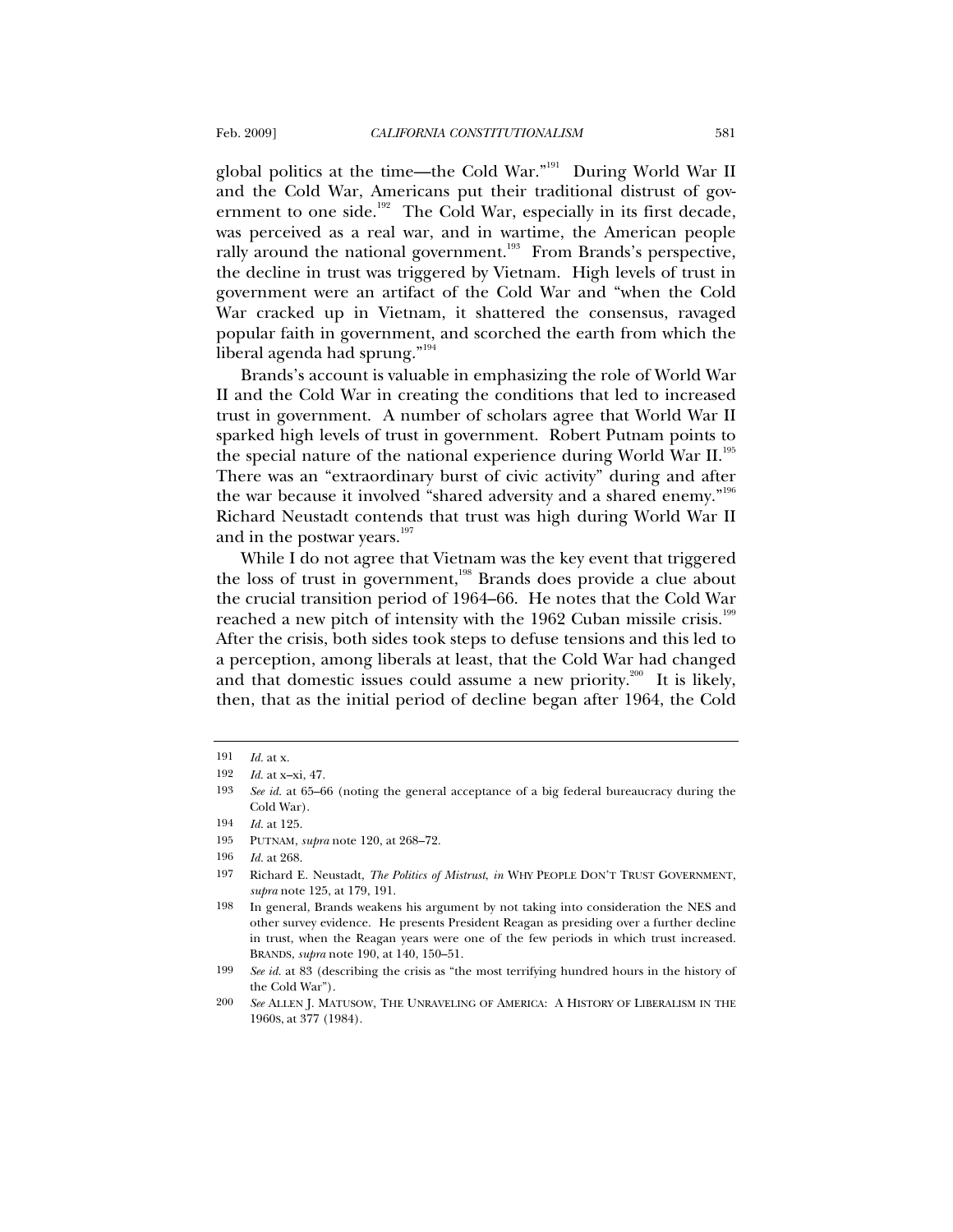War was no longer delivering the same measure of support for the government's actions.

In many respects, Marc Hetherington's detailed study of political trust supports my argument. Hetherington explains the decline of activist government in terms of the decline of trust in government.<sup>201</sup> He uses the NES and other data to show that "declining political trust has played the central role in the demise of progressive public policy in the United States over the last several decades."<sup>202</sup> Hetherington discounts the role of ideological change, contending little evidence exists that there has been a conservative turn in public opinion.<sup>203</sup> When Americans actually benefit from government programs, they support them.<sup>204</sup> But people need to trust the national government in order for that government to undertake the sort of programs that benefit minorities by using taxes and benefits drawn from majorities, such as antipoverty and race-targeted programs.<sup>205</sup> Hetherington comments, "While the early to middle 1960s were perhaps anomalous in their high levels of public trust, they allowed policymakers great leeway in proposing and implementing federal solutions to America's problems."<sup>206</sup>

A proactive government able to address policy problems as they arise must be underwritten by the authority granted by public trust in government. This trust might be thought of as a willingness to grant the benefit of the doubt. Roughly since the mid-1970s, the American public has been unwilling to grant that benefit, thus placing a sort of invisible limit on the ability of government to act.

Why would a renewed emphasis on domestic issues result in a permanent decline in trust? Here we should turn to two pathbreaking studies on the "process preferences" of Americans done by John Hibbing and Elizabeth Theiss-Morse.<sup>207</sup> Their approach is unusual and valuable in that they focus on *how* Americans want public business done, rather than asking about their policy preferences. This

<sup>201</sup> *See* HETHERINGTON, *supra* note 141.

<sup>202</sup> *Id.* at 3.

<sup>203</sup> *Id.* at 38, 45–46.

<sup>204</sup> *Id.* at 42–43.

<sup>205</sup> *Id.* at 3–4.

<sup>206</sup> *Id.* at 8.

<sup>207</sup> *See* JOHN R. HIBBING & ELIZABETH THEISS-MORSE, CONGRESS AS PUBLIC ENEMY: PUBLIC ATTITUDES TOWARD AMERICAN POLITICAL INSTITUTIONS (1995) [hereinafter HIBBING & THEISS-MORSE, CONGRESS]; HIBBING & THEISS-MORSE, *supra* note 155.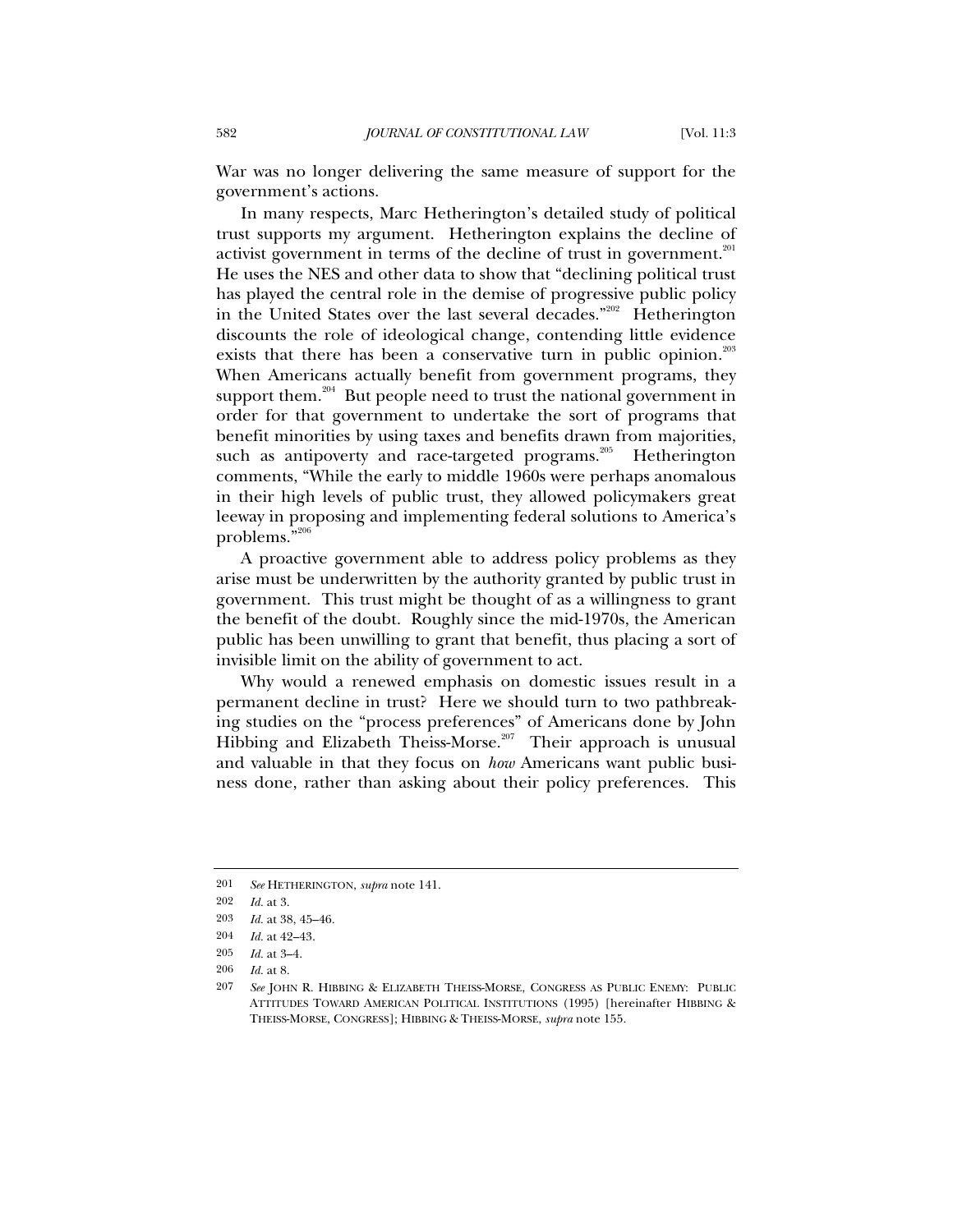means their studies provide insight into the constitutional preferences of Americans concerning how politics should be structured.<sup>208</sup>

Hibbing and Theiss-Morse contend that "people's support for the political system is influenced at least as much by the processes employed in the political system as by the particular outputs emanating from the process. Policy is important, but the public's perceptions of how that policy was arrived at also matters."<sup>209</sup> This means that it is possible for trust in government to be influenced by how government operates. Hibbing and Theiss-Morse's results suggest that trust is low because Americans do not like the normal processes of democratic government. As they put it:

Americans tend to dislike virtually all . . . democratic processes . . . . They dislike compromise and bargaining, they dislike committees and bureaucracy, they dislike political parties and interest groups, they dislike big salaries and big staffs, they dislike slowness and multiple stages, and they dislike debate and publicly hashing things out, referring to such actions as haggling or bickering.<sup>21</sup>

In short, Americans do not like political conflict. Hibbing and Theiss-Morse's first study was of Congress, often thought of as the most democratic, representative, and responsive branch of government. But the study participants did not see it that way. It is well known that Americans tend to have negative views of Congress in general even as they have positive views of their own representative.<sup>211</sup> Care must be taken in interpreting this result. Americans may in fact have a positive view of "Congress," the constitutional institution. But crucially, they have a poor opinion of members of Congress when they act collectively.<sup>212</sup> Among the three constitutional institutions, Congress is the least approved.<sup>213</sup>

Where does Congress go wrong? Hibbing and Theiss-Morse's results show that Americans believe that members of Congress have been corrupted by special interests.<sup>214</sup> Americans tend not to identify with special interests, whether of the left or right. Instead, they see interest groups as the favored clients of the Washington "insider" sys-

<sup>208</sup> In employing their results, my assumption is that it is plausible that their results, obtained from surveys done in the 1990s, have something to tell us about the reaction of Americans to the events of the mid-1960s. That is, it is reasonable to assume that the process preferences of Americans have remained relatively stable over time.

<sup>209</sup> HIBBING & THEISS-MORSE, CONGRESS, *supra* note 207, at 14.

<sup>210</sup> *Id.* at 18 (footnote omitted).

<sup>211</sup> *Id.* at 43.

<sup>212</sup> *Id.* at 44–45.

<sup>213</sup> *Id.* at 47.

<sup>214</sup> *Id.* at 62–63.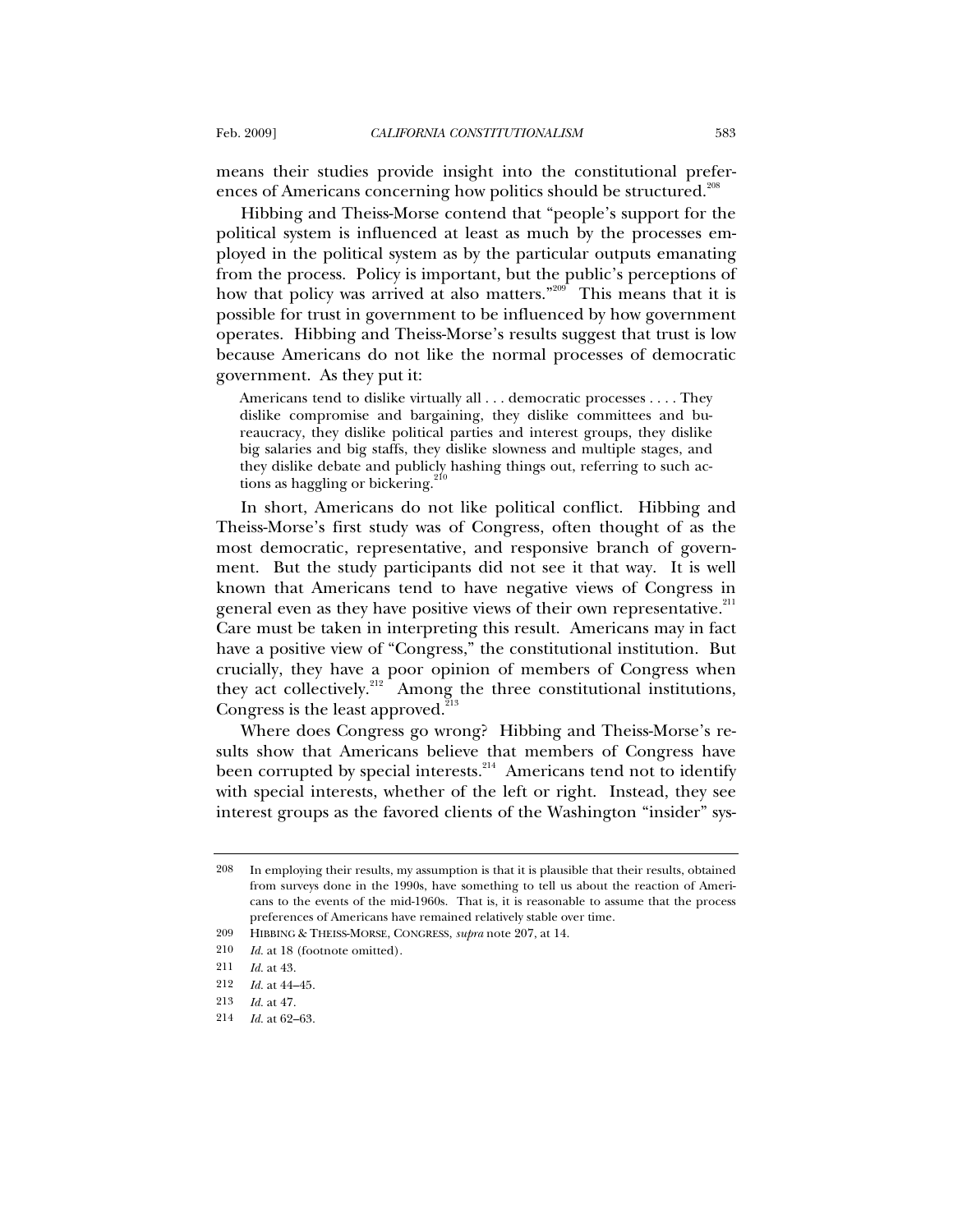tem of politics.<sup>215</sup> The public hates the very idea of insiders. "It reminds them of their own outsider status and it opens the possibility that benefits will be distributed in something other than a just and equitable fashion."<sup>216</sup> From the perspective of constitutional history, there is a tinge of Jacksonian political values here. It is also appropriate to note an echo of the themes present in late nineteenth century California politics.

The broader picture is that Congress is the most detested branch because it is the most visible branch.<sup>217</sup> But what is visible is the standard legislative politics of conflict and debate, followed by compromise and logrolling. The public loathes each and every element of this normal democratic process.218 People who have more political knowledge are more likely to be tolerant of debate and compromise. But even Americans who are relatively expert about politics detest political professionalization and interest groups.<sup>219</sup> Hibbing and Theiss-Morse conclude that "[a] surprising number of people, it seems, dislike being exposed to processes endemic to democratic government."<sup>220</sup> Americans appear to be convinced "that we can have a democracy without uncertainty, conflicting options, confusion, bargaining, or compromises for solutions."<sup>221</sup>

Hibbing and Theiss-Morse followed up their study of Congress with a study of American attitudes toward government in general.<sup>222</sup> They contend Americans want "stealth democracy," an efficient democracy that does not require their active participation.<sup>223</sup> Their study shows that while people do not generally want to be active in government, they do want it to be available, accountable, and open when they do wish to become involved.<sup>224</sup> However, normally what

220 *Id.* at 147.

<sup>215</sup> *Id.* at 64–65.

<sup>216</sup> *Id.* at 65.

<sup>217</sup> *Id.* at 57–58.

<sup>218</sup> *Id.* at 61, 125.

<sup>219</sup> *Id.* at 142.

<sup>221</sup> *Id.* at 155.

<sup>222</sup> HIBBING & THEISS-MORSE, *supra* note 155. Hibbing and Theiss-Morse conducted two surveys to support this second study, one national survey in Spring 1998 of 1,266 voting-age Americans, and eight focus groups across in the United States in the same year. *Id.* at 26– 27.

<sup>223</sup> *Id.* at 2.

<sup>224</sup> *Id.* This approach toward democracy might sound familiar to constitutional theorists who have absorbed Bruce Ackerman's idea of dual democracy. *See* BRUCE ACKERMAN, WE THE PEOPLE: FOUNDATIONS (1991) (developing the distinction between "higher lawmaking," which occurs only rarely and is done in the name of the people, and "normal lawmaking," which happens every day through the government).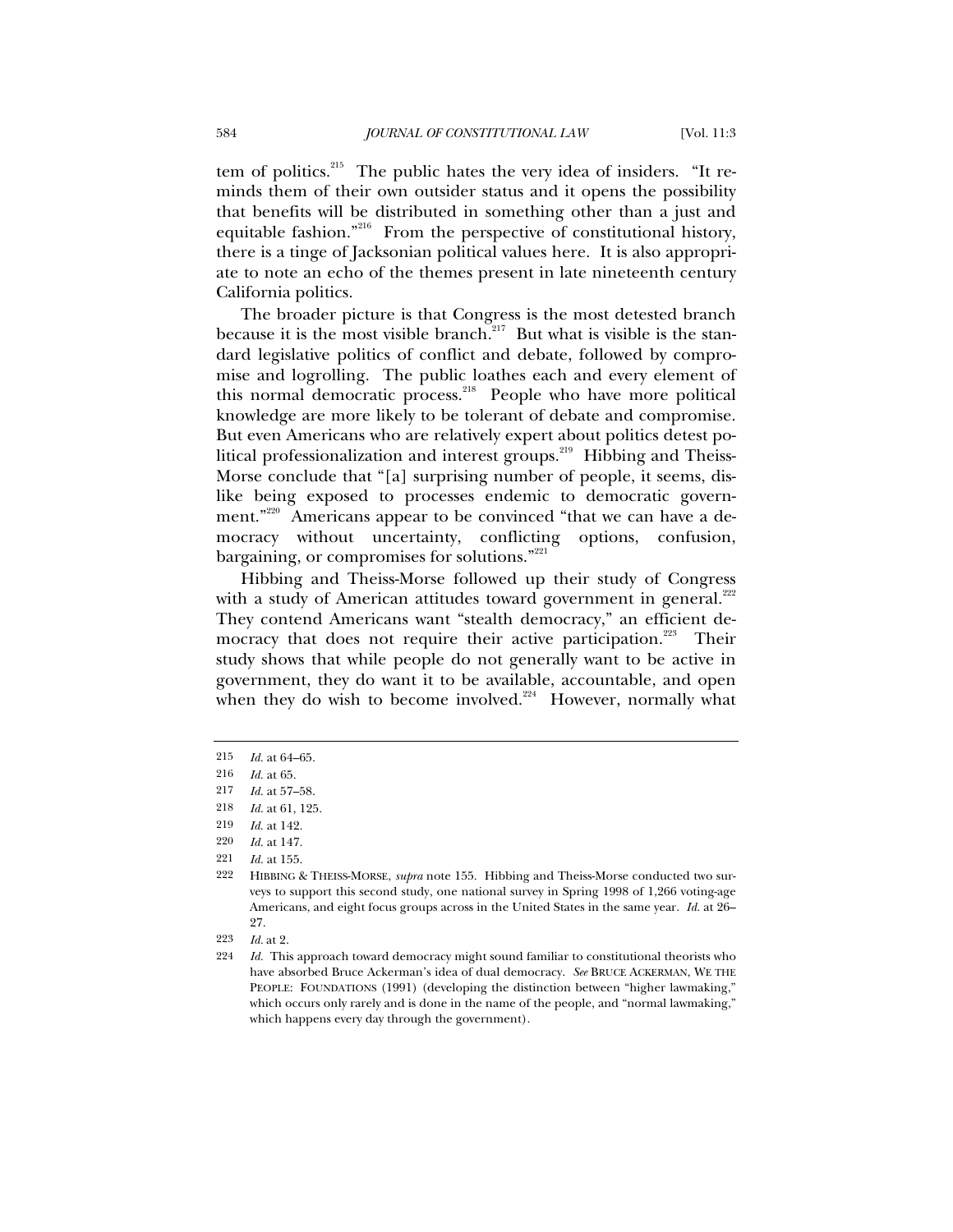people want from government is consensus, unity of purpose, and a lack of concern for special interests, *not* accountability and responsiveness.<sup>225</sup> "The processes people really want would not be provided by the populist reform agenda they often embrace; it would be provided by a stealth democratic arrangement in which decisions are made by neutral decision makers who do not require sustained input from the people in order to function."<sup>226</sup>

With respect to trust in government, Hibbing and Theiss-Morse propose that it is driven more by perceptions of process than by policy outcomes. After all, studies have shown that voters are usually interested in just a few issues and people do not have a well-developed set of policy preferences. $227$  Further, policy outcomes do not seem to explain variances in trust in government.<sup>228</sup> In the 1990s, for example, "victory in the Cold War and the incredibly strong economy from late 1992 to mid-1997 brought some of the worst marks for dissatisfaction with government since the beginning of systematic public opinion data."229

Nearly 70% of the respondents in the 1998 Hibbing and Theiss-Morse survey felt that the political system was not responsive to their interests.<sup>230</sup> This was despite the fact that most Americans perceive government policies to be moderate, in line with their own preferences.<sup>231</sup> Nonetheless, "[m]any people who have no particular problem with the policies produced by the government are tremendously dissatisfied with that government."<sup>232</sup> Dissatisfaction with government is thus not based on policy disputes, but rather on how the *process* of government works.

Hibbing and Theiss-Morse argue that the low opinion Americans have of democratic processes is driven by the misperception that their policy interests and preferences are similar to the majority of Americans. The public believes there is a consensus on public policy, but a flawed process in Washington is frustrating the true interests of the people.<sup>233</sup> People believe that "special interests and their cronies

<sup>225</sup> HIBBING & THEISS-MORSE, *supra* note 155, at 4.

<sup>226</sup> *Id.* at 7.

<sup>227</sup> *Id.* at 21–22, 150.

<sup>228</sup> *Id.* at 25, 63–64.

<sup>229</sup> *Id.* at 64.

<sup>230</sup> *Id.* at 27.

<sup>231</sup> *Id.* at 29.

<sup>232</sup> *Id.* at 34.

<sup>233</sup> *Id.* at 38.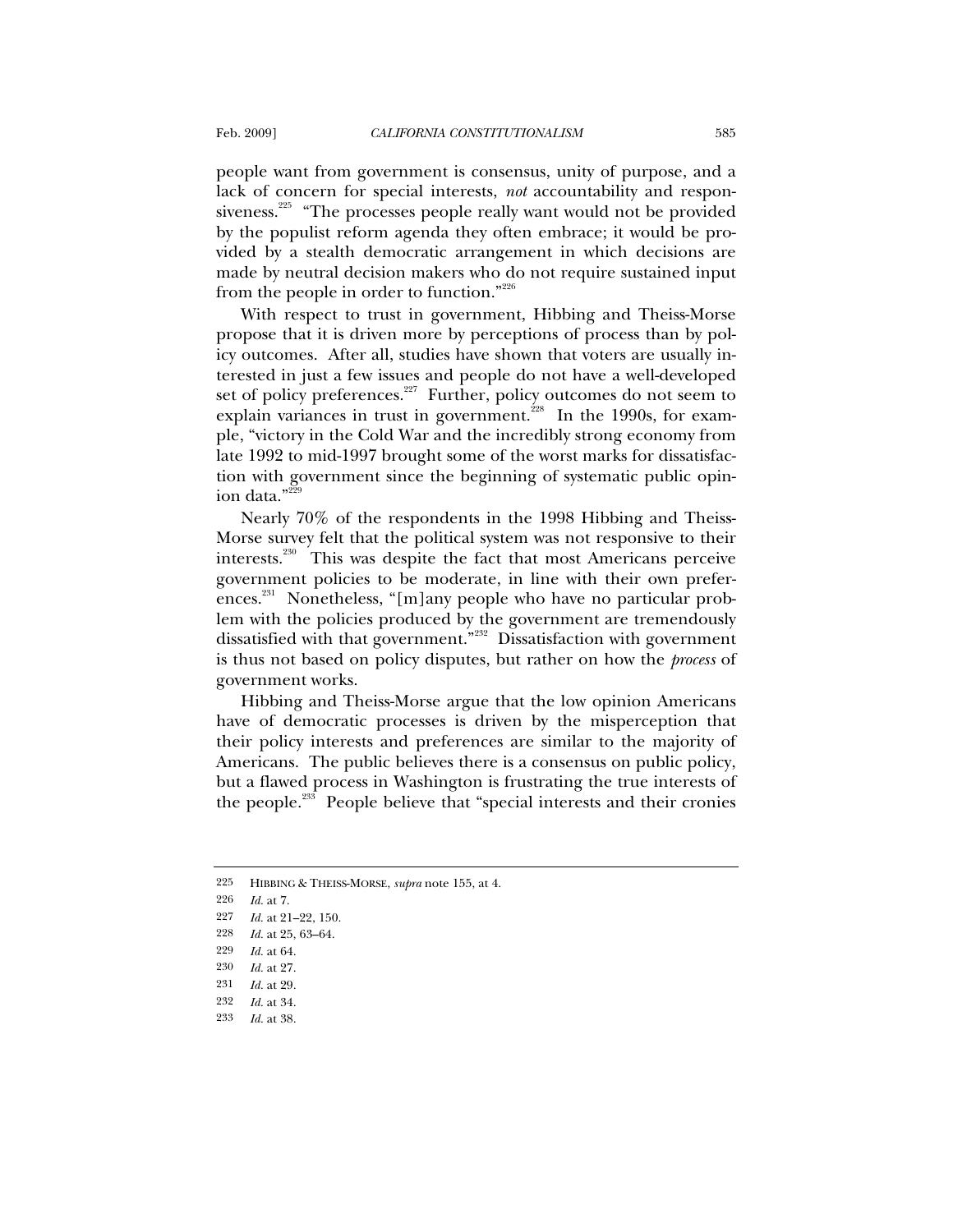in the political parties and in government have commandeered the entire process."23

More positively, what Americans want from the political process is to have decisions made unselfishly, without influence from special interests.<sup>235</sup> The American people want policymaking elites to be disinterested and not self-serving.<sup>236</sup> So if it were possible to have government "by non-self-interested elites,"<sup>237</sup> Americans would readily accept this alternative.

In light of these process preferences, it will not be surprising to legal scholars that in the 1998 survey done by Hibbing and Theiss-Morse, the Supreme Court was the most popular institution of government.<sup>238</sup> Americans are well disposed toward government institutions as a whole, but they tend to dislike Congress and the federal government the most, the Supreme Court and state governments the least.<sup>239</sup> True, Americans do not want major changes in our system of government, but they define "major" in a different way from political elites. "Major" would be throwing democracy overboard for authoritarian government. On this conception, the banning of all interest groups would not count as a major change and many Americans find the idea of such a ban attractive. $\lambda^2$ 

The general picture that emerges from the Hibbing and Theiss-Morse studies is of an American public that wants government by consensus and dislikes political conflict of any kind. Hibbing and Theiss-Morse contend that Americans falsely believe that there is a consensus on the policy goals the country should have and the means to achieve them. $241$  "Consequently, when it is apparent that the political arena is filled with intense policy disagreement, people conclude that the reason must be illegitimate—namely, the influence of special interests."242 The belief in a false consensus must be stated carefully, however.<sup>243</sup> Hibbing and Theiss-Morse note that "[t]he false consensus that really hurts people's views of the government is not the one that leads people to believe that everyone shares their policy belief

- 234 *Id.* at 38.
- 235 *Id.* at 85–86.
- 236 *Id.* at 86.

<sup>237</sup> *Id.* at 130.

<sup>238</sup> *Id.* at 100.

<sup>239</sup> *Id.* at 101.

<sup>240</sup> *Id.* at 103.

<sup>241</sup> *Id.* at 132–33.

<sup>242</sup> *Id.* at 133.

<sup>243</sup> *Id.* at 133–34.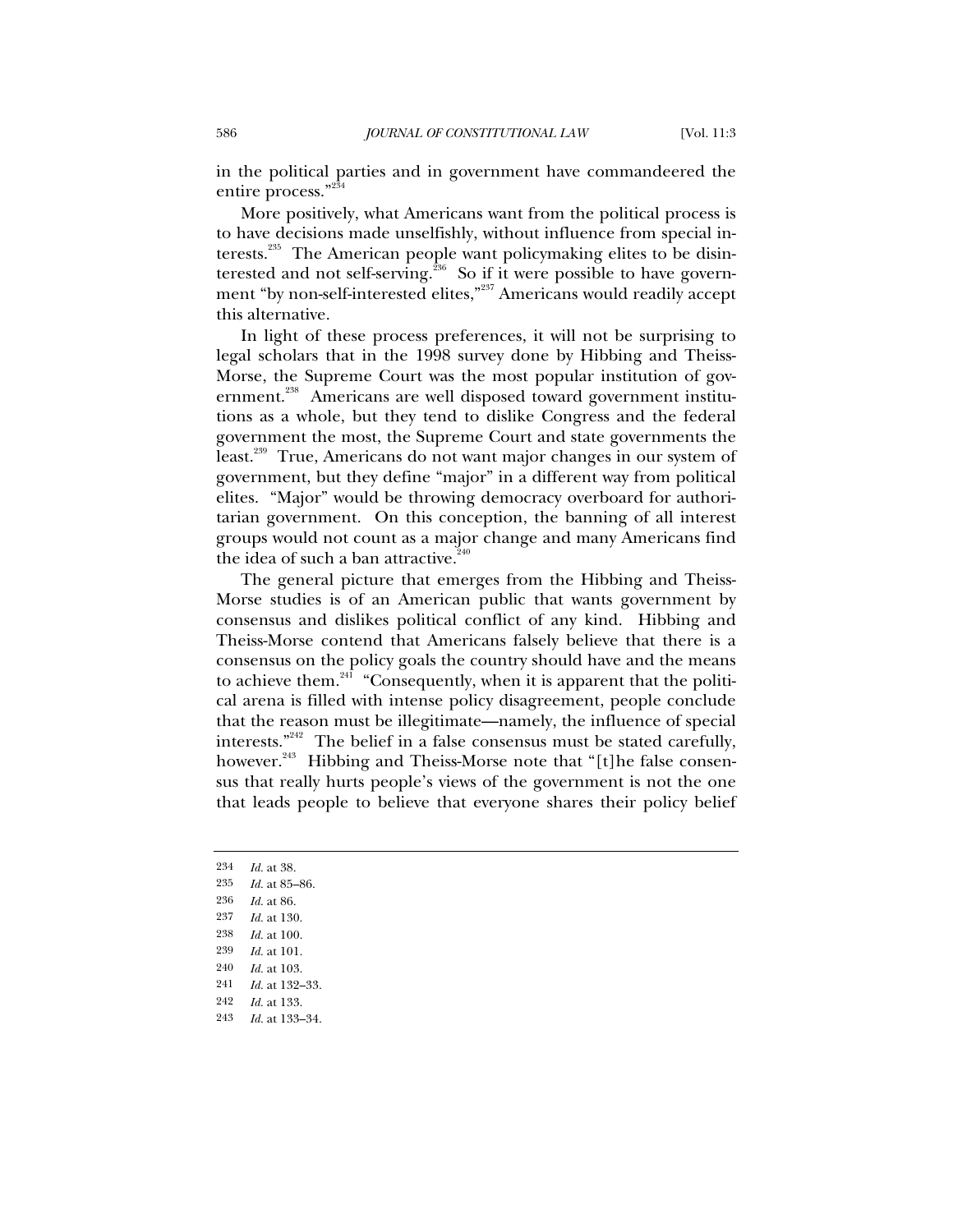but the one that says everyone shares their lack of concern about most of the issues the government is addressing. $n^{244}$  That is, from the perspective of the average citizen, national politics is full of intense and apparently endless conflict over issues that are unimportant.<sup>245</sup> No wonder citizens are frustrated with government.

Americans thus dislike debate, compromise, and conflict.<sup>246</sup> "In fact, people believe the very existence of conflict is a sign that elected officials are out of touch with ordinary Americans."<sup>247</sup> Large percentages of the public would view favorably governing structures that are not democratic, such as leaving decisions to nonelected experts.<sup>248</sup> Hibbing and Theiss-Morse call this method of government "stealth democracy."249 "The goal in stealth democracy is for decisions to be made efficiently, objectively, and without commotion and disagree $ment."^{250}$ 

The studies by Hibbing and Theiss-Morse raise many interesting and important questions about American democracy and have clear implications for the debate over direct democracy. In terms of the discussion in this part of the Article, I am concerned only with the implications of their findings for the two aspects of the decline of trust in government identified earlier: Why did trust begin declining before the traumas of Vietnam and Watergate, and why was the decline permanent in the sense of never fully regaining the ground lost?

These studies suggest that trust declined because American politics moved from a regime that was relatively consensual to one that was riven by conflict. It is not news that the 1950s was a time of consensus in American politics. Certainly American intellectuals thought so at the time. But historians have also reached this judgment in hindsight.<sup>251</sup> The sense of consensus had several sources. One was President Eisenhower's acceptance of the basic structure of the New Deal, including social security.<sup>252</sup> Another was Eisenhower's style of leadership, "evok[ing] a quiescent mood of stability and consen-

<sup>244</sup> *Id.* at 224.

<sup>245</sup> *Id.* at 221.

<sup>246</sup> *See id.* at 134–37.

<sup>247</sup> *Id.* at 142.

<sup>248</sup> *See id.* at 138–39.

<sup>249</sup> *Id.* at 143. 250 *Id.* at 143.

<sup>251</sup> *See, e.g.*, WILLIAM H. CHAFE, UNFINISHED JOURNEY: AMERICA SINCE WORLD WAR II 185 (1986); BARBARA SINCLAIR, THE TRANSFORMATION OF THE U.S. SENATE 52–53 (1989).

<sup>252</sup> JOHN PATRICK DIGGINS, THE PROUD DECADES: AMERICA IN WAR AND IN PEACE, 1941–1960, at 131 (1988).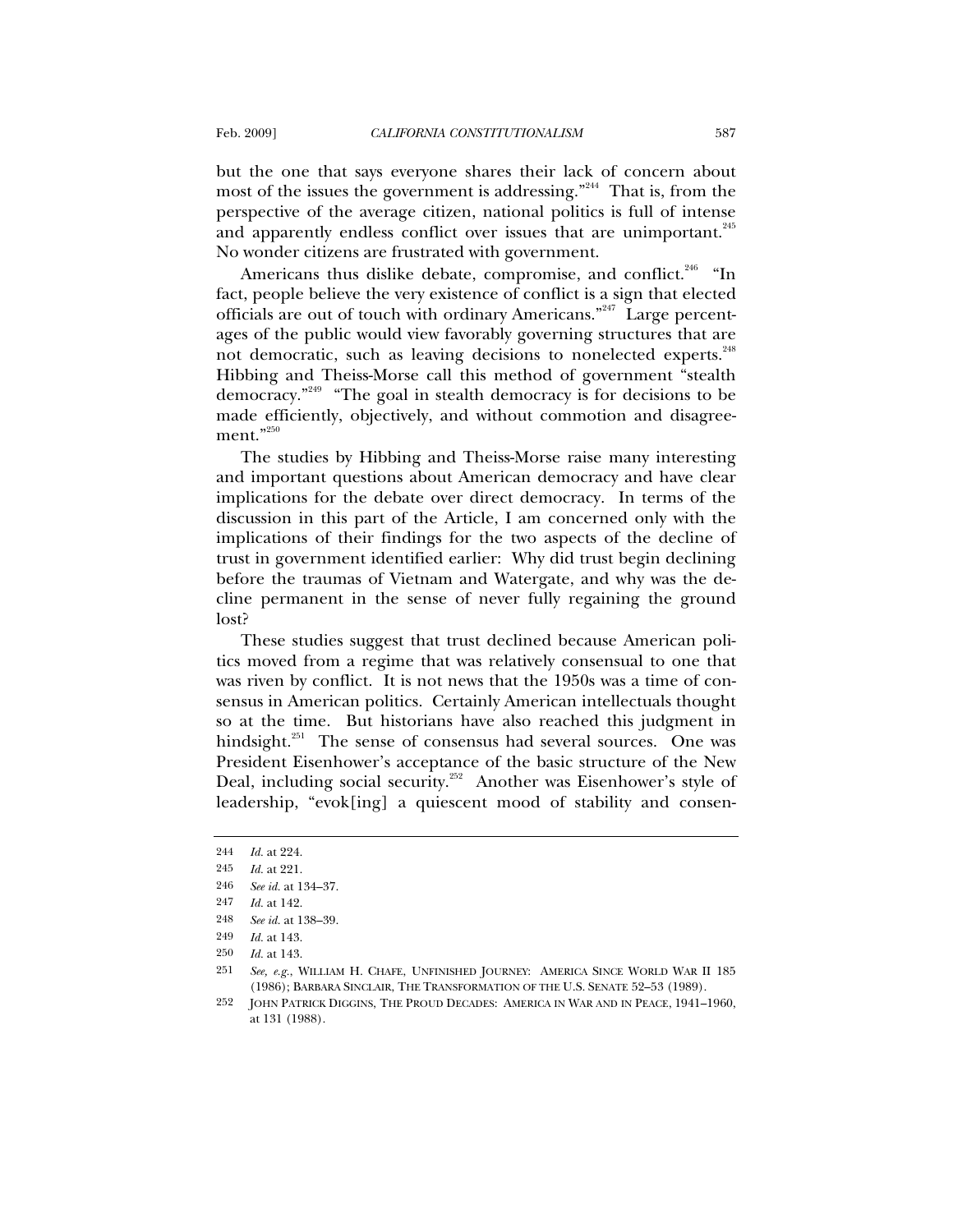sus."<sup> $253$ </sup> Certainly politicians did not hear many complaints about the economy, which was undergoing a period of tremendous growth.<sup>254</sup> If the 1950s "gave Americans a sense of pride in themselves and confidence in the future,"<sup>255</sup> historians have also noted a change in the national mood at the end of the Eisenhower administration and extending into the early 1960s, one that possibly heralded a new period of activist government.<sup>256</sup> It seems Americans were undergoing a period of transition, but the shape of the new politics was unclear.

It is worth noting that in substantial measure, the political consensus of the 1950s was artificial. The normal channels of political dissent and protest were smothered by the fear of communism and the politics that fed from this fear, usually called McCarthyism. $^{257}$  As "the most widespread and longest lasting wave of political repression in American history,"<sup>258</sup> McCarthyism had a significant effect on American politics. Any viewpoint that was to the left of the Democratic party was suspect. Hence, the range of political debate was narrowed.<sup>259</sup> Americans living through this period might have justifiably acquired the idea, expressed somewhat later by President Kennedy, that politics was simply a matter of administration, not of fundamental ideological conflict.

To understand this transition within a constitutional framework, we need to recall the background in which it occurred. The reigning constitutional order was that of the New Deal. The national government's assumption of responsibility for regulating the economy during the New Deal had profound implications for American constitutionalism. The activism of the government in addressing the Great Depression encouraged citizens to look routinely to national politics for solutions to social problems.<sup>260</sup> Once the constitutional barriers to

<sup>253</sup> *Id.* at 153.

<sup>254</sup> *Id.* at 178–81.

<sup>255</sup> *Id.* at 348.

<sup>256</sup> *Id.* at 348–50; *see also* JOHN MORTON BLUM, YEARS OF DISCORD: AMERICAN POLITICS AND SOCIETY, 1961–1974, at 3–13 (1991).

<sup>257</sup> *See generally* ELLEN SCHRECKER, MANY ARE THE CRIMES: MCCARTHYISM IN AMERICA (1998) (assessing the impact of anti-communist sentiments across a variety of events and institutions).

<sup>258</sup> *Id.* at x.

<sup>259</sup> *See id.* at 359–95 (showing how anti-communist sentiments suppressed political debate and diversity of opinion).

<sup>260</sup> *See, e.g.*, BARRY D. KARL, THE UNEASY STATE: THE UNITED STATES FROM 1915 TO 1945, at 226–27 (1983); SIDNEY M. MILKIS, THE PRESIDENT AND THE PARTIES: THE TRANSFORMATION OF THE AMERICAN PARTY SYSTEM SINCE THE NEW DEAL 150 (1993).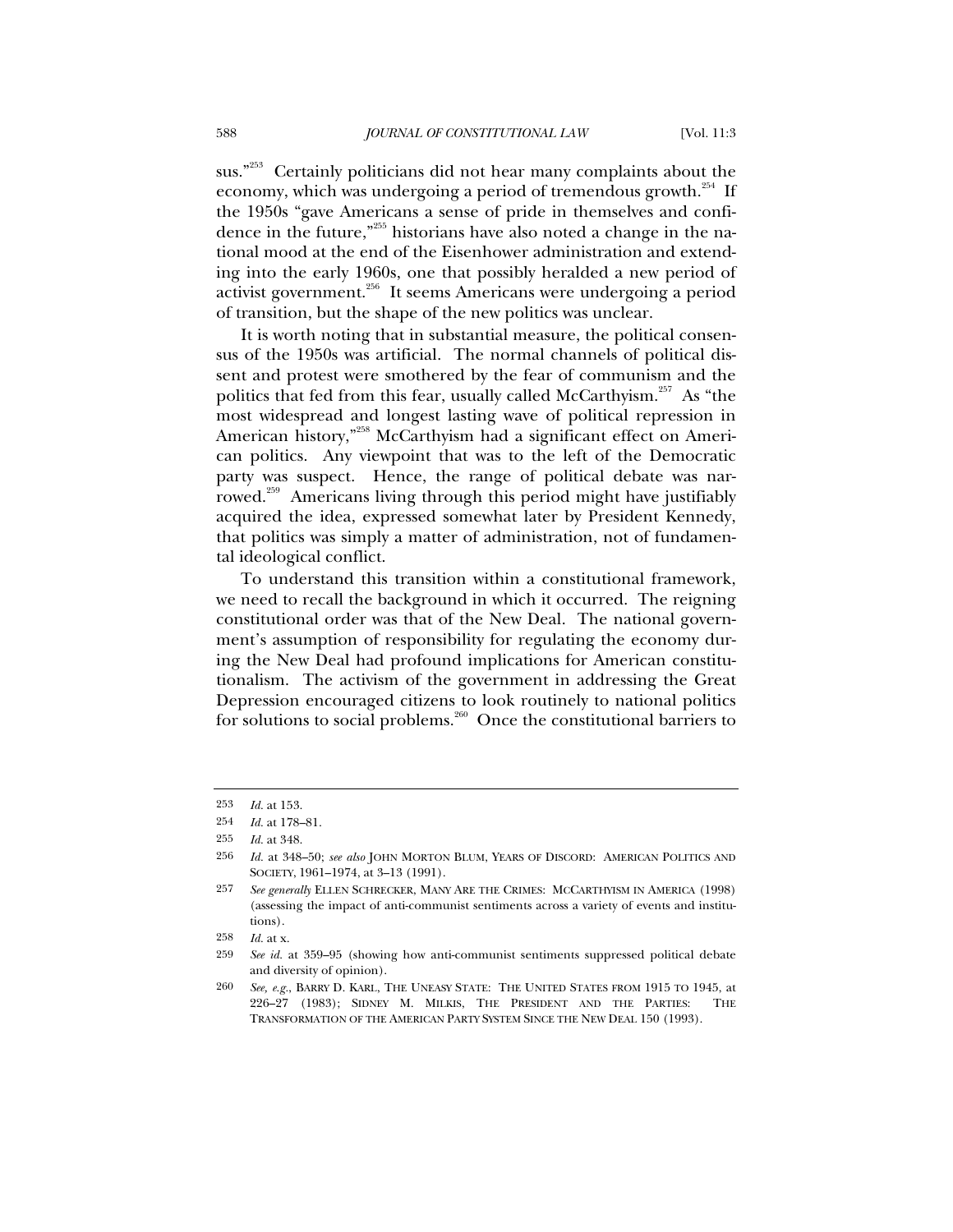the expansion of the national political agenda were removed, there were no limits on the kind of issues the national state might consider.

Thus, to widen the focus somewhat, the 1960–66 period was a key moment of transition within the New Deal constitutional order. There was a growing sense that the boundaries of political change had been drawn too tightly. McCarthyism and the loyalty security programs that went with it had ebbed. The perceived external threat from the Soviet Union lessened after 1963. Americans were ready for more consensual progress, but instead they encountered a contentious national politics.<sup> $261$ </sup> In the midst of the transition to a politics of conflict and polarization, Americans began reacting negatively by indicating a lack of trust in government. As political conflict continued and intensified in the late 1960s, Americans responded by driving levels of distrust to new lows. The era of permanently low trust in government had arrived.

In many respects, however, citizens retained a political worldview characteristic of an earlier constitutional regime. Perhaps there were some resemblances between what Americans expected from politics in the 1950s and what they expected in the 1790s. But it is more likely that the Jacksonian era, with its emphasis on political equality, combating privilege, and hostility to the "interests," is the nearest ancestor of the kind of worldview described in the Hibbing and Theiss-Morse studies. This mismatch between political worldview and the interest group state established in the New Deal could persist because of the political consensus behind President Roosevelt's efforts to fight the Great Depression and win World War II. Once that consensus eroded, Americans began to glimpse the real nature of politics in a state full of interest groups jostling for advantage, lobbyists seeking influence, polarized single issue organizations, and politicians brokering deals among them all.

The turmoil in American politics after the 1950s suggests that there is no such thing as a democratic politics of consensus as a normal state of affairs. Thus, when a consensus exists on a wide range of policy issues in a democracy, it is reasonable to infer that it is being maintained by an unusual external threat (such as during a war), or is the result of a constricted political agenda produced by economic, social, or legal restrictions on political participation. The Cold War produced a bipartisan consensus in foreign affairs because an external threat was perceived clearly by elites and the public. It also had

<sup>261</sup> For a review of the polarization of politics in the 1960s and early 1970s, see PATTERSON, *supra* note 175, at 442–57, 547–57, 565–68, 637–77, 706–09, 730–35.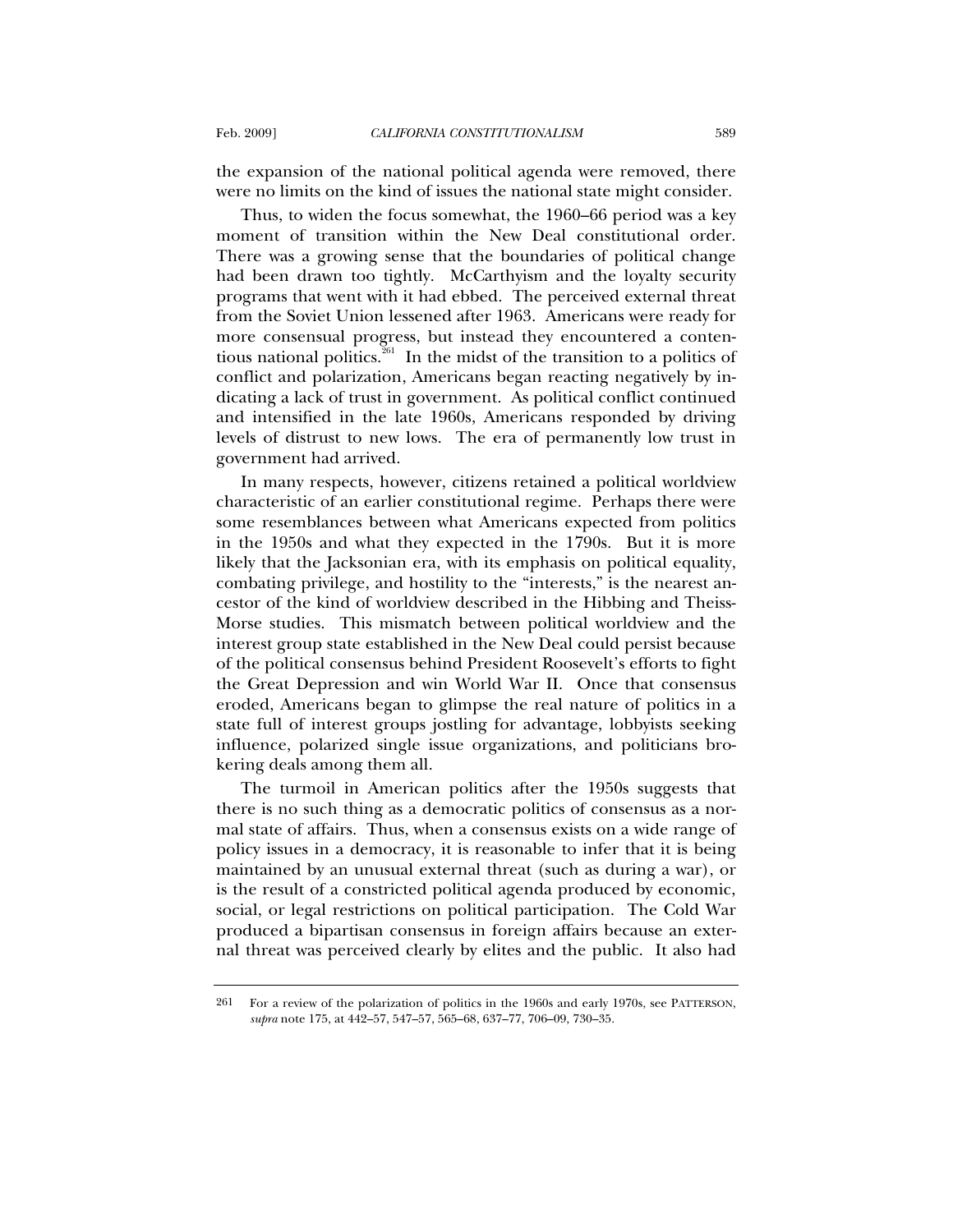an important effect in limiting the further extension of the New Deal domestic policy agenda, as unions and other liberal organizations were forced on the defensive during the era of McCarthyism.<sup>262</sup> In addition, the restrictions on the electorate enacted in the Populist-Progressive eras remained in force.<sup>263</sup> All of these factors maintained the World War II consensus long after the fighting had ended.

Consider, then, how many roads intersected in the 1960s. The legal restrictions on effective political participation were for the most part abolished. There was renewed attention to domestic issues in the context of long-standing grievances by minorities. Consensus disappeared and polarization increased. To put it another way, the United States experienced full-fledged national democratic politics for the first time in its history. Americans responded to the political effects of this tremendous historical achievement with something like disgust. Not that Americans are opposed to democracy, the right to vote, or the principles of the civil rights movement. But the Hibbing and Theiss-Morse studies show that Americans do not understand that making politics more democratic does not make it more consensual. In fact, the opposite is the case.

#### III. COMING TO TERMS WITH DIRECT DEMOCRACY

In this final Part, I will discuss direct democracy and "California constitutionalism" in light of the decline of trust in government. I hope it is apparent that instead of regarding direct democracy as deviant, it might be more appropriate to ask why it does not exist on a national level. The answer probably lies with the greater difficulty in amending the federal Constitution. Nevertheless, the problems with representative government in California are national problems. Citizens do not have much respect for the legislative process and seek alternatives if they have the chance. For reasons of history at least distantly related to the problems citizens have with contemporary politics, Californians have been afforded a chance denied to citizens nationwide.

Again, this is not to deny that direct democracy has serious shortcomings. Before briefly setting forth a number of the more significant criticisms, I hope it is evident why I will not devote attention to the familiar charge that direct democracy is inconsistent with the

<sup>262</sup> *See* SCHRECKER, *supra* note 257.

<sup>263</sup> *See* EARL BLACK & MERLE BLACK, POLITICS AND SOCIETY IN THE SOUTH 112 (1987).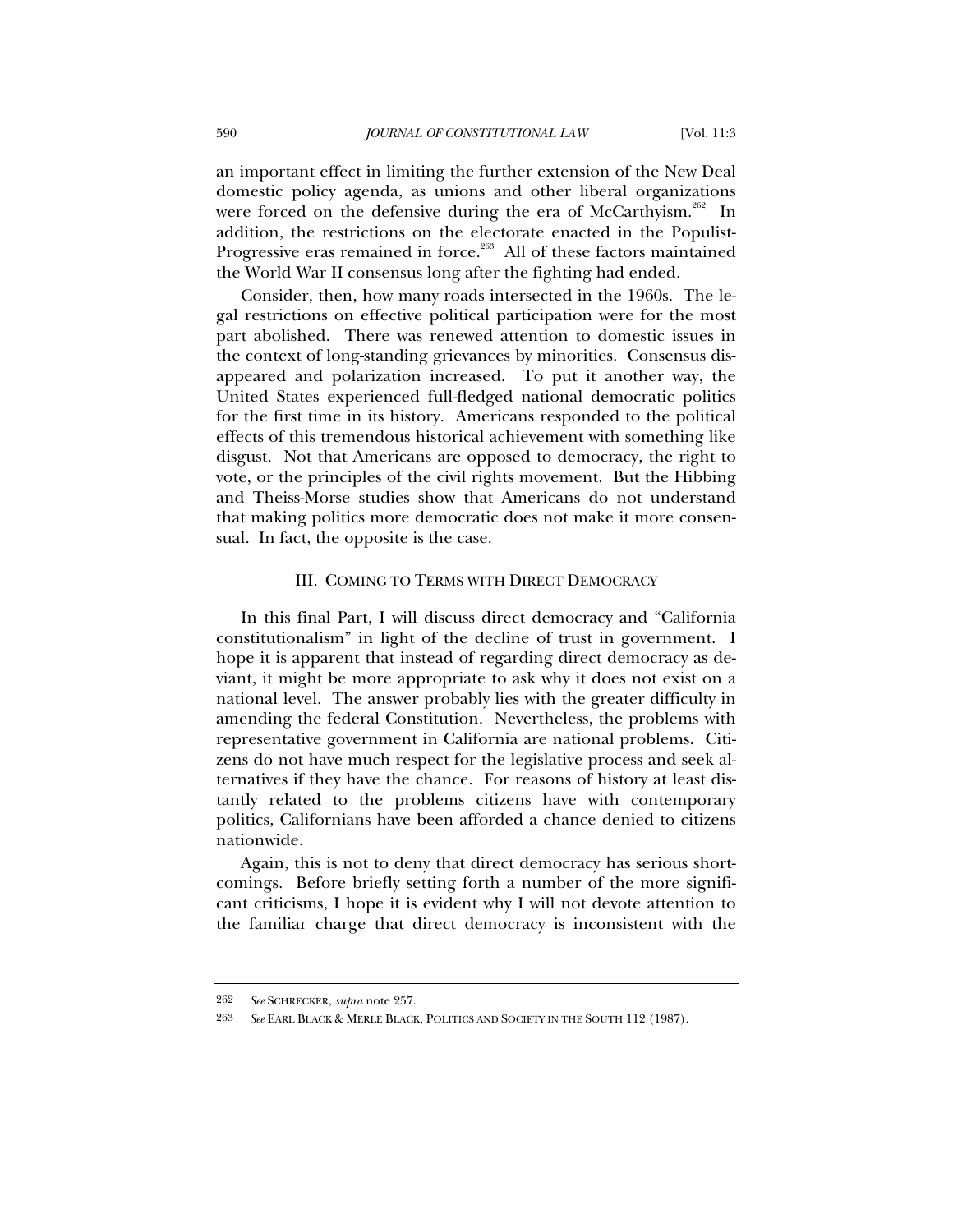Founders' vision of republican government.<sup>264</sup> This sort of sweeping criticism ignores the reality that we have allowed extensive formal constitutional change at the state level to supplement the original designs of the Founding Generation. It also ignores that the latter-day framers of direct democracy had good reason to conclude that representative government had fallen short and required reform.

As the twentieth century gave way to the twenty-first, it was evident there were at least three substantial lines of critique against the use of direct democracy, particularly in the initiative, in California politics. First, critics argued that rather than create a better form of popular politics, the initiative had become simply another venue for interest groups to pursue their goals.<sup>265</sup> Interest groups, not voters, seemed to dominate initiative politics. Second, there were persistent worries that initiatives tend to work against the interests of minorities, particularly racial and ethnic minorities.<sup>266</sup> Divisive and often bitterly contested initiatives relating to English as an official language (Proposition 63), abolishing affirmative action (Proposition 209),  $2^{67}$ restricting illegal immigration and its effects (Proposition 187), and abolishing bilingual education (Proposition 227) lent credence to this idea.<sup>268</sup> Third, critics charged that the initiative led to a defective, indeed self-defeating, system of governance.<sup>269</sup>

While it is not my purpose to defend direct democracy against these generally sound criticisms, it is worth noting that critics have had a hard time identifying flaws of direct democracy that are truly unique in the sense that they identify a clear difference between it and representative government. After all, undue influence by inter-

<sup>264</sup> *See, e.g.*, BRODER, *supra* note 2.

<sup>265</sup> *See, e.g.*, Todd Donovan & Shaun Bowler, *An Overview of Direct Democracy in the American States*, *in* CITIZENS AS LEGISLATORS, *supra* note 1, at 1, 12.

<sup>266</sup> *Id*. at 16–18; *see also* Sylvia R. Lazos Vargas, *Judicial Review of Initiatives and Referendums in Which Majorities Vote on Minorities' Democratic Citizenship*, 60 OHIO ST. L.J. 399 (1999) (noting that the referendum process tends to work against minorities and suggesting a formula for reviewing such initiatives based on whether they affect the group's ability to participate in the political process).

<sup>267</sup> For an account of the Proposition 209 campaign, *see* LYDIA CHÁVEZ, THE COLOR BIND: CALIFORNIA'S BATTLE TO END AFFIRMATIVE ACTION (1998).

<sup>268</sup> *See, e.g.*, Kevin R. Johnson, *The Devastating Impact of the Initiative Process on Latino and Immigrant Communities* (UC Davis Research Paper No. 133, 2008), *available at* http://ssrn.com/abstract=1103607.

<sup>269</sup> *See generally* SCHRAG, *supra* note 4. Political scientist Elisabeth Gerber described the governance problem in California: "Voters perceive government as unaccountable so they pass initiatives to restrict its actions. This constrains government and prevents it from responding to the state's pressing demands, which further angers voters and provokes them to pass even more stringent constraints." *Id.* at 216 (internal quotation marks omitted).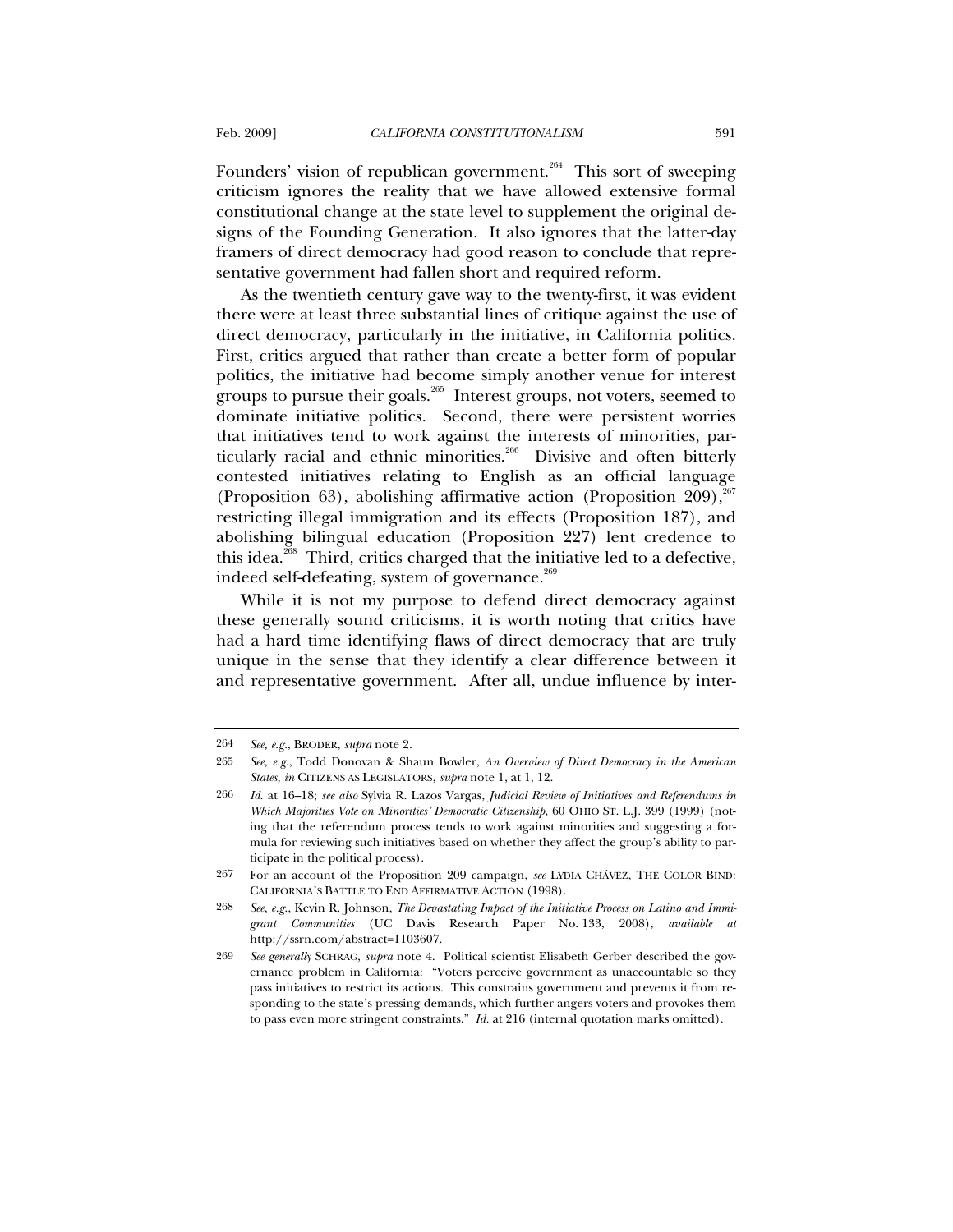est groups is a problem that plagues all legislatures in the United States. In addition, as John Matsusaka points out, "the fact that narrow interests dominate the initiative process . . . does not necessarily imply that the final outcomes are nonmajoritarian.<sup>"270</sup> Voters are free to reject initiatives sponsored by interest groups and have done so. $271$ They do not often have that chance with respect to legislative measures sponsored by the same groups. Careful historical investigation has revealed that interest group involvement with initiatives is nothing new and has been present almost from the beginning. $^{272}$ 

With respect to minority interests, while I do not wish in any way to minimize the real concerns behind this criticism, I note that as a general matter, it would be difficult to show that direct democracy has a record worse than the ample examples of violations of rights by elected officials. For example, Jim Crow laws segregating African Americans were passed by state legislatures.<sup>273</sup> There is some evidence that minority voters in California support the institutions of direct democracy.<sup>274</sup>

In response to these and other criticisms, there is no shortage of proposals for reform of direct democracy, especially the initiative. $275$ Whatever the right mix of reforms of direct democracy and the legislative process, I hope I have shown that they must be considered together. What is probably required is not tinkering, but major constitutional reform.

On the other side, how might legislatures be reformed? The survey research on Congress reviewed in Part II suggests in general that legislators must come to grips with the reality that they are always on trial as far as ordinary citizens are concerned.<sup>276</sup> Political scientists David Brady and Sean Theriault have argued that the public has little tolerance for rules that allow legislators to escape accountability for taking positions on difficult issues or the consistent use of hyperbolic

<sup>270</sup> MATSUSAKA, *supra* note 1, at 12.

<sup>271</sup> *See* GOEBEL, *supra* note 3, at 195 ("It is apparently much easier to persuade voters to vote against a controversial idea than it is to make them endorse it.").

<sup>272</sup> *See* David McCuan et al., *California's Political Warriors: Campaign Professionals and the Initiative Process*, *in* CITIZENS AS LEGISLATORS, *supra* note 1, at 55; *see also* GOEBEL, *supra* note 3, at 193–97.

<sup>273</sup> *Id.* at 91–93.

<sup>274</sup> MATSUSAKA, *supra* note 1, at 117–18.

<sup>275</sup> *See, e.g.*, Garrett & McCubbins, *supra* note 1; *see also* Michael S. Kang, *Democratizing Direct Democracy: Restoring Voter Competence Through Heuristic Cues and "Disclosure Plus*,*"* 50 UCLA L. REV. 1141 (2003).

<sup>276</sup> *See* HIBBING & THEISS-MORSE, *supra* note 155, at 198.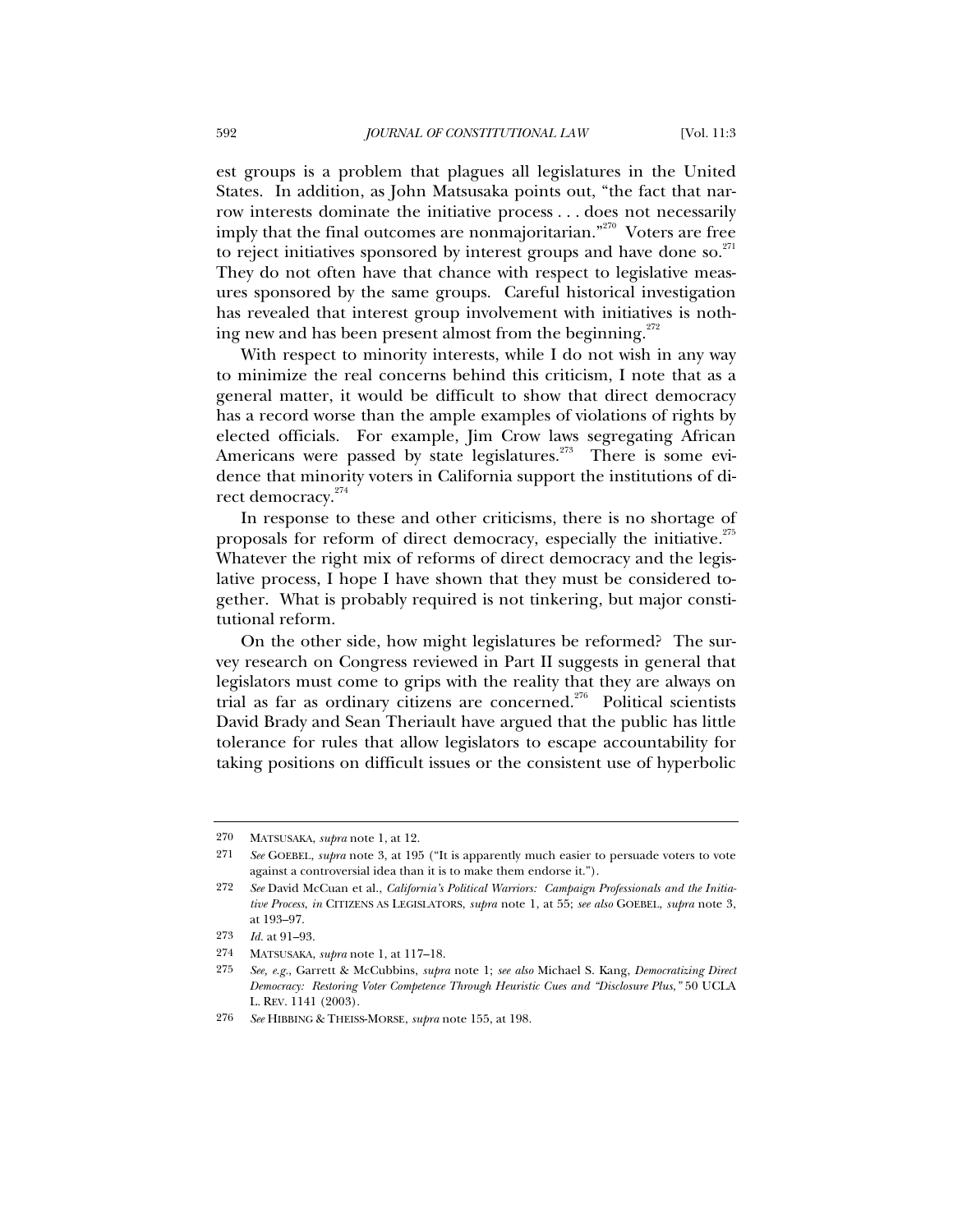and meaningless rhetoric in legislative debates.<sup>277</sup> In addition, the common practice of running for Congress by bashing the institution can only have negative consequences for trust.<sup>278</sup> Finally, the media tends to magnify the role of the most extreme (and least effective) members of Congress.<sup>279</sup> The public absorbs what it is being told, but the picture that develops is not one that helps support the institution.

The conclusions reached by Hibbing and Theiss-Morse in their study of the public's preference for "stealth democracy" are more counterintuitive.280 They suggest the legislative process should be *less* transparent, as in less televised and subject to sunshine laws. $^{281}$  Apparently more transparency leads to greater distrust. They argue on the basis of their survey that people prefer rule by the people themselves (direct democracy) or non-self-interested nonelected elites (such as the Supreme Court and Federal Reserve Board) to rule by legislators.<sup>282</sup> To change the public's overwhelmingly negative opinion of legislators, their contacts with and possible benefits from special interest groups must be reduced to a minimum or eliminated (notwithstanding the First Amendment!).<sup>283</sup> Hibbing and Theiss-Morse advance what might be termed an "anti-participation" perspective on democracy: "While people are not eager to provide input into political decisions, they want to know that they could have input into political decisions if they ever wanted to do so. In fact, they are passionate about this."<sup>284</sup>

I have largely bypassed the debate between critics and proponents of direct democracy in this Article because I believe both sides are evading a major issue. Direct democracy would not exist had there not been a serious and unanswered problem with representative government. And it could not have persisted or, indeed, grown in strength had there not been background conditions, such as declining trust in government coupled with legislative inaction, that let it flourish. Although critics of direct democracy make occasional gestures toward the flaws of contemporary politics, the depth of genuine popular dissatisfaction with legislatures is rarely acknowledged or

<sup>277</sup> *See* David W. Brady & Sean M. Theriault, *A Reassessment of Who's to Blame: A Positive Case for the Public Evaluation of Congress*, *in* AMERICANS DISLIKE?, *supra* note 144, at 175.

<sup>278</sup> *Id.* at 191–92.

<sup>279</sup> *Id.* at 192.

<sup>280</sup> *See* HIBBING & THEISS-MORSE, *supra* note 155.

<sup>281</sup> *Id.* at 212.

<sup>282</sup> *Id.* at 216–17.

<sup>283</sup> *Id.* at 219–21.

<sup>284</sup> *Id.* at 239.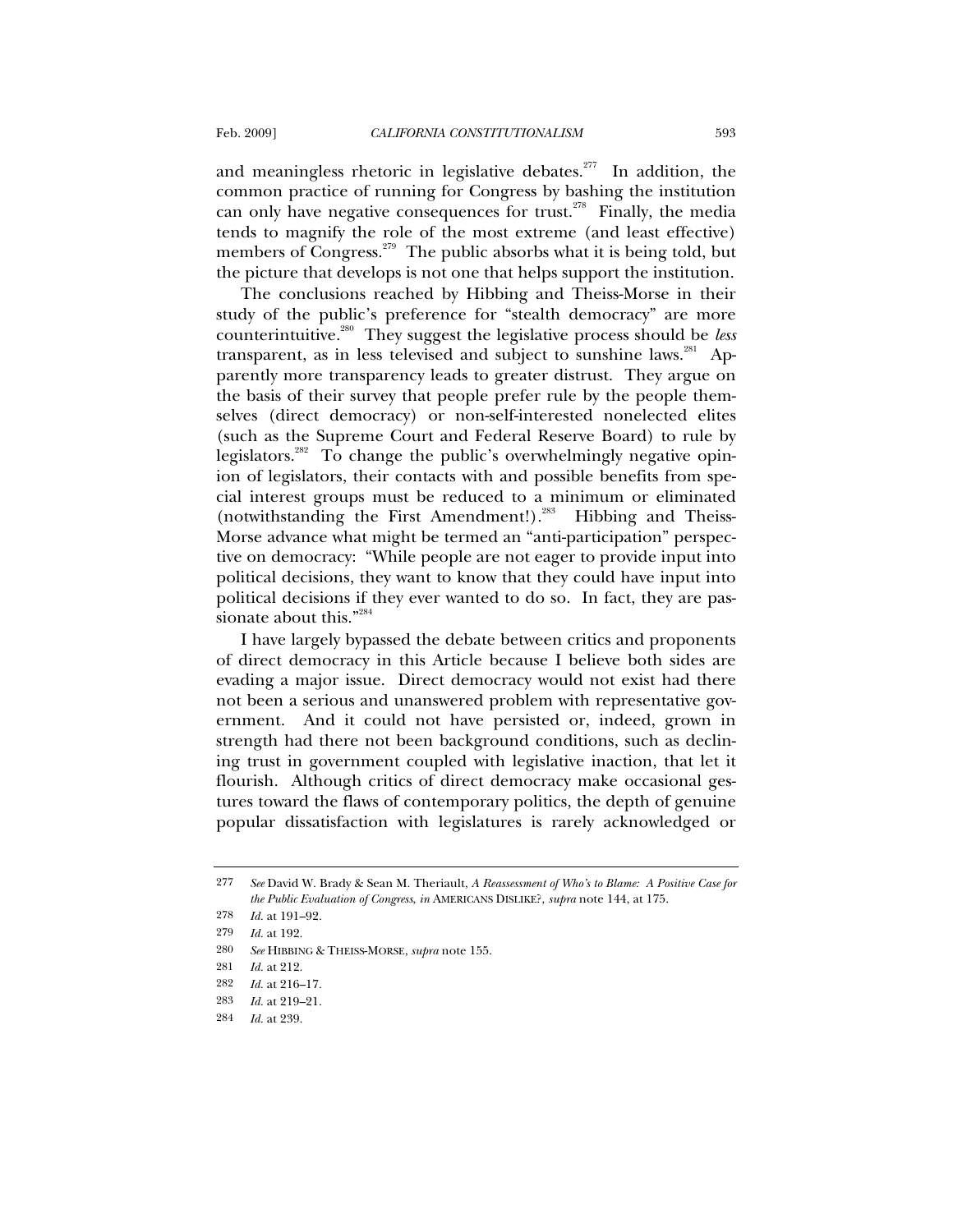made a subject of sustained analysis. The key problem of trust in government remains largely unexplored in the literature about direct democracy.

There is no road to fundamental reform or abolition of direct democracy without addressing the flaws and equally problematic record of representative government. When we critique direct democracy, we must also acknowledge and critique the flaws of government by legislature. In many ways, they are two aspects of the same problem—the lack of trust in government. This will continue to be a major problem for American constitutionalism.